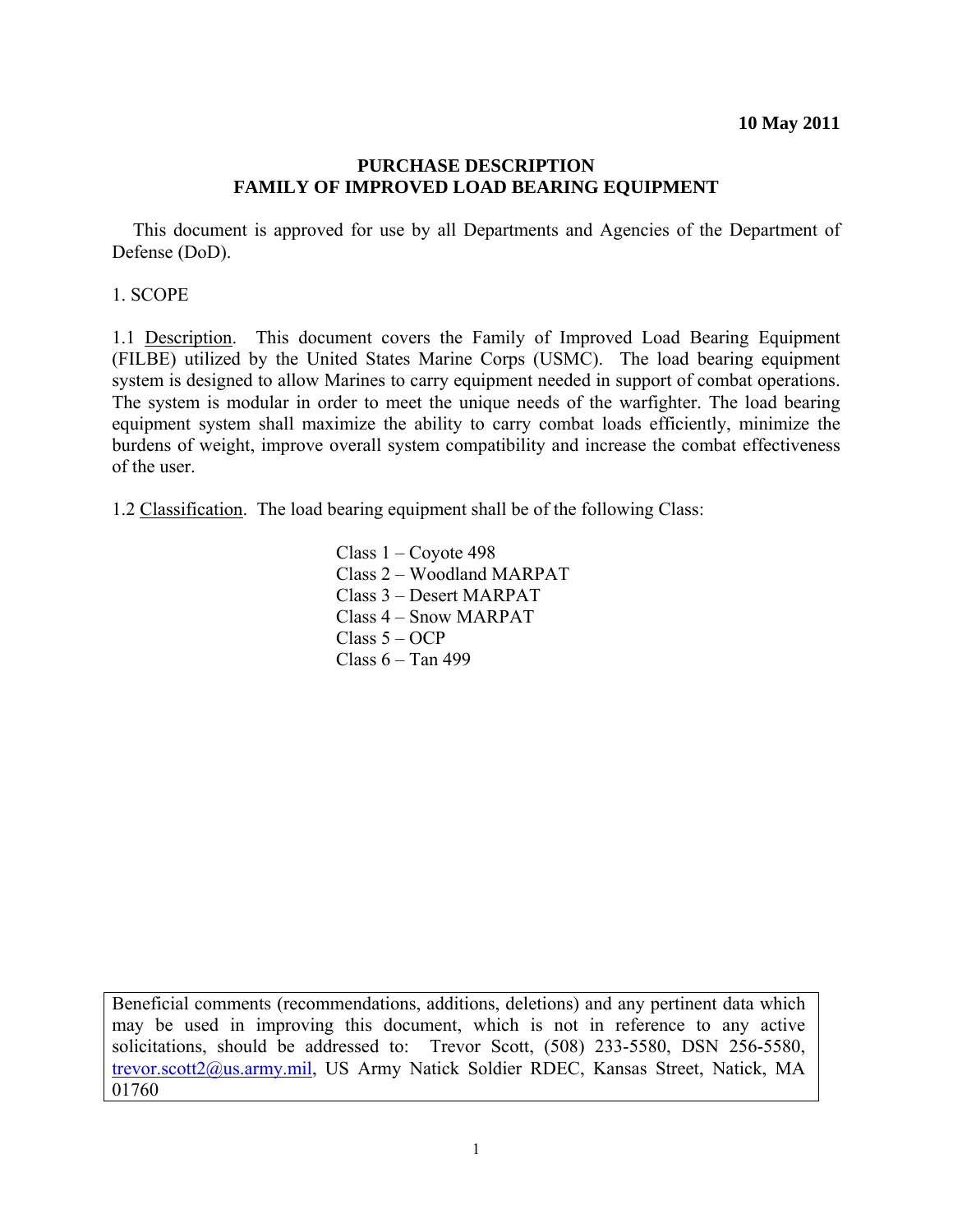1.3 FILBE Components. The FILBE shall consist of the following components:

A) USMC Pack System

- a. Main Pack
	- (1) Frame
	- (2) Shoulder Harness Assembly
	- (3) Hip Belt
	- (4) Main Bag
- b. Assault Pack
- c. Assault Pouch
- d. Sustainment Pouch (Qty. 2)
- e. Hydration Pouch (Qty. 2)
- f. Hydration Carrier
- g. Hydration Bladder System
	- (1) Hydration Bladder
	- (2) Hydration Tube with Cover
	- (3) Tube Holder
	- (4) Hydration Bite Valve with Cover
- h. Sternum Cinch
- i. Sub-Belt (also known as "Girth Hip Belt")
- j. Repair Kit
- k. USMC Pack Instruction Card
- B) Chest Rig
	- a. USMC Chest Rig
- C) USMC Equipment Pouches
- D) USMC Holster
- E) USMC Corpsman Assault Pack
- F) Individual Water Purification System

## 2. APPLICABLE DOCUMENTS

2.1 General. The documents listed in this section are specified in Sections 3 and 4 of this specification. This section does not include documents cited in other sections of the specification or recommended for additional information or as examples. While every effort has been made to ensure the completeness of this list, document users are cautioned that they must meet all specified requirements documents cited in Sections 3 and 4 of this specification, whether or not they are listed. All part numbers are listed in alphabetical order by manufacturer, not by preference.

2.2 Government Drawings. The following drawings form a part of this specification to the extent specified herein.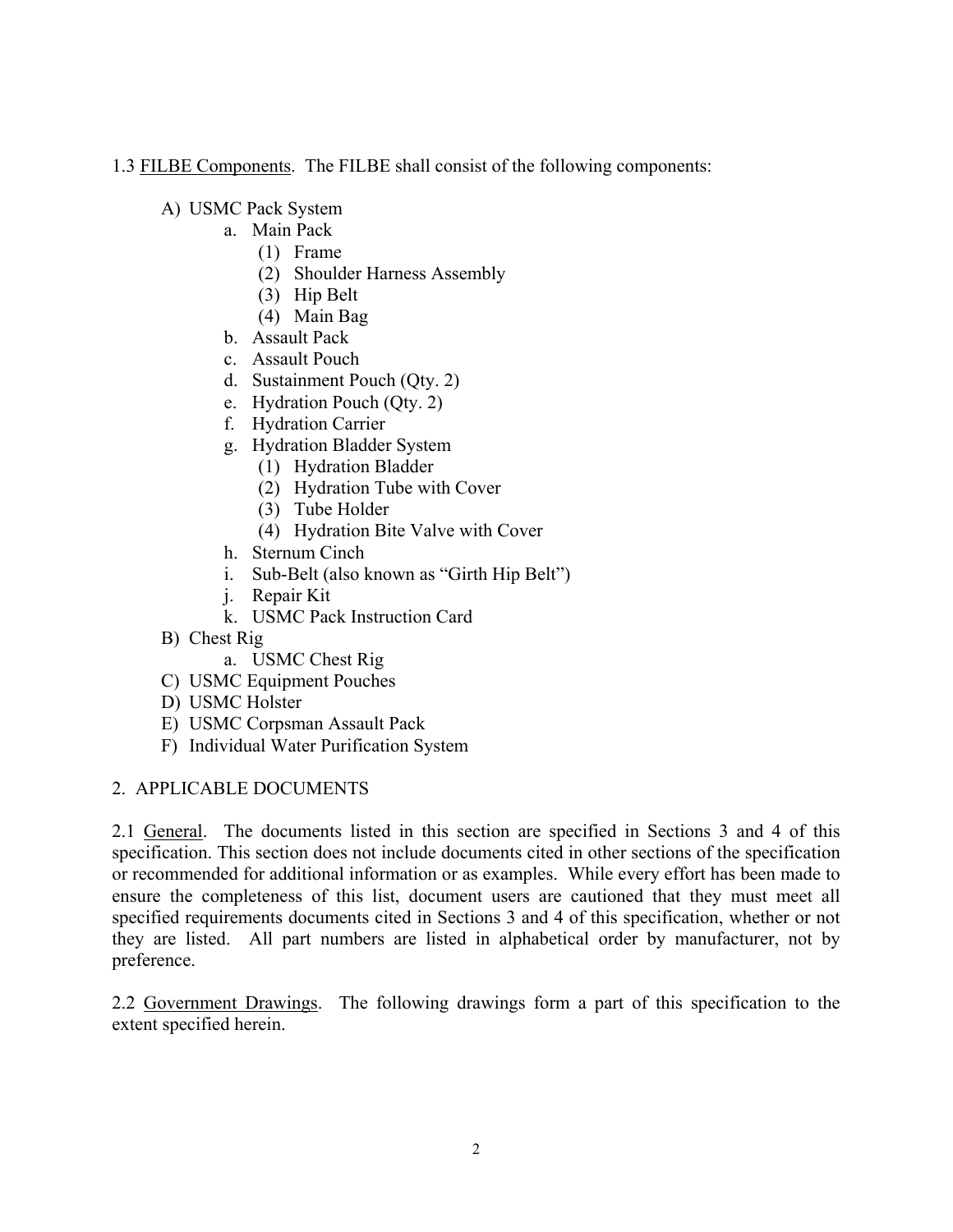DRAWINGS U.S. Army Natick Research, Development and Engineering Center

2.3 Chest Rig Drawings. The following drawings form a part of this specification to the extent specified herein.

DRAWINGS U.S. Army Natick Research, Development and Engineering Center

| $2 - 6 - 0801$ | - MARINES, CHEST RIG, ASSEMBLY             |
|----------------|--------------------------------------------|
| $2 - 6 - 0792$ | - ATTACHING STRAP, ASSEMBLY (MARINES)      |
| $2 - 6 - 0852$ | - IMTV/PC ATTACHING STRAP, ASSEMBLY        |
| $2 - 6 - 0794$ | - HARNESS ASSEMBLY (TAP)                   |
| $2 - 3 - 0632$ | - SINGLE BAR SIDE RELEASE FASTENER, 1 INCH |
| $2 - 6 - 0798$ | - QUICK ATTACH, BUCKLE 1 INCH              |
| $2 - 6 - 0799$ | - SINGLE, BAR SIDE RELEASE BUCKLE, 1 INCH  |
|                | IR ELIBITIO LEIOLIN IOBRITOBIOLI I L'ESTO  |

2-6-234 - IDENTIFICATION/INSTRUCTION, LABELS MOLLE II

2.4 Pouch Drawings. The following drawings form a part of this specification to the extent specified herein.

DRAWINGS U.S. Army Natick Research, Development and Engineering Center

| $2 - 6 - 0761$ | - GROUND ILLUMINATION FLARE SINGLE POUCH ASSEMBLY       |
|----------------|---------------------------------------------------------|
| $2 - 6 - 0762$ | - PATTERNS, ILLUMINATION FLARE SINGLE                   |
| $2 - 6 - 0763$ | - SHOTGUN SHELL AMMUNITION POUCH ASSY, 12 GA., 10 ROUND |
| $2 - 6 - 0764$ | - PATTERNS, SHOTGUN AMMUNITION POUCH                    |

3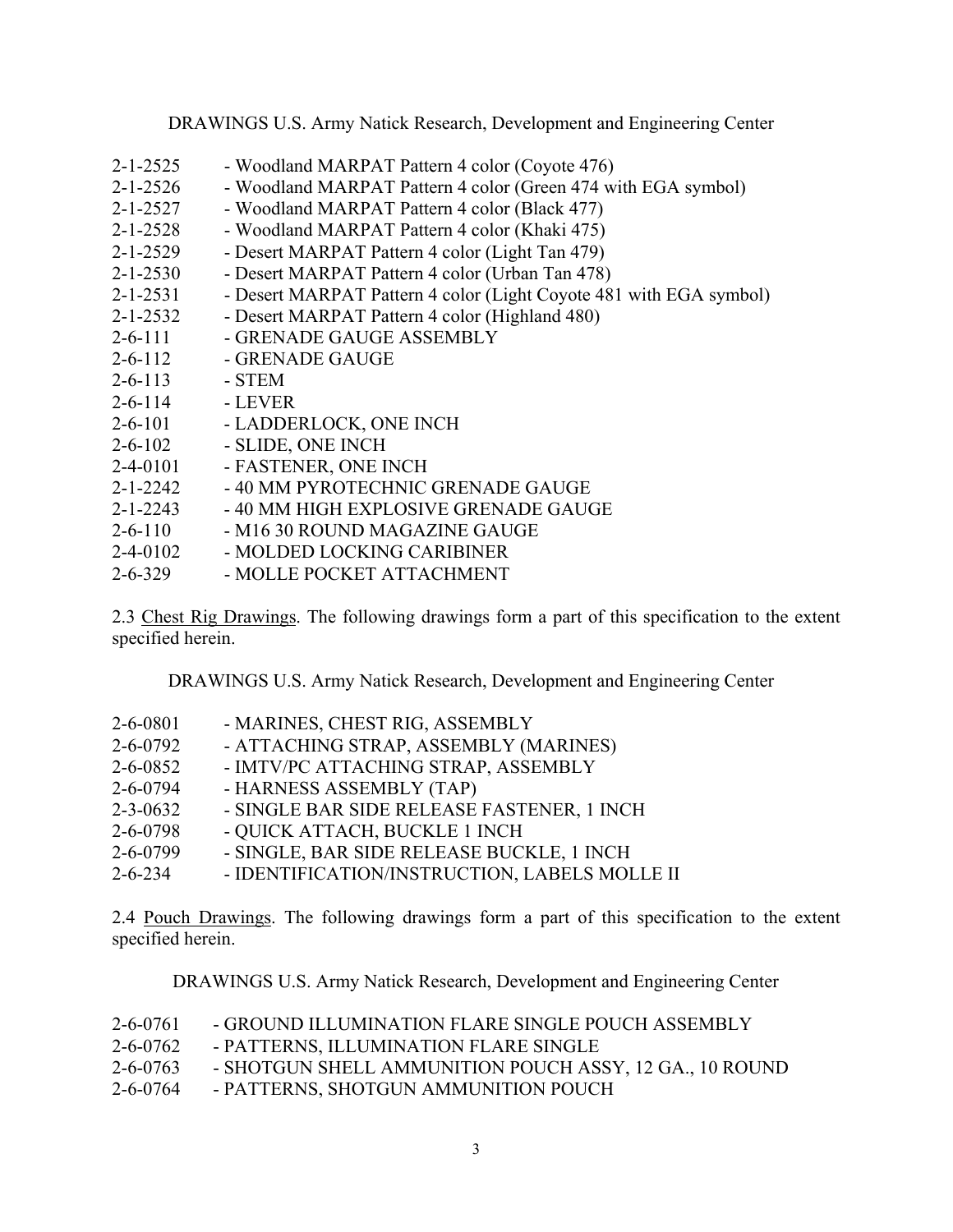| - UTILITY/SQUAD AUTOMATIC WEAPON (SAW) AMMO. POUCH |
|----------------------------------------------------|
| <b>ASSEMBLY WITH DIVIDER</b>                       |
| - PATTERNS, UTILITY/SQUAD AUTOMATIC WEAPON POUCH   |
| - SMOKE GRENADE POUCH ASSEMBLY                     |
| - PATTERNS, SMOKE GRENADE FBP POUCH                |
| - M67 GRENADE POUCH ASSEMBLY                       |
| - PATTERNS, M67 GRENADE POUCH                      |
| - MAGAZINE DUMP POUCH ASSEMBLY                     |
| - PATTERNS, MAGAZINE DUMP POUCH                    |
| - 9MM, 15 ROUND, MAGAZINE POUCH ASSEMBLY           |
| - PATTERNS, 9MM, 15 ROUNDS, MAGAZINE POUCH         |
| - M16/M4 SPEED RELOAD POUCH ASSEMBLY               |
| - PATTERNS, M16/M4 SPEED RELOAD POUCH              |
| - 40MM GRENADE POUCH ASSEMBLY                      |
| - PATTERNS, 40MM GRENADE POUCH                     |
| - M16/M4 DOUBLE/SINGLE MAGAZINE POUCH ASSEMBLY     |
| - PATTERNS, M16/M4 DOUBLE/SINGLE MAGAZINE POUCH    |
|                                                    |

2.5 USMC Pack Drawings. The following USMC Pack drawings form a part of this specification to the extent specified herein.

DRAWINGS U.S. Army Natick Research, Development and Engineering Center

| 2-6-0887       | - HYDRATION POUCH ASSEMBLY                   |
|----------------|----------------------------------------------|
| 2-6-0888       | - SUB-BELT ASSEMBLY                          |
| 2-6-0889       | - ASSAULT POUCH ASSEMBLY                     |
| $2 - 6 - 0890$ | - HIP BELT ASSEMBLY                          |
| 2-6-0891       | - SUSTAINMENT POUCH ASSEMBLY                 |
| $2 - 6 - 0892$ | - ASSAULT PACK ASSEMBLY                      |
| 2-6-0893       | - HYDRATION CARRIER ASSEMBLY                 |
| 2-6-0894       | - MAIN PACK ASSEMBLY                         |
| $2 - 6 - 0895$ | - STERNUM CINCH ASSEMBLY (VID)               |
| 2-6-0896       | - SHOULDER HARNESS ASSEMBLY                  |
| 2-6-0897       | - FRONT POCKET ASSEMBLY, ASSAULT PACK        |
| 2-6-0898       | - SHOULDER HARNESS ASSEMBLY, ASSAULT PACK    |
| $2 - 6 - 0899$ | - INNER POCKET ASSEMBLY, ASSAULT PACK        |
| $2 - 6 - 0900$ | - USMC PACK SYSTEM ASSEMBLY                  |
| $2 - 6 - 0901$ | - BELT ASSEMBLY, ASSAULT PACK                |
| $2 - 6 - 0902$ | - SHOULDER HARNESS POCKET ASSY, ASSAULT PACK |
| $2 - 6 - 0903$ | - PACK TOP ASSEMBLY, MAIN PACK               |

- 2-6-0904 PACK BOTTOM ASSEMBLY, MAIN PACK
- 2-6-0905 HANDLE ASSEMBLY, ASSAULT PACK

(Copies of specifications, standards and drawings required by contractors in connection with specification procurement functions should be obtained from the procuring activity or as directed by the Contracting Officer).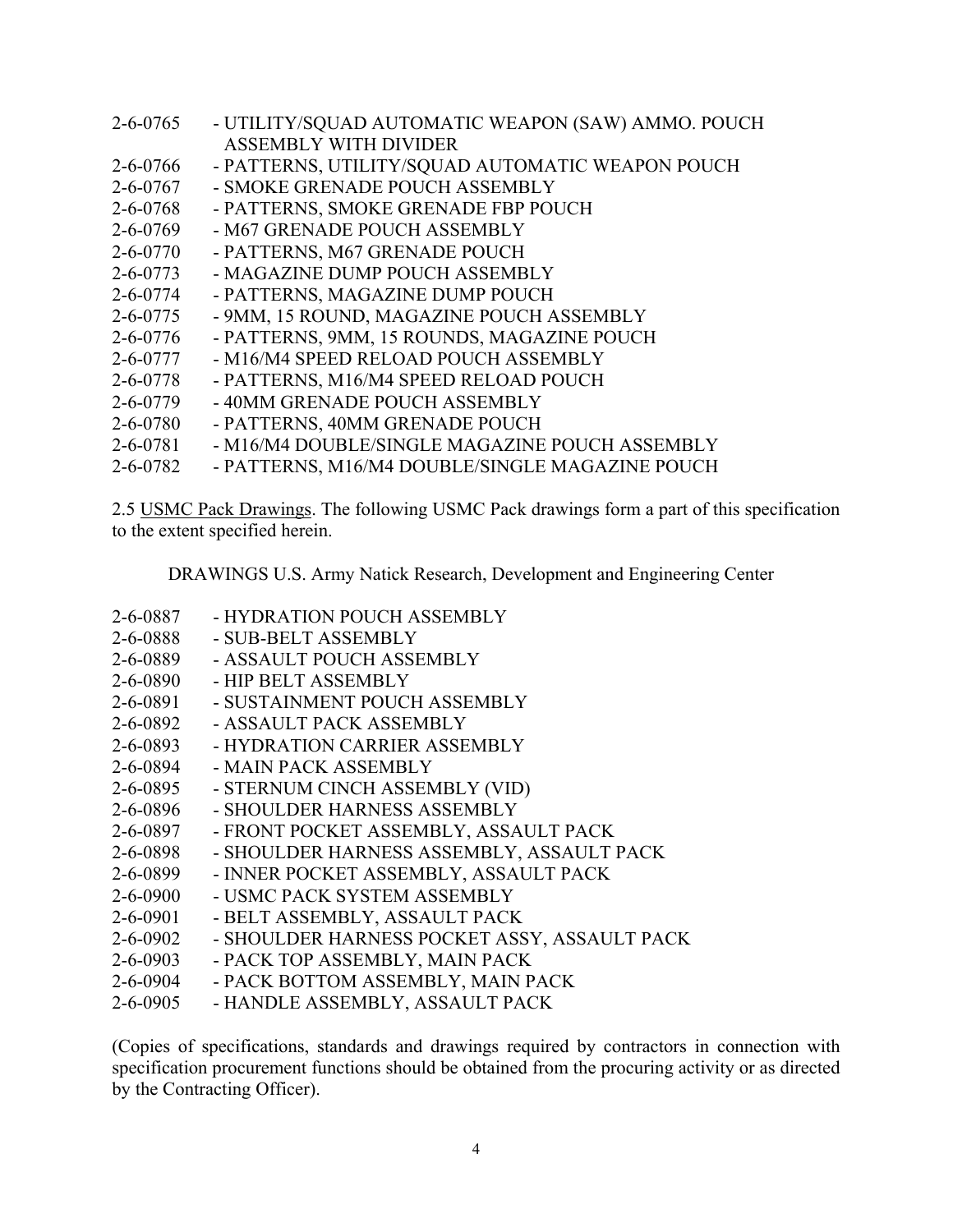2.6 Non-Government Publications. The following document(s) form a part of this document to the extent specified herein. Unless otherwise specified, the issues of the documents which are Department of Defense Index of Specifications and Standards (DoDISS) adopted, are those listed in the issue of the DoDISS cited in the solicitation. Unless otherwise specified, the issues of the documents not listed in the DoDISS are the issues of the documents cited in the solicitation.

AMERICAN ASSOCIATION OF TEXTILE CHEMISTS AND COLORISTS (AATCC)

|                                               | AATCC METHOD 8-1989 - Colorfastness to Crocking: AATCC Crockmeter Method |
|-----------------------------------------------|--------------------------------------------------------------------------|
| AATCC METHOD 16-1993 - Colorfastness to Light |                                                                          |
|                                               | AATCC METHOD 22-1989 - Water Repellency: Spray Test                      |
|                                               | AATCC METHOD 61-1994 - Colorfastness to Laundering, Home and Commercial: |
|                                               | Accelerated                                                              |
| AATCC METHOD 70-1994                          | - Water Repellency: Tumble Jar Dynamic Absorption Test                   |
| <b>AATCC METHOD 119</b>                       | - Color Change Due to Flat Abrasion (frosting) Screen                    |
|                                               | Wire Method                                                              |

(Applications for copies should be addressed to the American Association of Textile Chemists and Colorists, PO Box 122215, Research Triangle Park, NC 27709-2215).

### AMERICAN SOCIETY FOR TESTING AND MATERIALS (ASTM)

 ASTM D 2207 - Test Method for Bursting Strength of Leather by the Ball Method ASTM D 3776 - Mass per Limit Area (weight) of Woven Fabric ASTM D 5034 - Breaking Force and Elongation of Textile Fabrics: Grab Test

(Applications for copies should be addressed to the American Society for Testing and Materials, 100 Barr Harbor Drive, West Conshohocken, PA 19428).

ANSI/ASQC Z1.4 SAMPLING PROCEDURES AND TABLES FOR INSPECTION BY **ATTRIBUTES** 

(Applications for copies should be obtained from: American Society for Quality Control, 611 West Wisconsin Ave., Milwaukee, WI 53202).

2.7 Order of Precedence. In the event of a conflict between the text of this document and references cited herein, the text of this document takes precedence. Nothing in this document however, supersedes applicable laws and regulations unless a specific exemption has been obtained.

#### 3. REQUIREMENTS

3.1 First Article Test and Lot Acceptance Test. When specified, complete FILBE samples, unless otherwise stated, representing full production quality, shall be subjected to First Article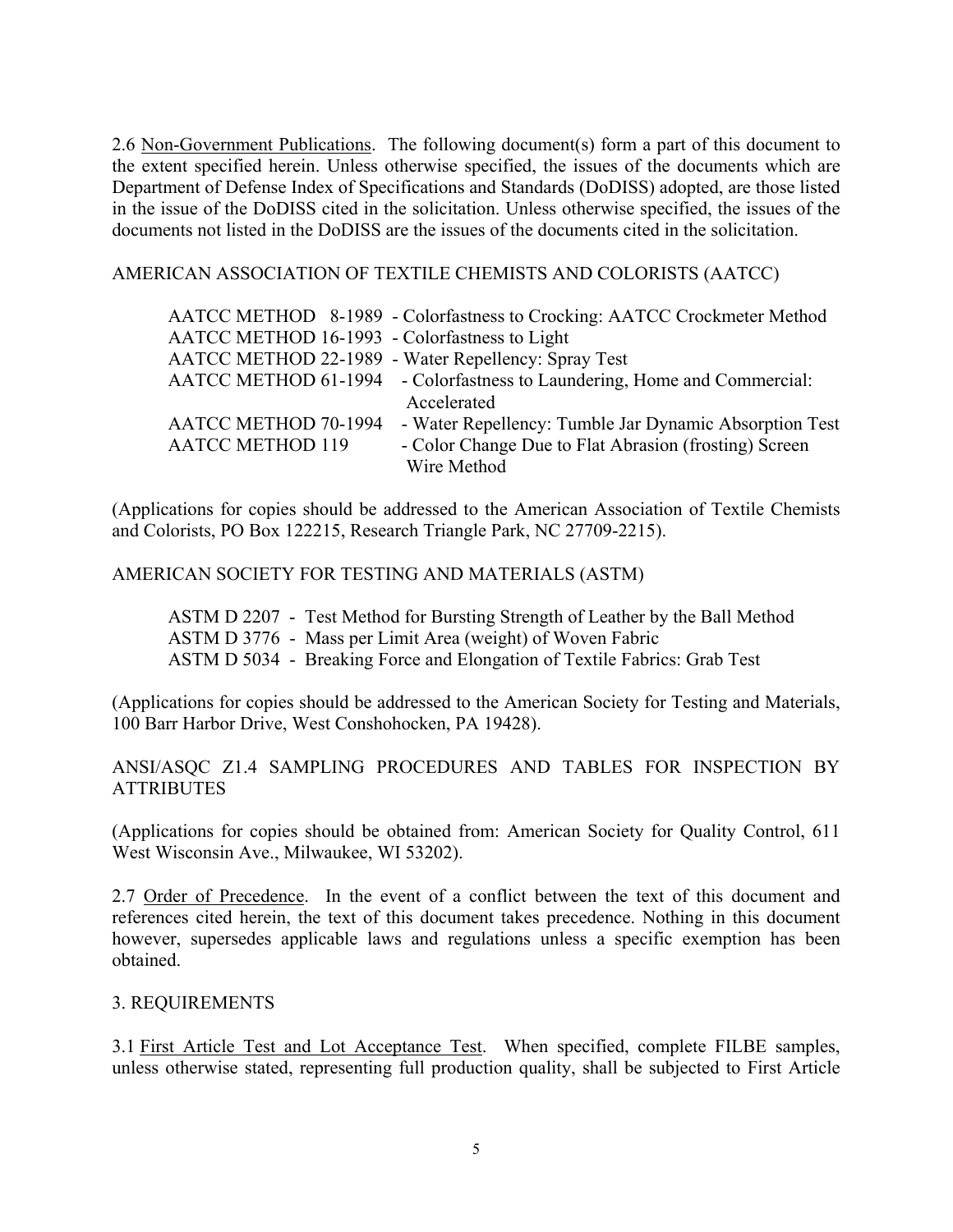Testing (FAT) in accordance with paragraph 4.2 and Quality Conformance Inspection in accordance with paragraph 4.3.

3.2 System Requirements.

3.2.1 Fit. FILBE components shall fit the United States Marine Corps 5th percentile female – 95th percentile male anthropometrics.

3.2.2 Compatibility. FILBE components shall be compatible with currently fielded ballistic protection equipment, individual equipment, uniforms and weapons.

3.2.3 Empty Weight. When annotated, the FILBE component shall not exceed the maximum empty weight. Empty weight is defined as dry component, free of external equipment while maintaining all functional capability.

- A) Individual Water Purification System.
	- a. The entire system must weigh less than 11.0 ounces (dry), to include packaging.
- B) USMC Holster.
	- a. The leg holster assembly, to include attached holster, shall not exceed 28.0 ounces (dry).
- C) USMC Pack.
	- a. Main Bag: The dry weight of one main bag shall not exceed 80.0 ounces.
	- b. Frame: The weight of one frame shall not exceed 30.0 ounces.
	- c. Shoulder Harness Assembly: The dry weight of one shoulder harness shall not exceed 35.0 ounces.
	- d. Hip Belt: The dry weight of one hip belt shall not exceed 25.0 ounces.
	- e. Assault Pack: The dry weight of one assault pack shall not exceed 70.0 ounces.
	- f. Assault Pouch: The dry weight of one assault pouch shall not exceed 7.0 ounces.
	- g. Sustainment Pouch: The dry weight of one sustainment pouch shall not exceed 7.0 ounces.
	- h. Hydration Pouch: The dry weight of one hydration pouch shall not exceed 6.0 ounces.
	- i. Hydration Bladder System: The dry weight of one bladder system shall not exceed 9.0 ounces.
	- j. Sternum Cinch: The dry weight of one sternum cinch shall not exceed 4.0 ounces.

3.2.4 Resistance. The system shall be resistant to petroleum, oils and lubricants (POLs), corrosion, fungus, insect repellant, and salt water.

3.2.5 Service Life. The system shall have a minimum service life of 360 operational hours of field use, unless otherwise specified.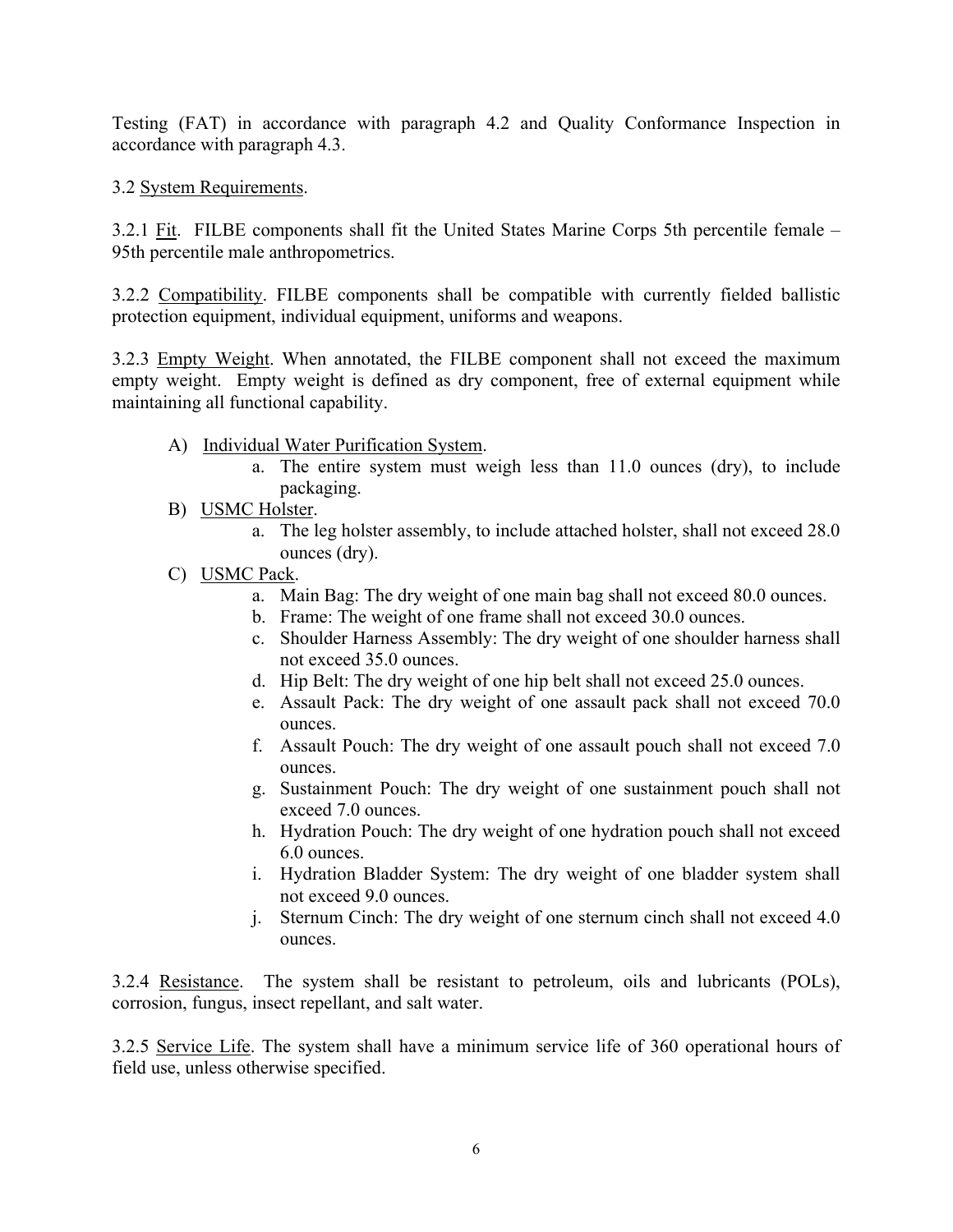3.2.6 Load Weight. The Main Pack and Assault Pack components (see paragraph 1.3) of the USMC Pack system shall be capable of carrying a maximum combined load of 120 lbs.

3.2.7 Care and Use Manual/Instruction Card. All Care and Use Manuals/Instruction Cards shall provide the Marine with information necessary for installation, operation, maintenance, and training purposes.

3.3 USMC Pack. See paragraph 1.3 for a complete listing of USMC Pack subsystems and components.

3.3.1 Main Pack. The Main Pack of the USMC Pack is composed of (1) Frame, (1) Shoulder Harness Assembly, (1) Hip Belt, and (1) Main Bag. The sustainment pouches, hydration pouches, and assault pouch are attachable to the Main Pack's Pouch Attachment Ladder System (PALS) webbing. The dry weight of the Main Pack shall not exceed 170 ounces.

3.3.1.1 Volume, Main Pack. The approximate internal volume of the main pack shall be 3400 cubic inches in the main compartment and 1600 cubic inches in the lower compartment.

3.3.2 Frame. The USMC Pack Frame shall be capable of allowing the main pack to securely mount onto it without the use of tools. The frame shall be made of a lightweight, high strength polymer that is resistant to fracture. When used in conjunction with the hip belt and shoulder harness, the frame shall successfully distribute the load contained in the pack onto the user's hips and shoulders. The frame shall be shaped in order to properly integrate with all fielded body armor systems. See paragraph 3.30.3 Durability and paragraph 4.6.5.1 Airdrop Slide Impact Test for specific requirements.

A) The Main Pack Frame shall be Down East Inc. P/N 1606AC or equivalent. Color shall be Coyote 498.

3.3.3 Shoulder Harness Assembly. The Shoulder Harness shall be able to be rigidly mounted onto the Main Pack Frame without the use of tools. The harness shall be able to be moved up or down on the frame in order to accommodate different torso lengths. The harness shall have adjustable, padded shoulder straps that are used to carry the main pack. Adjustable load lifter straps shall attach the shoulder straps to the top of the harness in order to pull the load carried in closer to the user's body. A sternum strap attaching the two shoulder straps together shall allow the shoulder straps to be properly positioned on the user's body. In the case of an emergency doffing situation, the shoulder straps shall be able to be quickly separated using quick release hardware, allowing the pack to fall off the user.

3.3.4 Hip Belt. The Hip Belt shall be able to be rigidly mounted onto the Main Pack Frame without the use of tools. The hip belt shall be able to be securely tightened around the user's hips and fastened with a buckle. The hip belt shall tighten with a forward motion. The hip belt shall comfortably transfer the majority of the load contained in the pack onto the user's hips, reducing the weight burden on the user's upper body.

3.3.5 Main Bag. The main bag shall consist of two compartments separated by a shelf. The bag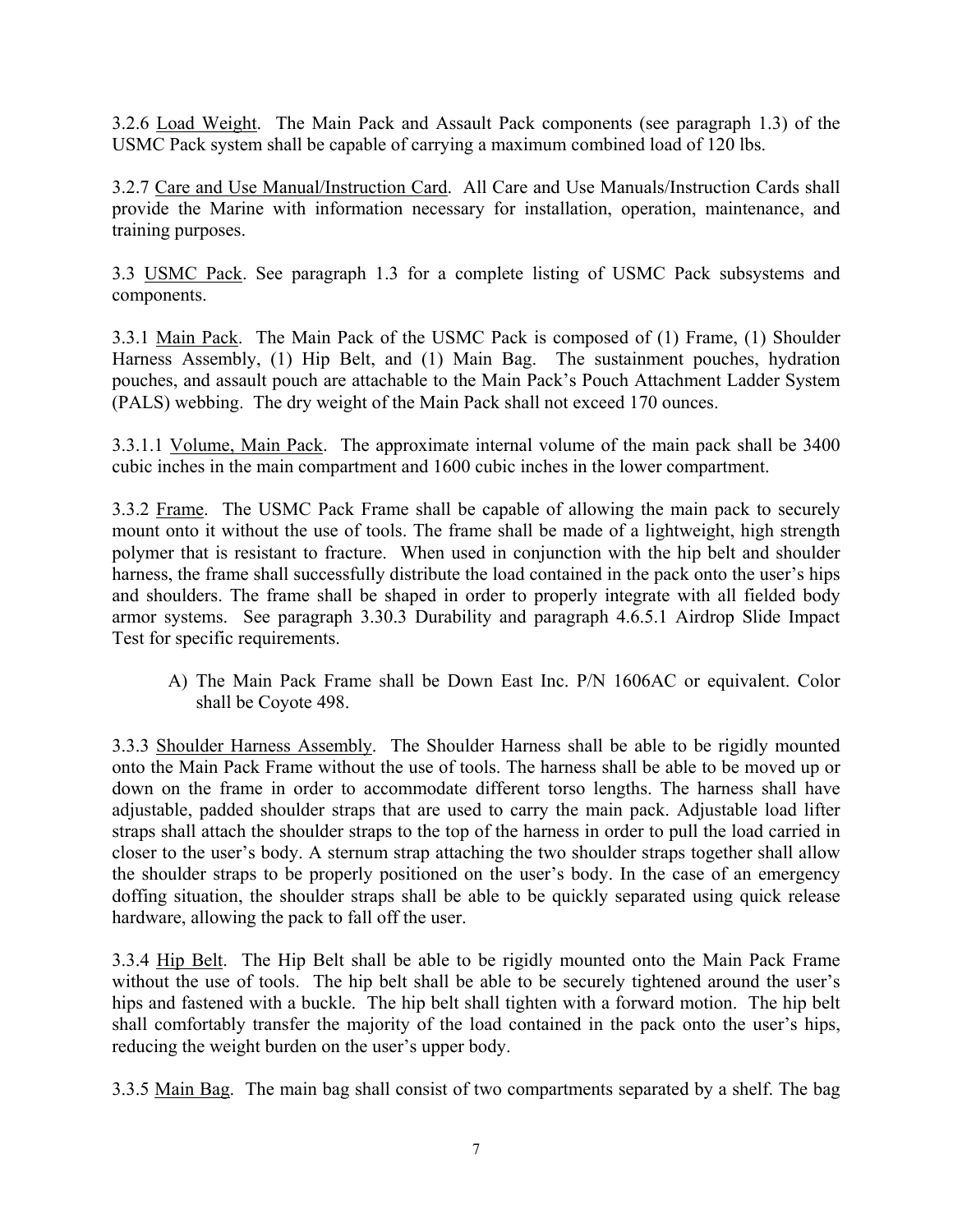shall be able to be converted into one large compartment by opening a slide fastener located on the shelf. The bag shall be able to be closed at the top using cord and a locking hardware device. The bag shall have an extendable collar made of water resistant nylon material that extends approximately twelve inches and is capable of being independently closed. A lid containing a pocket shall cover the top of the main bag. The exterior of the bag shall have PALS webbing used to mount modular pouches. One large sleeve per each side shall be capable of retaining long items such as mortars or skis. Below each sleeve shall be a stretchable pocket in order to aid in the retention of the long item being carried. The bag shall have a handle on the top to aid in carrying when not worn on the back and two handles on the back to aid in donning. The bag shall have webbing straps attached to the exterior used to compress smaller loads carried. The bag shall be capable of internally carrying a radio. The radio pouch shall be able to accommodate the Single Channel Ground Airborne Radio System (SINCGARS) radio and the Advanced Lightweight SINCGARS Improved Program (ASIP) radio.

3.3.6 Assault Pack. The Assault Pack shall consist of one main compartment and a fixed front pocket. The main compartment and the front pocket shall be able to be closed using slide fasteners. Mesh pockets on the inside of the main compartment and front pocket shall keep small items secure. A lightweight, removable plastic stiffener shall give the assault pack rigidity. The exterior of the assault pack shall have PALS webbing used to mount modular pouches. The assault pack shall have padded shoulder straps and a hip belt that both can be tucked away inside the assault pack when not being used. The assault pack shall be capable of attaching onto the top of the main pack. The assault pack shall have webbing straps attached to the exterior which can be used to compress smaller loads. The assault pack shall be capable of internally carrying a radio. The radio pouch shall be able to accommodate the Single Channel Ground Airborne Radio System (SINCGARS) radio and the Advanced Lightweight SINCGARS Improved Program (ASIP) radio.

3.3.6.1 Volume, Assault Pack. The Assault Pack shall have an approximate internal volume of 1525 cubic inches in the main compartment and 825 cubic inches in the front pocket.

3.3.7 Assault Pouch. One (1) Assault Pouch shall be included with the USMC Pack. The pouch shall be capable of being mounted onto PALS webbing. The pouch shall have a means to quickly and easily allow water to drain from the bottom. A slide fastener along the top of the pouch shall secure the pouch closed.

3.3.8 Sustainment Pouch. Two (2) Sustainment Pouches shall be included with the USMC Pack. The pouches shall be able to be mounted to PALS webbing. The pouches shall be able to be closed using cord and a locking hardware device. A lid capable of being fastened down with a buckle shall cover the top opening of each pouch. Each pouch shall have an extendable collar made of water resistant nylon material that is independently capable of being closed. The pouches shall have a means to quickly and easily allow water to drain from the bottom. Each pouch shall have an approximate internal volume of 500 cubic inches.

3.3.9 Hydration Pouch. Two (2) Hydration Pouches shall be included with the USMC Pack. The Hydration Pouches shall be capable of being mounted onto PALS webbing. Each pouch shall be capable of carrying one (1) full 100 ounce hydration bladder (also known as a reservoir). A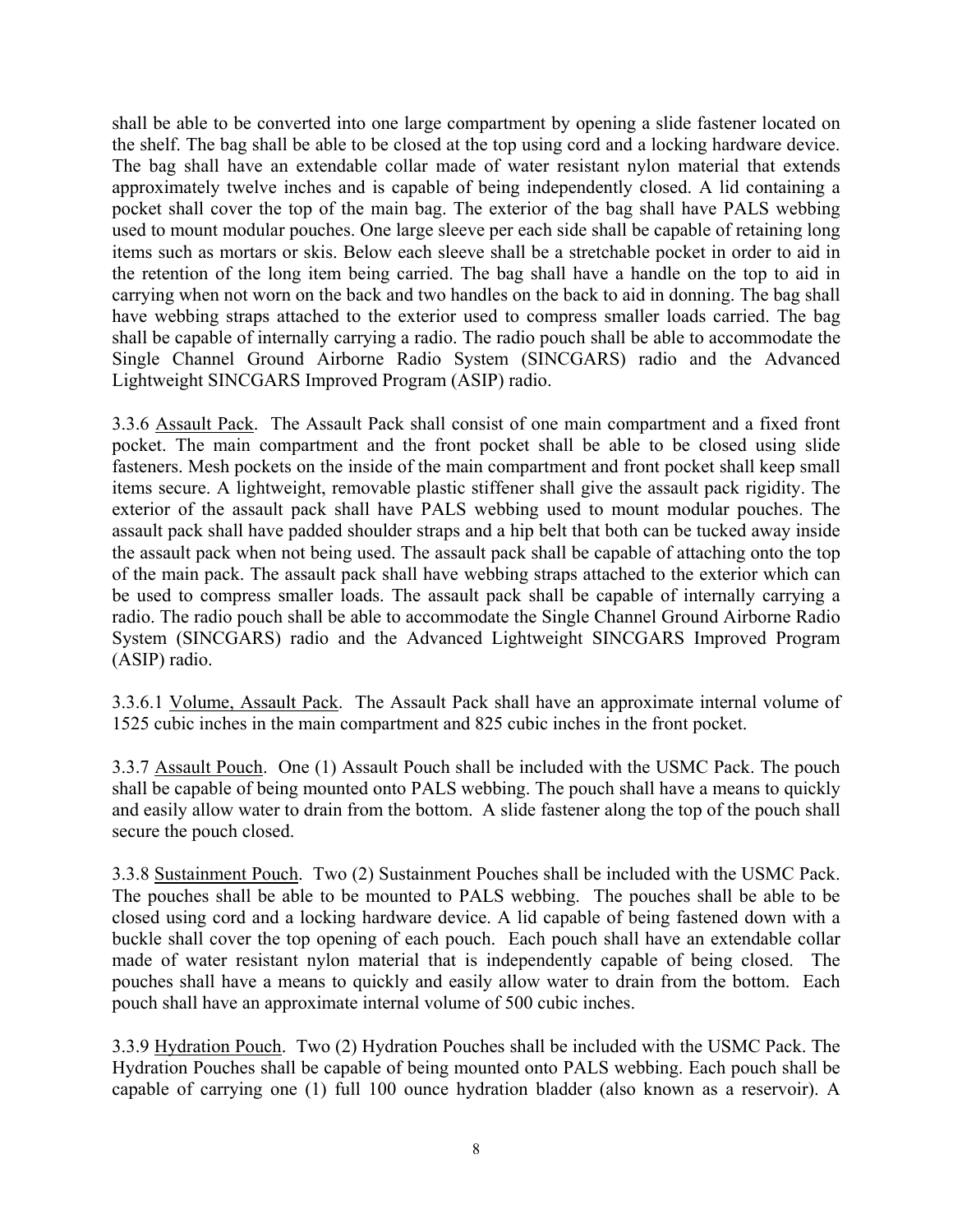hydration pouch lid capable of being fastened down with a buckle shall cover the top opening of each pouch. A loop, located at the top of the inside rear pouch panel, shall allow the bladder to be hooked onto the hydration pouch minimizing bladder movement. The pouch shall have a means to quickly and easily allow water to drain from the bottom.

3.3.10 Hydration Carrier. The Hydration Carrier shall provide a Marine with the capability to drink while road marching with a loaded Main Pack, without the need to stop. The Hydration Carrier shall be capable of being worn with shoulder straps. Two (2) small pockets on the front of the carrier shall allow the user to secure small items. One (1) of the pockets shall be covered with PALS webbing in order to allow attachment of modular pouches and other mission essential items. A lid, secured with two slide fasteners, shall cover the top opening of the carrier. The second pocket shall be located in the lid and shall be able to accommodate USMC microbiological filters and/or water treatment tablets. The Hydration Carrier shall come with four (4) ITW Grimloc buckles or equivalent (see paragraph 3.12.1.2.14). The buckles shall be placed in the front pocket of the Hydration Carrier.

3.3.11 Hydration Bladder System. The Hydration Bladder System shall fit securely in the Hydration Carrier (see paragraph 3.3.10) and shall include a front opening (fill port) to facilitate rapid filling or emptying. The Hydration Bladder System shall include one (1) hydration bladder, one (1) hydration tube with cover, one (1) tube holder and one (1) hydration bite valve with cover. The Hydration System shall provide the Marine with an ability to transfer liquid from a hydration bladder to the Marine's mouth while on-the-move. The system shall self-seal when not activated and be able to be placed in a hands free mode (i.e. "on" position). All connection points on the hydration bladder shall be compatible with USMC microbiological filters and currently fielded hydration tubes. The entire system shall be able to support a static load of 500 pounds without leaking when the bite valve is self-sealed and all other valves are closed while at room temperature (see paragraph 3.3.11.1).

A) The Hydration Bladder System shall be CamelBak P/N 90817 (Bulk) or CamelBak P/N 90820 (Single) or equivalent.

3.3.11.1 Hydration Bladder. The bladder shall allow easy filling to full capacity while inserted or while not inserted into the carrier. They hydration bladder shall be able to maintain a sealed system when being removed or inserted into the hydration pouch or hydration carrier. The hydration bladder shall have a handle or grab point that allows for secure handling when opening, filling and closing.

- A) Capacity. The bladder shall have a minimum capacity of 100 ounces ( $\pm$  1.0 ounce).
- B) Cap/Fill Port. The cap of the hydration bladder shall tighten securely but be designed so that it cannot be over-tightened. The cap of the bladder must be easily opened and closed with one hand while wearing USMC issued cold weather gloves. The cap shall be on a tether attached to a point on the Hydration Bladder System to prevent loss.
- C) Bladder. The design of the bladder shall allow for a gloved hand (minimum of 80 mm) to fit into the interior of the bladder in order for it to be cleaned. When fully filled with 100 ounces of water, the bladder thickness shall not exceed a total thickness of 3.0 inches.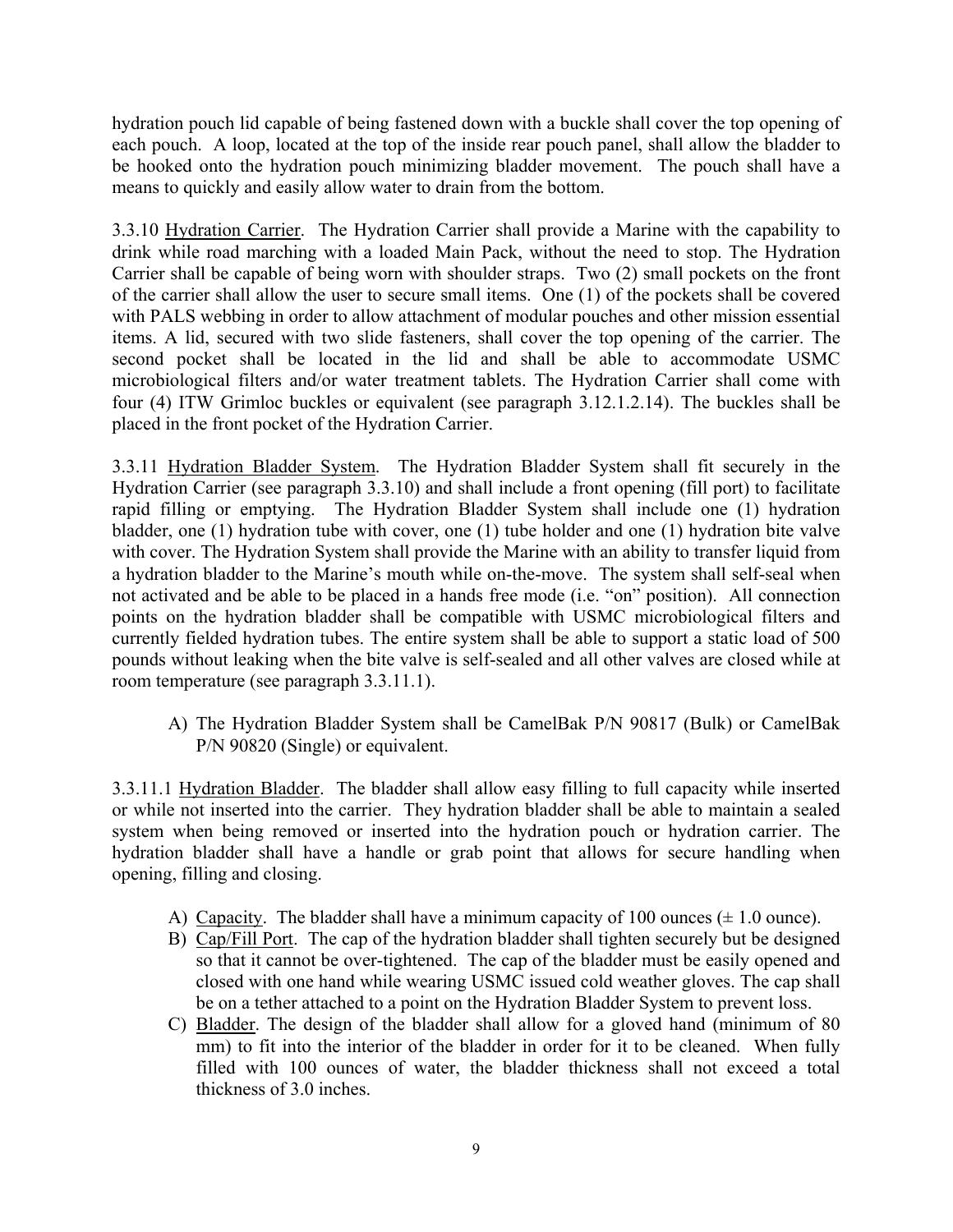- D) Material. The bladder shall be constructed from rugged, puncture resistant film with high tensile strength and burst resistant seams. The hydration bladder film shall accept a shock and deform elastically. The following tests may be performed by the Government in order to determine conformance: (1) The bladder filled to capacity shall be laid flat and compressed at the midline with a 20 in² round anvil on an Instron test machine with a 1000 lb cell. It shall be set at 500 lb cyclic compression. Mechanical valves that restrict the flow of water to the bite valve shall be closed during the test. There shall be no damage or leakage after three cycles at a speed of 0.5 in/min. (2) The hydration bladder film shall meet a minimum puncture force of 90 N when tested to ASTM F1306-90 with a stylus of 3.2 mm diameter moving at a velocity of 25 mm/min. (3) Permanent deformation under stress shall be  $<$  25% when tested to ISO527-3 with the following conditions:
	- $Lo = length$  before test
	- Lt = length during pull stress
	- $L1$  = length after pull stress

Test Challenge:  $Lt/Lo = 2.0$ 

Pass Result:  $L1/Lo = 1.25$ 

- E) Antimicrobial. The bladder and tube shall have an antimicrobial treatment in the bladder material that will continuously inhibit fungus and bacteria from growing on all surfaces. The antimicrobial agent shall not contain Triclosan or other compounds which can degrade to dioxin or other harmful byproducts. The bladder film shall meet with the requirements of water/drink containers and have an independent approval to meet one of either US FDA requirements or European Equivalents.
- F) Quick Disconnect. The bladder shall have a female connection point where the tube connects via a male counterpart. The female connection point shall have a release button and an auto shut-off valve that engages when the tube is disconnected. Both connection pieces shall be made from food-grade materials. The male connector shall be functionally and dimensionally compliant with CPC P/N APC22004 or equivalent. The auto-shutoff mechanism, release button mechanism, and the corresponding mating components of the female connector shall be functionally and dimensionally compliant with CPC P/N 3038100 or equivalent. The opposite portion of the female connector which marries to the bladder may be of a different configuration than on P/N 3038100 to meet the specific requirements of the bladder.

3.3.11.2 Hydration Tube with Cover. The Hydration Tube shall contain one (1) on/off (shut off) switch adjacent to the hydration bite valve attachment point. The shut off valve shall be a single operation type either by a lever or slide pull action. When the male tube connector is detached from the female connection point on the hydration bladder, the female connection point on the hydration bladder shall automatically seal, preventing liquid from leaking from the bladder. When the bite valve is detached from the bite valve female connection point and the shut off valve is in the "off" position, liquid shall not leak out of the bite valve female connection point. Note: If the bite valve is lost or removed, the Marine shall be able to drink liquid directly from the bite valve female connection point by turning the shut off valve to the "on" position. To stop the flow of liquid, the Marine will manually turn the shut off valve to the "off" position.

A) Tube Dimensions. The hydration tube length shall be a minimum of 100 cm long.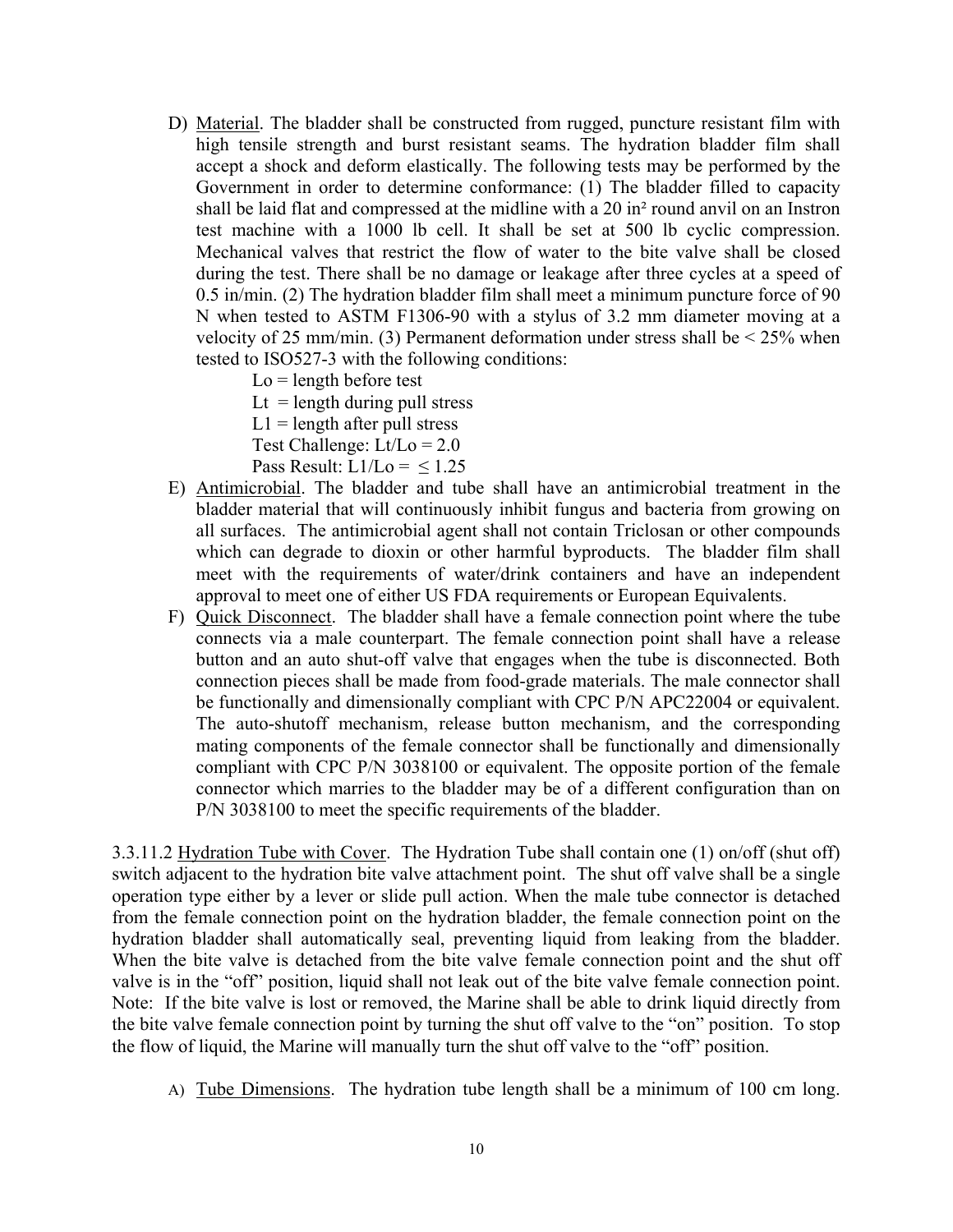The tube shall have an inside diameter of 5.5 mm minimum and an outside diameter of 11 mm maximum.

- B) Tube Cover. The hydration tube shall be equipped with a Coyote 498 sleeve that protects the tube from both UV exposure and abrasion
- C) Kink Distance. The hydration tube including installed sleeve shall meet a maximum kink distance of 7.5 inches (190 mm) when tested to EN13868 Annex A (short term kink resistance).
- D) Material. The hydration tube shall be free of hazardous phthalates as specified in the REACH Regulation (EC) No. 1907/2006 & limits for Substances for Very High Concern and California Proposition 65: Regulation of substance known to cause cancer, birth defects or other reproductive harm. The tube shall have fitment retention strength of > 50 lbs between the tube and fittings tested at room temperature after a 6 hour heat cycle at 65 degrees C and 85% humidity. The water contact material of the tube shall meet with the requirements of water/drink containers and have independent approval to meet one of either US FDA requirements or European equivalent.

3.3.11.3 Tube Holder. The Hydration Tube shall be equipped with an attaching mechanism that allows the user to attach the Hydration Tube to the body armor or shoulder area when worn. The attaching mechanism shall facilitate hands free drinking when the shut off valve is open.

A) The Tube Holder shall be Camelbak P/N 90840 (Bulk) or Camelbak P/N 90837 (Single) or equivalent.

3.3.11.4 Hydration Bite Valve with Cover. The Hydration Bite Valve component shall be a straight design. The hydration bite valve shall be easy to remove and replace. The hydration bite valve shall be soft in the mouth with a return memory and allow hands free operation. The bite valve shall automatically self seal when not activated to prevent entry of outside matter and prevent loss of water. The bite valve shall be equipped with a Coyote 498 cover tethered to prevent loss, and the cover shall encompass the entire soft mouth piece and protect it from dirt and debris.

3.3.11.5 Standards. The product shall comply with the following or equivalent internationally recognized testing standards that govern the safety of plastics and other materials for water/food contact and consumption:

- A) US FDA Standards
	- a) US FDA 21 CFR 175.300 Compliance with FDA for resinous and polymeric coatings
		- b) US FDA 21 CFR 177.1020 Compliance with FDA for ABS
		- c) US FDA 21 CFR 177.1210 Compliance with FDA for polymer closures with sealing gaskets for food containers
		- d) US FDA 21 CFR 177.1520 Compliance with FDA for olefin polymers
		- e) US FDA 21 CFR 177.1680 Compliance with FDA for polyurethane resins
		- f) US FDA 21 CFR 177.2470 Compliance with FDA for polyoxymethylene copolymers - Acetal (Delrin)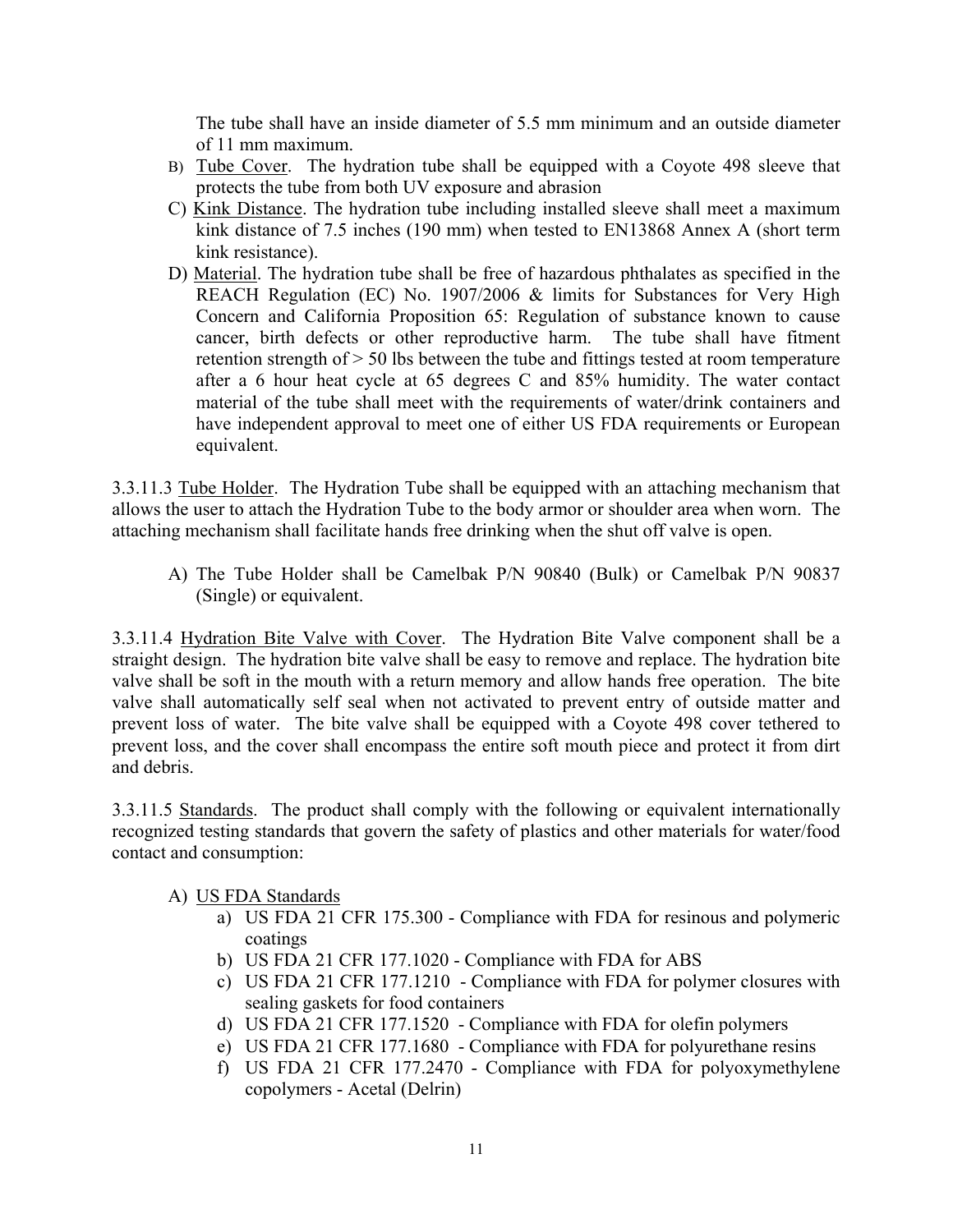- g) US FDA 21 CFR 177.2600 Compliance with FDA for rubber articles
- h) US FDA 21 CFR 180.22 Compliance with FDA for acrylonitile copolymers
- i) FD&C Act: 21 U.S.C. 348 Food Contact Notice
- B) EU Standards
	- a) Regulation EC 1935/2004 European Community Regulation on materials and articles intended to come into contact with food
	- b) Regulation EU 10/2011 Plastic materials and articles intended to come into contact with food
	- c) Directive 2002/72/EC Directive related to plastic material and articles intended to come into contact with foodstuffs
- C) Additional Relevant Standards
	- a) REACH Regulation (EC) No. 1907/2006 & limits for Substances for Very High Concern
	- b) California Proposition 65: Regulation of substance known to cause cancer, birth defects or other reproductive harm

3.3.12 Sternum Cinch. The Sternum Cinch shall be capable of attaching to all fielded body armor systems. When used properly, the sternum cinch shall prevent the pack's shoulder straps from sliding off the body armor being worn and mitigate chaffing of the user's arms and under arms.

A) The Sternum Cinch shall be Mystery Ranch P/N A1330 (Mystery Cinch – Coyote 498) or equivalent.

3.3.13 Sub-Belt. The Sub-Belt shall be made from fabric and thread specified in this document and shall integrate with FILBE components. The Sub-Belt shall be designed so that pouches/pockets and other individual equipment items can be easily attached/detached and securely held in place without tools. The Sub-Belt and USMC Pack Hip Belt shall not interfere with each other when worn together. The Sub-Belt shall integrate with the drop down components of the pistol holster and it shall include a minimum of two (2) rows of PALS webbing for at least 75% of the belt length. The Sub-Belt shall be padded.

- 3.3.14 Repair Kits.
	- A) USMC Pack Buckle Repair Kit, User Level. This repair kit facilitates quick common field repairs that can be accomplished by the individual user without special skills or equipment. One (1) USMC Pack Buckle Repair Kit, User Level shall be furnished with each USMC Pack system. The USMC Pack Buckle Repair Kit, User level (packed in a clear, re-sealable plastic bag) shall be placed inside the main bag lid. The USMC Pack Buckle Repair Kit, User Level shall contain the following items or equivalent:

| <b>ITW 350-2000</b>   | Toaster Ellipse Cordloc | Qty: 1   |
|-----------------------|-------------------------|----------|
| ITW 110-4100          | Grimloc                 | Oty: $1$ |
| <b>ITW 100</b>        | GTLL Split-bar          | Oty: $1$ |
| National Molding 9700 | 1" Male Techno Grab     | Oty: $2$ |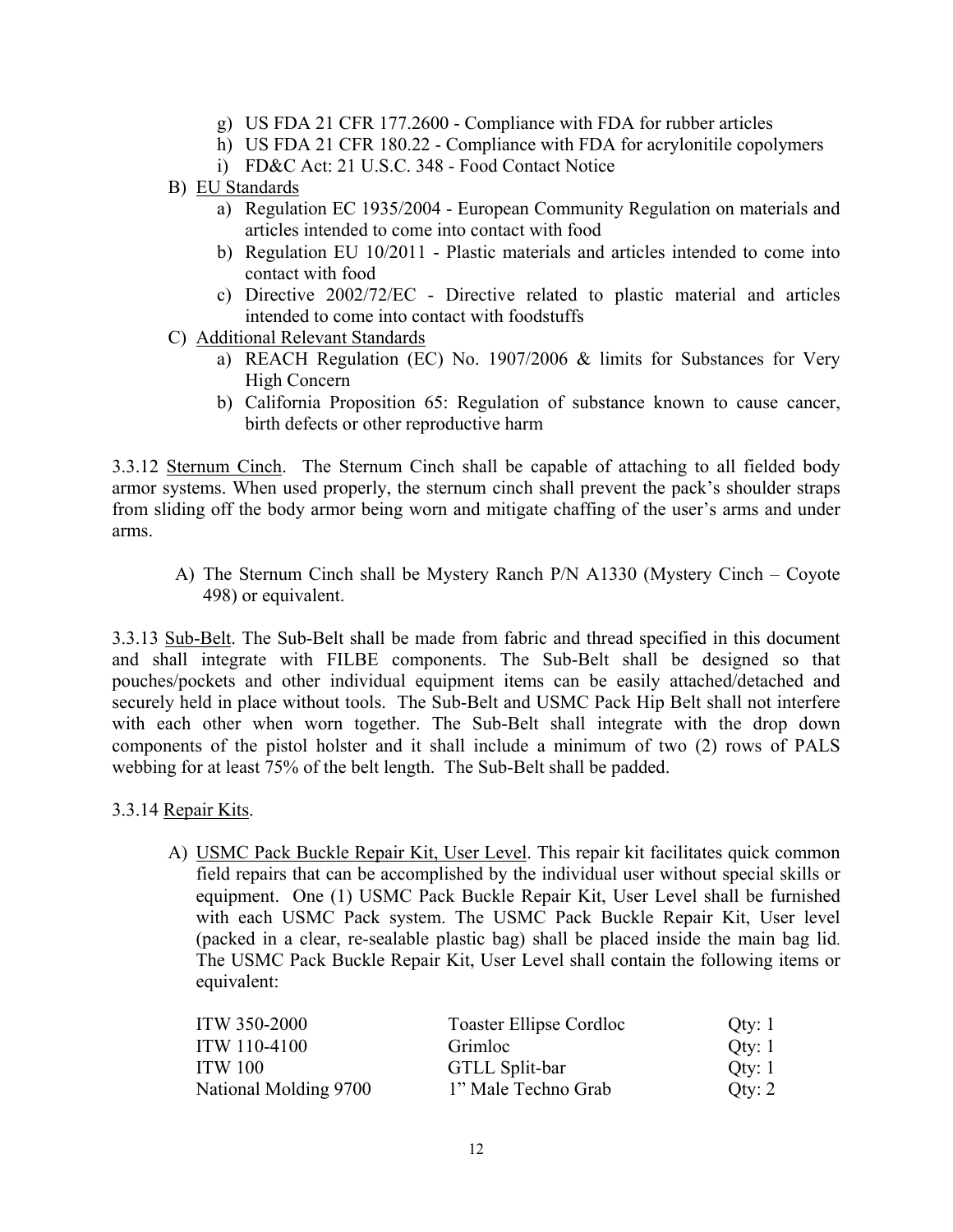National Molding 9378 1" Female Snap-on Repairable Qty: 2

B) USMC Pack Buckle Repair Kit, Unit Level. The USMC Pack Buckle Repair Kit, Unit Level shall contain the following items or equivalent:

| <b>ITW 350-2000</b>        | <b>Toaster Ellipse Cordloc</b> | Qty: 500  |
|----------------------------|--------------------------------|-----------|
| ITW 110-4100               | Grimloc                        | Qty: 1000 |
| <b>ITW 100</b>             | GTLL Split-bar                 | Qty: 500  |
| ITW 09223-27               | <b>MQRB</b> Latch              | Qty: 250  |
| ITW 150-1150               | $1.5"$ TSR                     | Qty: 500  |
| <b>MIL-DTL-10884H</b>      | Snap Fastener Style 2          | Qty: 100  |
| MIL-G-16491                | Grommet Ty III Cl 3 Sz 0       | Qty: 100  |
| Mystery Ranch A1330        | Mystery Cinch                  | Qty: 250  |
| National Molding 10151     | 2" Tensionlock Split-bar       | Qty: 250  |
| National Molding 9700      | 1" Male Techno Grab            | Qty: 1000 |
| National Molding 9378      | 1" Female Snap-on Repairable   | Qty: 1000 |
| National Molding 5433/5431 | 2" Lock Monster                | Qty: 250  |

C) Hip Belt Buckle Repair Kit, Unit Level. The Hip Belt Buckle Repair Kit, Unit Level shall contain the following items or equivalent:

| National Molding 10151     | 2" Tensionlock Split-bar | Qty: $100$ |
|----------------------------|--------------------------|------------|
| National Molding 5433/5431 | 2" Lock Monster          | Qty: $100$ |

3.3.15 USMC Pack Instruction Card. The system shall include an Instruction Card that provides the user with information necessary for installation, operation, maintenance, and training purposes. One (1) Instruction Card, made of light weight, weather resistant material, shall be furnished with each USMC Pack system and be placed in the lid of the main bag.

3.4 Chest Rig. The Chest Rig shall provide the user with an alternate method of carrying the basic assault load on a body armor system and shall also be able to be used in a "stand-alone" configuration with a detachable harness. The Chest Rig shall allow Marines to rapidly transition fighting loads between USMC fielded body armor systems. The Chest Rig shall be compatible with the quick release system of USMC fielded body armor systems, eliminating interference with the quick release function.

A) USMC Chest Rig. The USMC Chest Rig shall internally accommodate the following basic assault load: six (6) fully loaded M4/M16 magazines, one PRC-148/153, one GPS system (or like size item), and other equipment carried as part of the Marine's Basic Assault Load. One (1) USMC Chest Rig includes the following components: (1) one Marines (USMC) Chest Rig Assembly, (1) one Chest Rig Buckle Kit and (1) one Tri-Fold Instruction Card.

3.4.1 Chest Rig Repair Kit. The Chest Rig repair kit facilitates quick common field repairs that can be accomplished by the individual user without special skills or equipment. One (1) Chest Rig repair kit shall be furnished with each Chest Rig. Chest Rig Repair Kits are as follows: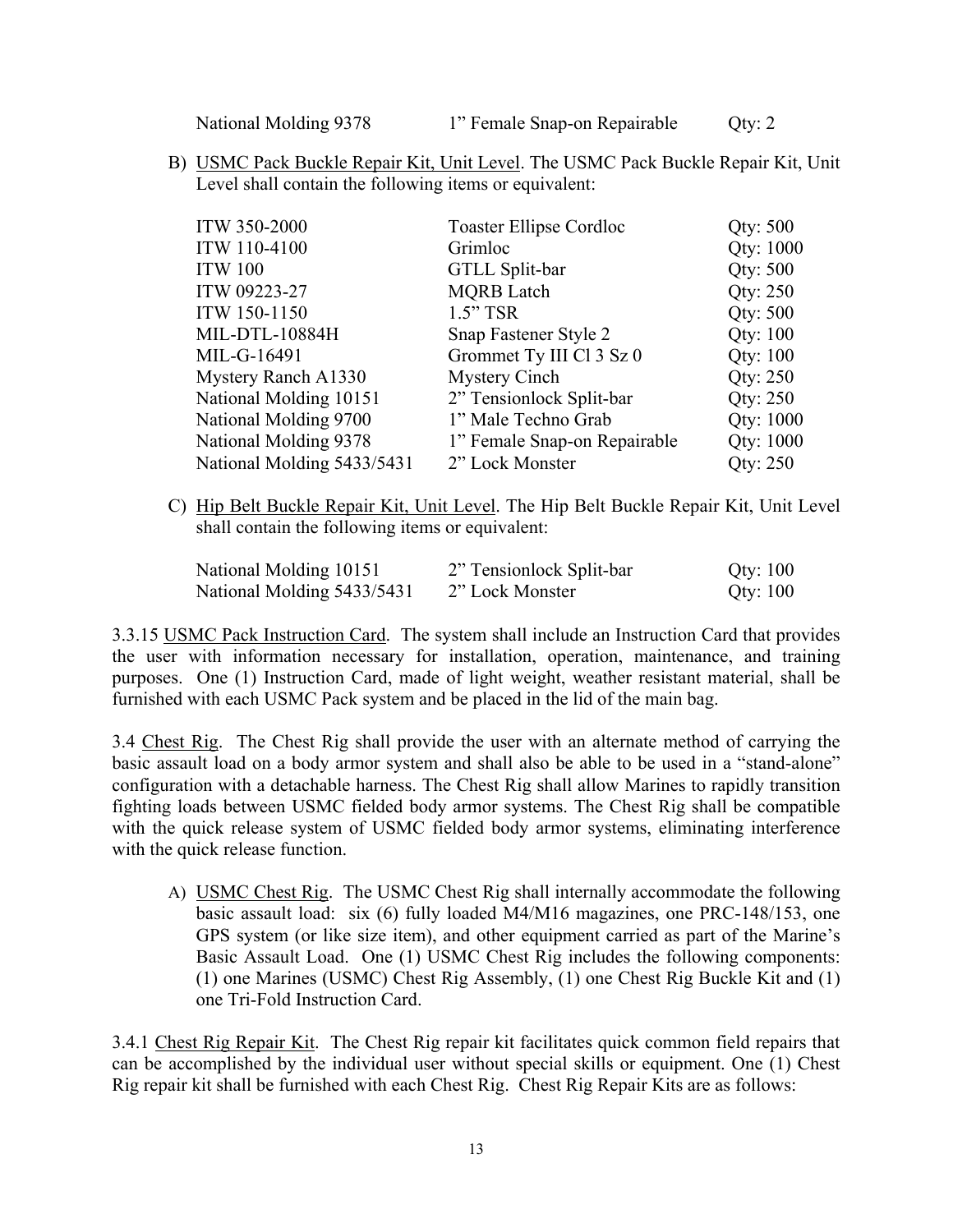A) The USMC Chest Rig Buckle Kit. The repair kit includes the following buckles or equivalent:

|                   | ITW 810-1076-5679 1" Quick Attach Surface Mount  | Qty: $6$ U/I: Each          |
|-------------------|--------------------------------------------------|-----------------------------|
|                   | ITW 810-1072-5679 1" Single Bar Repairable, Male | Qty: $2$ U/I: Each          |
| ITW 810-1082-5679 | 1" Waveloc Repairable, Female                    | Qty: $2 \text{ U/I}$ : Each |
| ITW 810-1083-5679 | 1" Waveloc Repairable, Male                      | Qty: $2 \text{ U/I}$ : Each |

B) The USMC Chest Rig Repair Kit. The repair kit includes the following buckles and components. The buckles are stated item or equivalent. The USMC Chest Rig Repair Kit shall be placed in a re-sealable clear plastic bag and includes the following:

| Drawing $\# 2 - 6 - 0792$ | Attaching Strap, Assembly (Marines) Qty: 4 U/I: Each |                    |
|---------------------------|------------------------------------------------------|--------------------|
| Drawing $# 2 - 6 - 0852$  | <b>IMTV/PC Attaching Strap, Assembly</b>             | Qty: $4$ U/I: Each |
| ITW 810-1076-5679         | 1" Quick Attach Surface Mount                        | Qty: $6$ U/I: Each |
| ITW 810-1072-5679         | 1" Single Bar Repairable, Male                       | Qty: 2 U/I: Each   |
| ITW 810-1082-5679         | 1" Waveloc Repairable, Female                        | Qty: $2$ U/I: Each |
| ITW 810-1083-5679         | 1" Waveloc Repairable, Male                          | Qty: $2$ U/I: Each |

3.5 Equipment Pouches. The Equipment Pouches shall be compatible with the clothing and equipment commonly worn, carried and used by the individual Marine, to include all USMC body armor systems and FILBE components. The pouches shall be compatible with all individual airborne rigging procedures.

- 3.6 USMC Holster. Reserved for future use.
- 3.7 USMC Corpsman Assault Pack. Reserved for future use.
- 3.8 Individual Water Purification System. Reserved for future use.

3.9 Reserved for future use.

3.10 Reserved for future use.

3.11 Standard Sample. When applicable, the finished cloths or findings shall match the standard samples for shade and appearance and shall match the standard sample with respect to all characteristics for which the standard sample is referenced.

3.12 Materials and Components. The contractor shall select the materials that meet all applicable specifications, standards, and patterns specified herein. All part or component manufacturers are listed in alphabetical order, not by preference.

3.12.1 Hardware.All part numbers are listed in alphabetical order by manufacturer, not by preference. Unless otherwise specified, all hardware shall be compatible with FILBE components and their associated hardware. Unless otherwise specified, the color of all hardware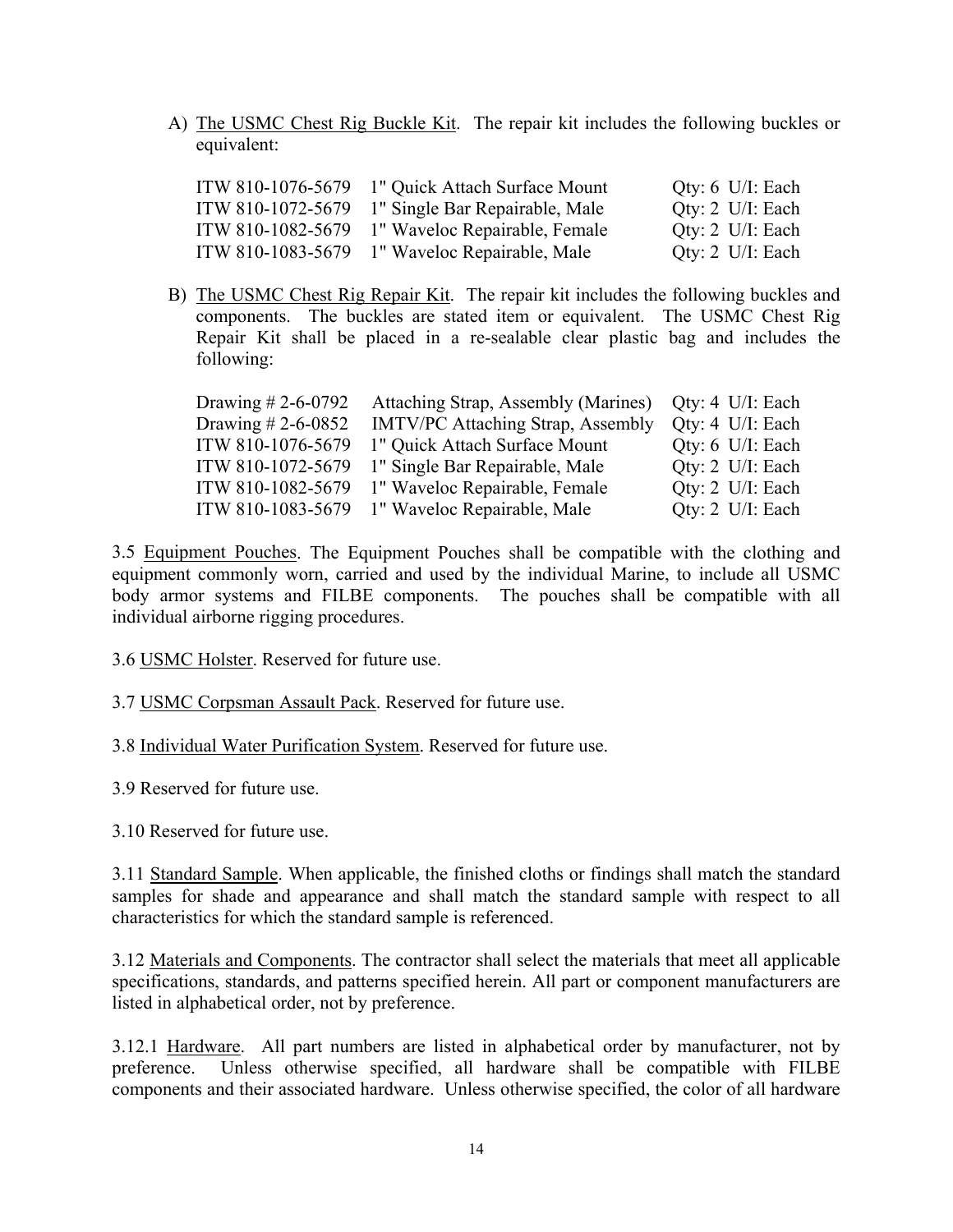shall be: Class  $1 -$ Coyote 498, Class  $2 -$ Coyote 498, Class  $3 -$ Coyote 498, Class  $4 -$ Arctic White 488, Class 5 – Tan 499 and shall meet the Infrared Spectral Reflectance requirements in Tables III through X.

3.12.1.1 Barrel lock.

3.12.1.1.1 Barrel lock. The barrel lock shall be ITW P/N GTSP Cordloc 350-6000 or equivalent.

3.12.1.1.2 Barrel lock. The barrel lock shall be ITW P/N Toaster Ellipse Cordloc 350-2000 or equivalent.

3.12.1.1.3 Barrel lock. The barrel lock shall be National Molding P/N Pop Lock 6523 or equivalent.

3.12.1.2 Buckle.

3.12.1.2.1 Buckle, nonslip double bar. The 1.0 inch quick release nonslip buckle shall conform to MIL-B-543 Type V Class III. The nonslip buckle shall be ITW Waterbury P/N 00648-09 or equivalent.

3.12.1.2.2 Buckle, repairable, female. The 1.0 inch female repairable buckle shall be ITW P/N 810-1082 or equivalent.

3.12.1.2.3 Buckle, repairable, male. The 1.0 inch male repairable buckle shall be ITW P/N 810- 1083 or equivalent.

3.12.1.2.4 Buckle, repairable, single-bar, male. The 1.0 inch male single-bar repairable buckle shall be ITW P/N 810-1072 or equivalent.

3.12.1.2.5 Buckle, quick attach, female. The 1.0 inch female quick attach surface mount buckle shall be ITW P/N 810-1076 or equivalent.

3.12.1.2.6 Buckle, side release. The 1.0 inch side release buckle shall be National Molding P/N 5000, 5707, 5709 or equivalent.

3.12.1.2.7 Buckle, center-release. The 2.0 inch center-release buckle shall be ITW P/N 154-5050 or equivalent.

3.12.1.2.8 Buckle, quick-release, female. The 1.0 inch metal quick release buckle housing shall be ITW P/N 09223-26 or equivalent.

3.12.1.2.9 Buckle, quick-release, male. The 1.0 inch metal quick release buckle latch shall be ITW P/N 09223-27 or equivalent.

3.12.1.2.10 Buckle, friction. The 1.0 inch male friction buckle shall be National Molding P/N Techno Grab 9700 or equivalent.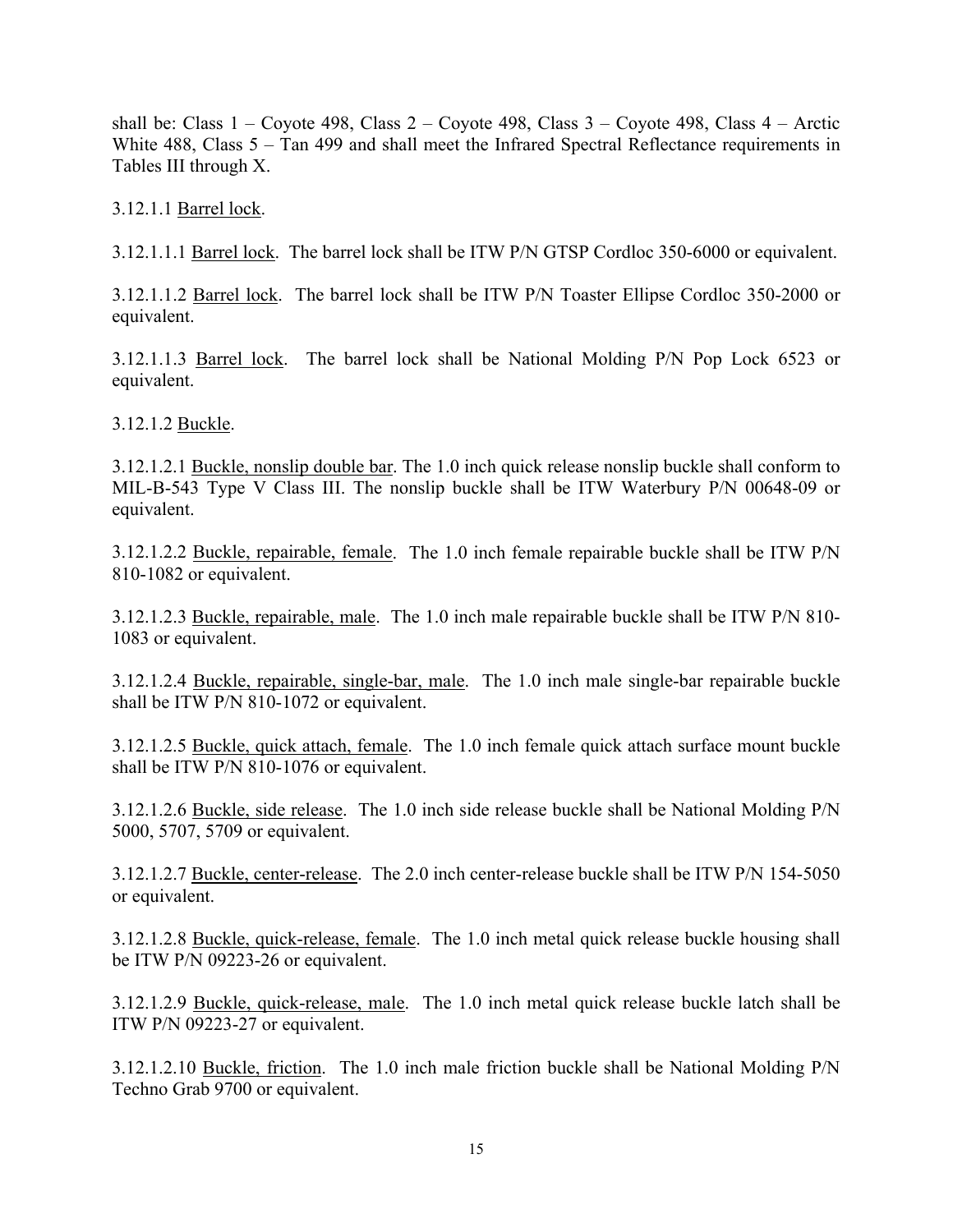3.12.1.2.11 Buckle, friction. The 1.0 inch female friction buckle shall be National Molding P/N Techno Grab 10023 or equivalent.

3.12.1.2.12 Buckle, repairable. The 1.0 inch male repairable buckle shall be National Molding P/N Snap On Repairable 9739 or equivalent.

3.12.1.2.13 Buckle, repairable. The 1.0 inch female repairable buckle shall be National Molding P/N Snap On Repairable 9378 or equivalent.

3.12.1.2.14 Buckle. The buckle shall be ITW P/N Grimloc 110-4100 or equivalent.

3.12.1.2.15 Buckle, side-release. The 1.0 inch side release buckle shall be National Molding P/N Heavy Duty Mojave Buckle 8781 or equivalent.

3.12.1.2.16 Buckle, side-release. The 1.0 inch side release buckle shall be National Molding P/N Heavy Duty Mojave Buckle 8762 or equivalent.

3.12.1.2.17 Buckle, side-release. The 2.0 inch side release buckle shall be National Molding Lock Monster P/N 5433/5431 or equivalent.

3.12.1.2.18 Buckle, side-release. The 2.0 inch side release buckle shall be ITW P/N Contoured Waist Belt 101-2200 or equivalent.

3.12.1.2.19 Buckle, side-release. The 0.75 inch side release buckle shall be National Molding P/N Mojave Side Squeeze Buckle Male 5205 and Female 5206 or equivalent.

3.12.1.2.20 Buckle, side-release. The 0.75 inch side release buckle shall be ITW P/N TSR  $\frac{3}{4}$  inch 150-0075 or equivalent.

3.12.1.2.21 Buckle, side-release. The 1.0 inch side release buckle shall be ITW P/N TSR 1.0 inch 150-0100 or equivalent.

3.12.1.2.22 Buckle, side-release. The 1.5 inch side release buckle shall be ITW P/N TSR 1 ½ inch 150-1150 or equivalent.

3.12.1.2.23 Buckle, side-release. The 1.0 inch female side release buckle shall be National Molding P/N Dual Adjustment Side Squeeze Buckle 5317 or equivalent.

3.12.1.2.24 Tube holder. The 1.0 inch hydration tube holder hardware shall be National Molding P/N MOD-U-LUX Sternum Strap System Base 7324 and Hydration Tube Clip 7301 or equivalent.

3.12.1.3 D-ring.

3.12.1.3.1 D-ring, plastic. The 1.0 inch D-ring shall be ITW P/N 110-0100 or National Molding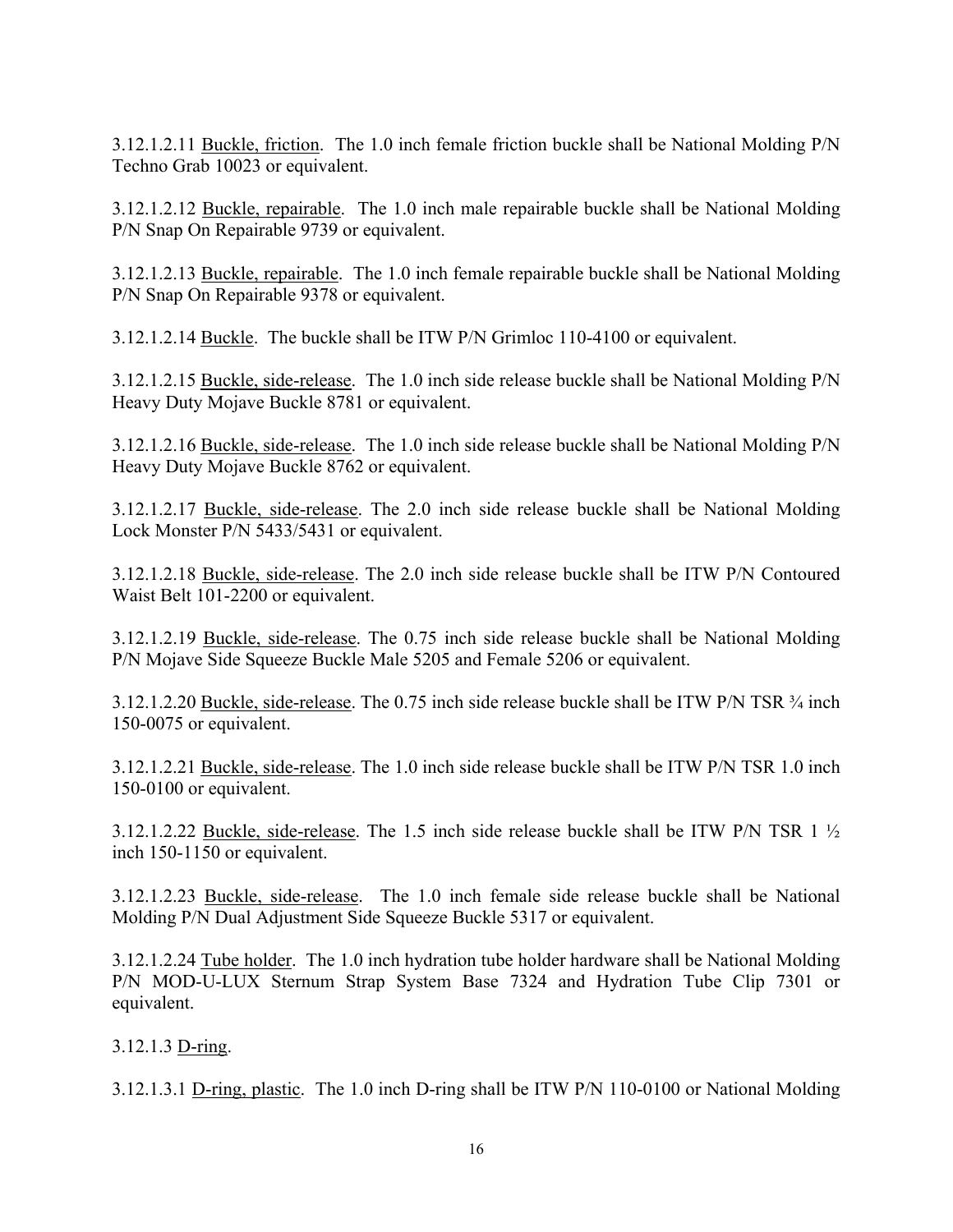P/N 4275 or equivalent.

3.12.1.3.2 D-ring, metal. The metal D-ring shall be ITW P/N 01047-20 or equivalent.

3.12.1.4 Eyelet.

3.12.1.4.1 Eyelet. The metal eyelets shall conform to MIL-E-20652/1B dash numbers BBE-114, BBW101, brass and have a dull chemical finish suitable for copper alloys.

3.12.1.4.2 Eyelet. The metal eyelets shall conform to MIL-E-20652/1B dash number ABE-131, aluminum with a chemical finish.

## 3.12.1.5 Fastener.

3.12.1.5.1 Fastener, snap (regular wire spring clamp type). The snap fasteners shall conform to MIL-DTL-10884H, Style 2. The snap fasteners shall have a black chemical finish, except button cap shells be color as specified, baked on enamel finish. The enamel shall be uniformly coated over the top surface of the shell including the visible portion of the edge. The gloss for the black chemical finish and the enamel finish shall be no more than 40. The enamel shall be capable of withstanding attachment operations without removal of any enamel. The enamel coating shall be smooth and free of sags, runs and streaks.

3.12.1.5.2 Fastener, snap (small wire spring clamp type). The snap fasteners shall conform to MIL-DTL-10884H, Style 2A. The snap fasteners shall have a black chemical finish, except button cap shells be color as specified, baked on enamel finish. The enamel shall be uniformly coated over the top surface of the shell including the visible portion of the edge. The gloss for the black chemical finish and the enamel finish shall be no more than 40. The enamel shall be capable of withstanding attachment operations without removal of any enamel. The enamel coating shall be smooth and free of sags, runs and streaks.

3.12.1.6 Grommet.

3.12.1.6.1 Grommet. The grommets shall conform to MIL-G-16491, Type III, Class 3, Size 0.

3.12.1.6.2 Grommet. The grommets shall conform to MIL-G-16491, Type III, Class 3, Size 1.

3.12.1.7 Oval Slide.

3.12.1.7.1 Oval slide, rounded. The 1.0 inch rounded oval slide shall be ITW Waterbury P/N 08090-22 or equivalent.

3.12.1.8 Ring.

3.12.1.8.1 Ring, oval. The 1.0 inch oval ring shall be ITW Waterbury P/N 01004-20 or equivalent. The ring shall be welded.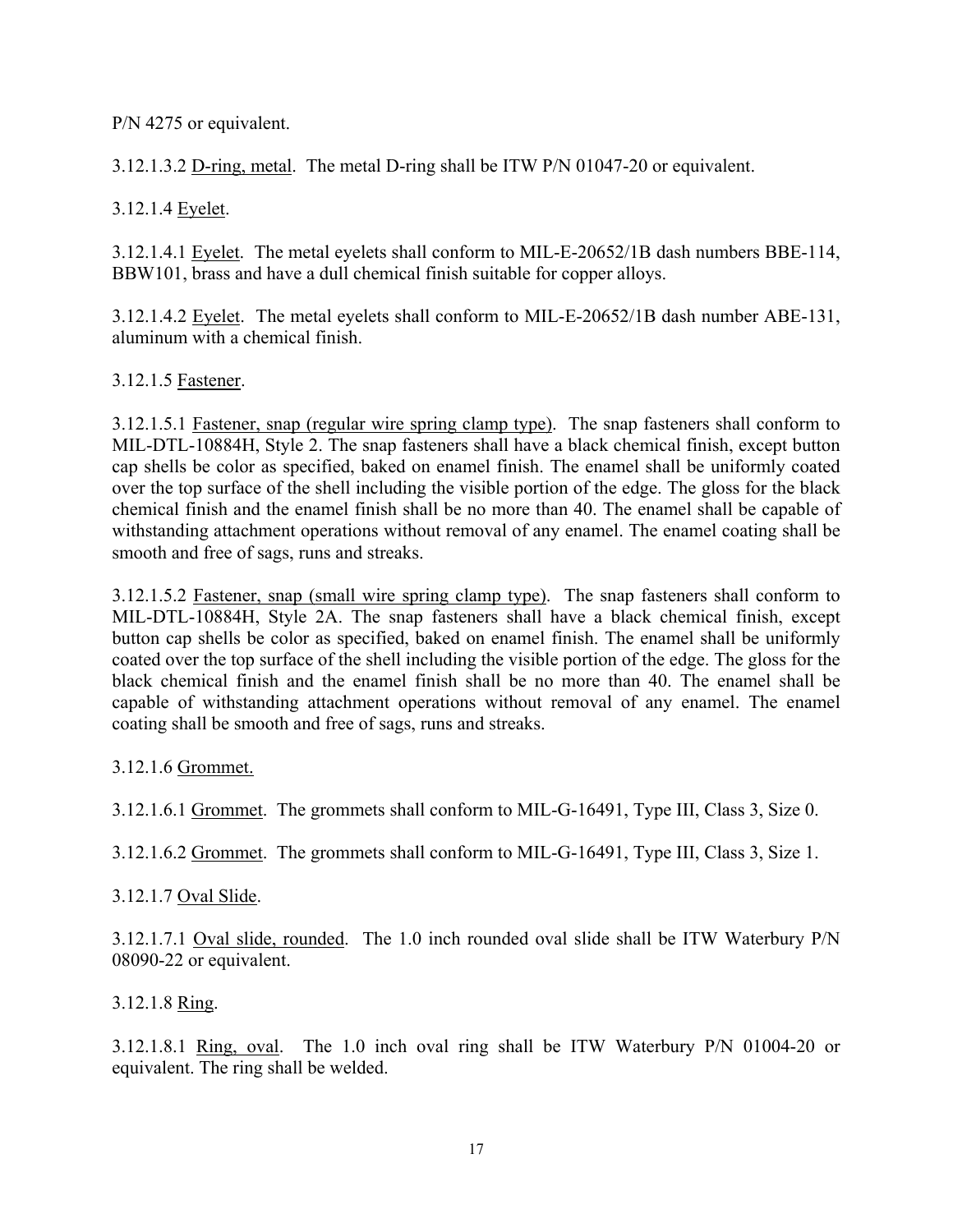3.12.1.9 Buckle, friction.

3.12.1.9.1 Tri-glide. The 1.0 inch tri-glide shall be ITW P/N 105-0100 or National Molding P/N Heavy Duty Sliplock 4783 or equivalent.

3.12.1.9.2 Buckle, sternum. The 1.0 inch sternum buckle shall be ITW P/N Sternum Tri-glide 642-0100 or equivalent.

3.12.1.9.3 Buckle, sternum. The repairable sternum buckle shall be National Molding P/N Heavy Duty Sternum Slider 9380 or equivalent.

3.12.1.9.4 Buckle, lock. The 2.0 inch lock buckle shall be National Molding P/N 10151 or equivalent.

3.12.1.9.5 Buckle, lock. The 2.0 inch lock buckle shall be ITW P/N GT Ruck 200 or equivalent.

3.12.1.9.6 Buckle, lock. The 1.0 inch repairable lock buckle shall be ITW P/N GTLL 100 Split – bar or equivalent.

3.12.1.9.7 Buckle, lock. The 1.0 inch lock buckle shall be ITW P/N GTLL 154-0200 or equivalent.

3.12.1.9.8 Buckle, lock. The 1.0 inch lock buckle shall be National Molding P/N Mega Duckbill with Hole 7352 or equivalent.

3.12.1.9.9 Buckle, lock. The 2.0 inch repairable lock buckle shall be National Molding P/N 10151 Split Bar or equivalent.

3.12.1.9.10 Buckle, lock. The 0.5 inch lock buckle shall be National Molding P/N Standard Tensionlock 4925 or equivalent.

3.12.1.9.11 Buckle, lock. The 1.0 inch lock buckle shall be ITW P/N Ladderloc 104-0100 or National Molding P/N Standard Tensionlock 4199 or equivalent.

3.12.1.9.12 Buckle, lock. The 1.0 inch repairable lock buckle shall be ITW P/N Ladderloc Split-bar 104-3100 or equivalent.

3.12.1.9.11 Hook. The hook shall be National Molding P/N Glove Hook 4891 or equivalent. Color shall be black.

3.12.2 Foam.

3.12.2.1 Foam. The 0.5 inch thick foam padding shall conform to ASTM-D-6576 Type II, grade C, condition soft, color black.

3.12.2.2 Foam. The 0.25 inch thick foam padding shall conform to ASTM-D-6576 Type II,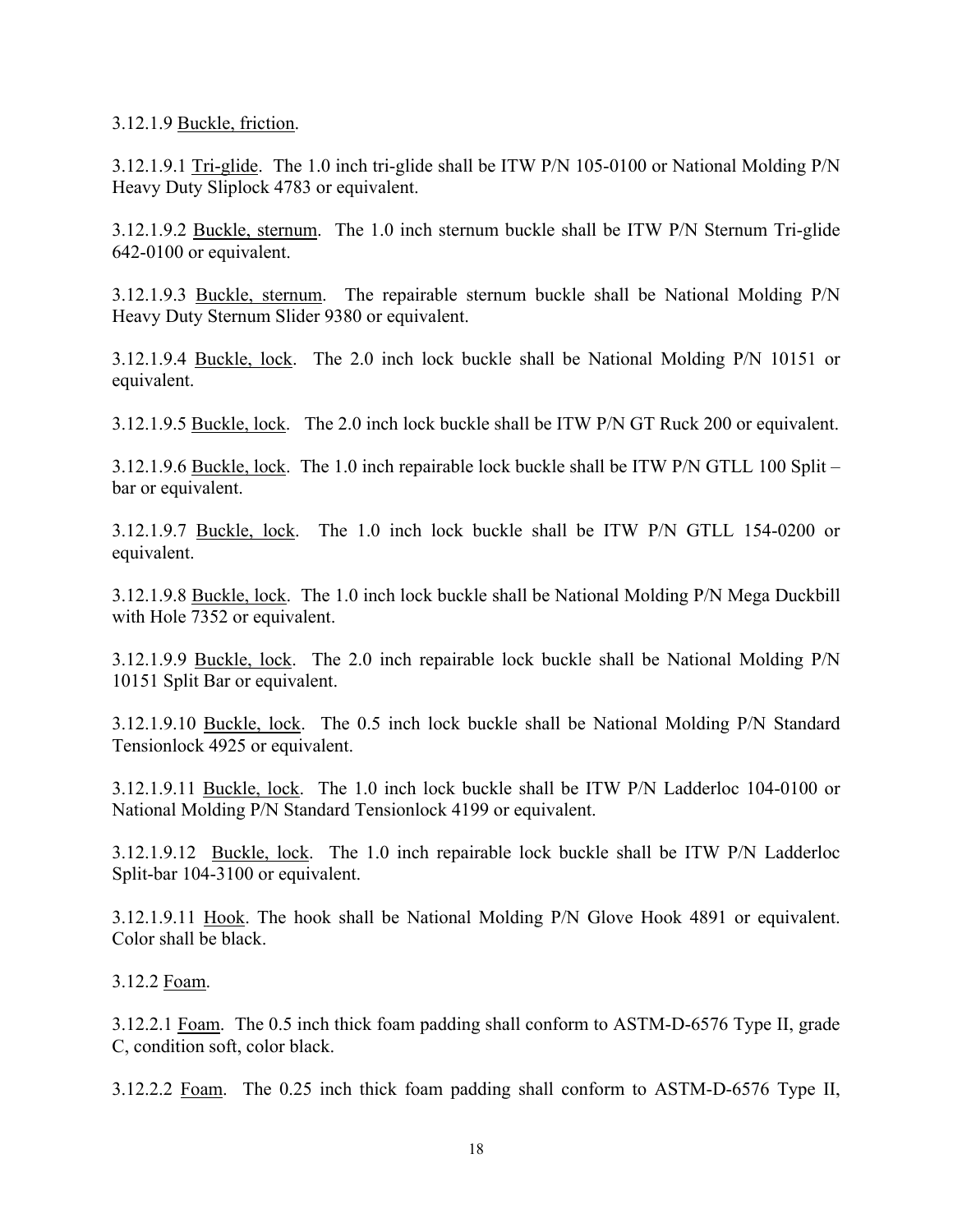grade C, condition soft, color black.

3.12.2.3 Foam. The foam located in the Assault Pack shoulder straps shall be closed cell crosslinked ethylene vinyl acetate copolymer foam with a thickness of 3/8 inch. The foam shall conform to the properties specified in Table I-A when tested in accordance with ASTM D-3575.

3.12.2.4 Foam. The foam located in the Main Pack shoulder straps shall be closed cell crosslinked ethylene vinyl acetate copolymer foam with a thickness of 5/8 inch. The foam shall conform to the properties specified in Table I-A when tested in accordance with ASTM D-3575.

| <b>THEIR IS TOWER CHAING ISHES</b> (See 2.12.2) |                 |
|-------------------------------------------------|-----------------|
| <b>Characteristic</b>                           | Requirement     |
| Density $(lb/ft^3)$                             | $3.15 \pm 0.15$ |
| Compression Strength (psi)                      |                 |
| @ 25% deflection                                | $6.5 \pm 0.5$   |
| @ 50% deflection                                | $15.5 \pm 0.5$  |
| Elongation at Break $(\frac{6}{6})(\text{min})$ | 220             |
| Tear Resistance (lbf/in)(min)                   | 19              |
| Water Absorption of Surface $(lb/ft^2)(max)$    | 0.04            |

**Table I-A. Foam Characteristics** (see 3.12.2)

3.12.2.5 Foam, molded hip-belt. The molded hip belt foam shall be UFP P/N MOLLE II Molded Waistbelt USMC variant using a four way stretch woven fabric as the facing, or equivalent.

3.12.2.6 Foam. The reinforcing foam used in the hip belt lumbar support shall be 10 lb/ft<sup>3</sup>  $\pm$  10 % density, cross-linked polyethylene foam with a thickness of 0.25 inch.

3.12.2.7 Foam. The foam used in the hip belt lumbar support shall be open-cell polyether based polyurethane foam with a thickness of 1.0 inch. The foam shall conform to the properties in Table I-B when tested in accordance with ASTM D-3574.

3.12.2.8 Foam. The foam used in the shoulder harness and assault pack back support shall be open-cell polyether based polyurethane foam with a thickness of 0.75 inch. The foam shall conform to the properties in Table I-B when tested in accordance with ASTM D-3574.

| <b>Table I-B.</b> Foam Characteristics (see 5.12.2)   |                |  |  |  |  |  |  |
|-------------------------------------------------------|----------------|--|--|--|--|--|--|
| <b>Characteristic</b>                                 | Requirement    |  |  |  |  |  |  |
| Density $(lb/ft^3)$                                   | $2.5 \pm 0.25$ |  |  |  |  |  |  |
| Indentation Force Deflection (lb/50 in <sup>2</sup> ) |                |  |  |  |  |  |  |
| $(a)$ 25% deflection                                  | $130 \pm 10$   |  |  |  |  |  |  |
| @ 65% deflection                                      | $230 \pm 10$   |  |  |  |  |  |  |
| Elongation at Break $(\frac{6}{6})(\text{min})$       | 100            |  |  |  |  |  |  |
| Tensile Strength (psi)(min)                           | 25             |  |  |  |  |  |  |

**Table I-B. Foam Characteristics** (see 3.12.2)

3.12.2.9 Foam. The foam used in the hydration carrier shall be low-density, cross-linked polyethylene foam with a thickness of 3/16 inch.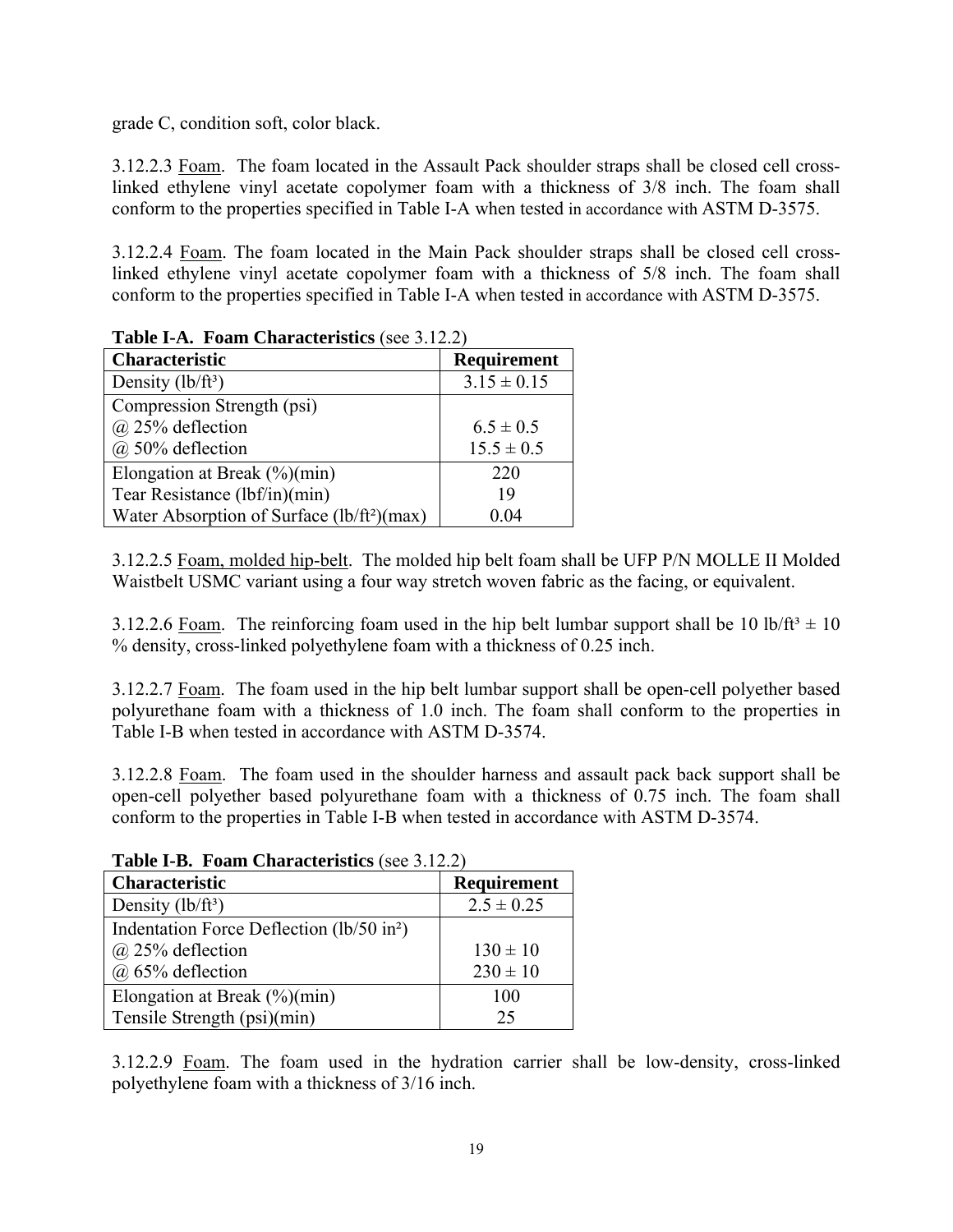3.12.3 Stiffener.

3.12.3.1 Stiffener, plastic. The plastic stiffener shall be high density polyethylene, 0.030 inch thick. Natural color.

3.12.3.2 Stiffener, plastic. The plastic stiffener shall be high density polyethylene, 0.045 inch thick. Natural color.

3.12.3.3 Stiffener, plastic. The plastic stiffener shall be high density polyethylene, 0.060 inch thick. Natural color.

3.12.3.4 Stiffener, plastic. The plastic stiffener shall be high density polyethylene, 0.125 inch thick. Color black.

3.12.3.5 Stiffener, plastic. The plastic stiffener shall be polyester strapping with dimensions 0.5 inch by 0.028 inch. Length shall be as specified on patterns. The stiffener shall have a minimum tensile strength of  $820$  lbs  $\pm 10$ . Color shall be black.

3.12.3.6 Stiffener, fiberglass. The fiberglass pultrusion strip shall be 1/8 inch in height by 3/8 inch wide. Length shall be 8.5 inches. Natural color.

3.12.4 Webbing and tapes. Webbings and tapes shall be heat cut smooth with no burrs or residual melt. Unless otherwise specified the Color shall be: Class 1 – Coyote 498, Class 2 – Coyote 498, Class  $3 -$ Coyote 498, Class  $4 -$ Arctic White 488, Class  $5 -$ OCP (4-Color) and shall meet the requirements in Tables III through X. Webbings and tapes shall conform to the following requirements.

3.12.4.1 Webbing, 1.0 inch. The 1.0 inch webbing shall conform to A-A-55301, Type III, except that the spectral reflectance requirements shall be in accordance with paragraph 3.27.3 and Tables III through X when tested in accordance with paragraph 4.7.1. Producer colored, textured yarns may be used.

3.12.4.2 Webbing, 1.5 inch. The 1.5 inch webbing shall conform to A-A-55301, Type VI, except that the spectral reflectance requirements shall be in accordance with paragraph 3.27.3 and Tables III through X when tested in accordance with paragraph 4.7.1. Producer colored, textured yarns may be used. When used, thickness shall be 0.039 inch (min); weight shall be 0.90 oz/yd (min).

3.12.4.3 Webbing, 2.0 inch. The 2.0 inch webbing shall conform to MIL-W-17337, except that the spectral reflectance requirements shall be in accordance with paragraph 3.27.3 and Tables III through X when tested in accordance with paragraph 4.7.1. Producer colored, textured yarns may be used. When used, continuous filament textured nylon yarn denier shall be 1000 warp and 500 fill; breaking strength shall be 1450 lb (min); thickness shall be 0.042 in. (min) to 0.054 in. (max); filling yarns per inch shall be 40; full warp ends shall be 160; and width binder ends shall be 38.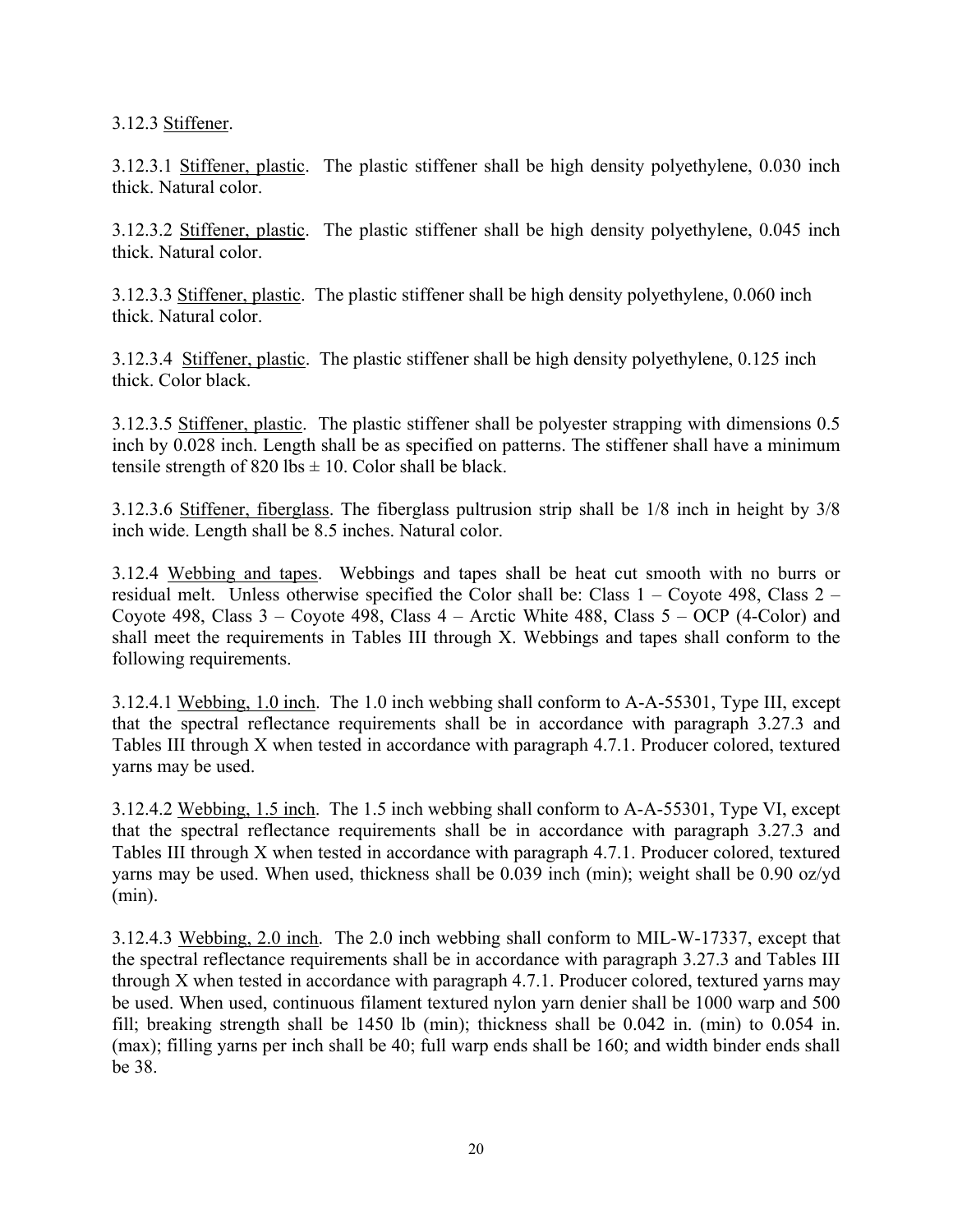3.12.4.4 Webbing, 3.0 inch. The 3.0 inch webbing shall conform to MIL-W-17337, Class 2. Continuous filament textured nylon shall be used.

3.12.4.5 Tape, 1.0 inch. The 1.0 inch tape shall conform to MIL-PRF-5038, Type III, Class 2. Continuous filament textured yarns shall be used except that the spectral reflectance requirements shall be in accordance with paragraph 3.27.3 and Tables III through X when tested in accordance with paragraph 4.7.1.

3.12.4.6 Webbing, nylon. The 0.75 inch woven nylon webbing shall conform to MIL-W-4088, Type Ia, Class 2.

3.12.4.7 Webbing, nylon. The 2.0 inch woven nylon webbing shall conform to MIL-W-4088, Type VIIIb, Class 2.

3.12.4.8 Webbing, nylon. The 0.5 inch woven nylon webbing shall conform to MIL-W-4088, Type XIV, Class 2.

3.12.4.9 Webbing, ribbon. The ribbon webbing shall be 3/8 inch flat nylon webbing. Color shall be gray.

3.12.5 Webbing, elastic. Elastic webbing shall be heat cut smooth with no burrs or residual melt. Unless otherwise specified the Color shall be: Class 1 – Coyote 498, Class 2 – Coyote 498, Class 3 – Coyote 498, Class 4 – Arctic White 488, Class 5 – Tan 499 and shall meet the requirements in paragraph 3.27.3 and Tables III through X. Elastic webbing shall conform to the following requirements.

3.12.5.1 Webbing, elastic. Width – 1.0 inch  $\pm$  0.060, construction – knitted, warp – textured polyester 150/1, filler – textured polyester 750d total, rubber – natural or equivalent, rubber strands – 60, thickness - 0.040-0.045, picks per inch – 50  $\pm$ 4, stretch – 110%  $\pm$ 15%.

3.12.5.2 Webbing, elastic. Width  $-1.5$  inch  $\pm$  0.060, construction – knitted, warp – textured polyester 150/1, filler – textured polyester 750d total, rubber – natural or equivalent, rubber strands – 60, thickness - 0.040-0.045, picks per inch – 50  $\pm$ 4, stretch – 110%  $\pm$ 15%.

3.12.5.3 Webbing, elastic. Width – 3.0 inch  $\pm$  0.060, construction – knitted, warp – textured polyester 150/1, filler – textured polyester 750d total, rubber – natural or equivalent, rubber strands – 60, thickness - 0.040-0.045, picks per inch – 50  $\pm$ 4, stretch – 110%  $\pm$ 15%.

3.12.5.4 Webbing, elastic. Width  $-4.0$  inch  $\pm$  0.060, construction – knitted, warp – textured polyester 150/1, filler – textured polyester 750d total, rubber – natural or equivalent, rubber strands – 60, thickness - 0.040-0.045, picks per inch – 50  $\pm$ 4, stretch – 110%  $\pm$ 15%.

3.12.5.5 Webbing, elastic. Width – 0.5 inch  $\pm$  0.060, construction – knitted, warp – textured polyester 150/1, filler – textured polyester 750d total, rubber – natural or equivalent, rubber strands – 60, thickness - 0.040-0.045, picks per inch – 50  $\pm$ 4, stretch – 110%  $\pm$ 15%.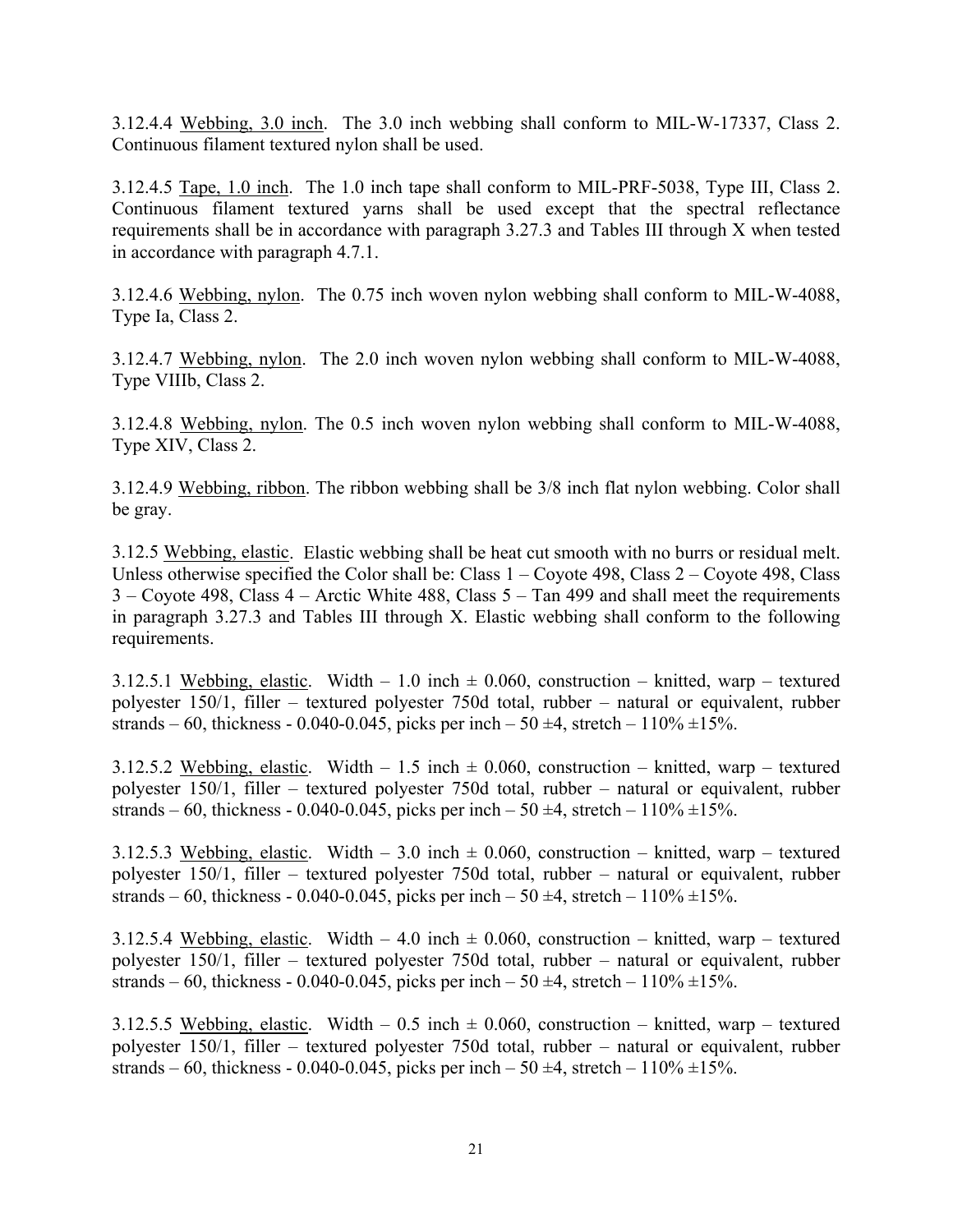3.12.5.6 Webbing, elastic. Width  $-0.75$  inch  $\pm 0.060$ , construction – knitted, warp – textured polyester 150/1, filler – textured polyester 750d total, rubber – natural or equivalent, rubber strands – 60, thickness - 0.040-0.045, picks per inch – 50  $\pm$ 4, stretch – 110%  $\pm$ 15%.

3.12.6 Fasteners, hook and loop. Hook and loop fasteners shall conform to A-A-55126, Type II, Class 1 or Class 4, in 5/8 inch, 0.75 inch, 1.0 inch, 1.5 inch, 2.0 inch, and 4.0 inch widths. Unless otherwise specified the Color shall be: Class  $1 -$ Coyote 498, Class  $2 -$ Coyote 498, Class  $3 -$ Coyote 498, Class 4 – Arctic White 488, Class 5 – Tan 499 and shall meet the requirements in paragraph 3.27.3 and Tables III through X.

3.12.7 Cloth. Unless otherwise specified, the color of the cloths shall be: Class  $1 -$ Coyote 498, Class 2 – Woodland MARPAT, Class 3 – Desert MARPAT, Class 4 – Snow MARPAT, Class 5 – OCP. The infrared reflectance of the finished cloth shall conform to the requirements specified in Tables III through X when tested as specified in paragraph 4.7.1.

3.12.7.1 Cloth, nylon. The 1000 denier textured nylon duck cloth shall conform to GL/PD 10-07 Type I Class 3.

3.12.7.2 Cloth, nylon. The 500 denier textured nylon duck shall conform to GL/PD 10-07 Type III Class 3.

3.12.7.3 Cloth, nylon. The water repellent nylon plain weave cloth shall conform to MIL-C-43128.

3.12.7.4 Cloth, nylon. The nylon duck cloth shall conform to MIL-C-7219 Type III Class 4.

3.12.7.5 Cloth, mesh. The raschel knit nylon cloth shall conform to MIL-C-8061 Type II. The cloth shall weigh not more than 11.5 ounces per square yard; have a thickness of not more than 0.05 inch, a minimum bursting strength of 325 pounds, a minimum breaking strength of 315 pounds in the wale direction and 200 pounds in the course direction, and a minimum tearing strength of 25 pounds in both directions. The cloth shall have a maximum shrinkage of 7.5 percent in both directions, a maximum ultimate elongation of 95 percent in the wale direction and 140 percent in the course direction, and a maximum stiffness (load-pounds) of 0.010 in the wale direction and 0.010 in the course direction. A non-durable acrylic finish shall be used to meet the stiffness requirements.

3.12.7.6 Cloth, mesh. The mesh cloth shall be Dri-lex P/N Aerospacer #622 or equivalent.

3.12.8 Thread. Unless otherwise specified the Color shall be: Class 1 – Coyote 498, Class 2 – Coyote 498, Class 3 – Coyote 498, Class 4 – Arctic White 488, Class 5 – Tan 499 and shall meet the requirements in Table III through X. Thread shall conform to the following requirements.

3.12.8.1 Thread. The nylon thread shall conform to A-A-59826 Type II Class A Size F.

3.12.8.2 Thread. The nylon thread shall conform to A-A-59826 Type II Class A Size E.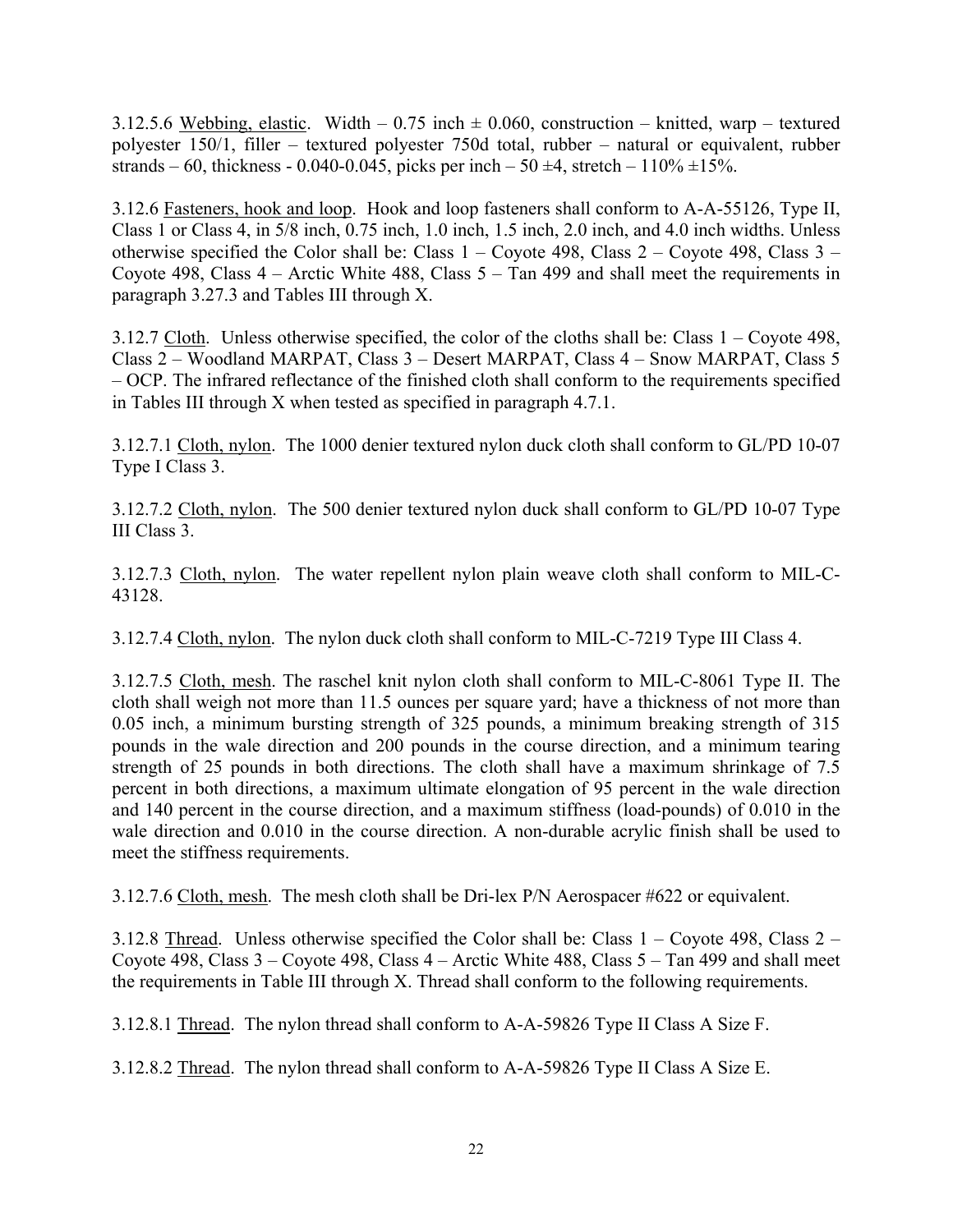3.12.8.3 Thread. The nylon thread shall conform to A-A-59826 Type II Class A Size FF.

3.12.9 Fastener, slide.Unless otherwise specified the Color shall be black and shall conform to the following requirements.

3.12.9.1 Fastener, slide. The Hydration Carrier front pocket slide fastener shall be chain #5 continuous element coil, closed on both sides, with two sliders in throat-to-throat configuration. The tape shall have a water repellant treatment. A round cord thong shall be used in place of a pull on the slider bodies (see paragraph 3.12.10.3). The two ends of the cord shall be tied together in an overhand knot and seared to prevent the knot from becoming untied. The finished length of the thong shall measure 2.0 inches  $\pm$  0.25. The slide fastener shall conform to A-A-55634, Type 1, Style 18. The color shall be Coyote 498.

3.12.9.2 Fastener, slide. The Hydration Carrier side access, lid pocket, and lid slide fasteners shall be #5 continuous element coil, closed on both sides, with a single slider. The tape shall have a water repellant treatment. A round cord thong shall be used in place of a pull on the slider bodies (see paragraph 3.12.10.3). The two ends of the cord shall be tied together in an overhand knot and seared to prevent the knot from becoming untied. The finished length of the thong shall measure 2.0 inches  $\pm$  0.25. The slide fasteners shall conform to A-A-55634, Type 1, Style 18. The color shall be Coyote 498.

3.12.9.3 Fastener, slide. The Main Pack shelf slide fastener shall be chain #10 individual element molded plastic, separating, with a double-pull reversible slider. The slide fastener shall be YKK P/N Vislon #10 or equivalent.

3.12.9.4 Fastener, slide. The Main Pack sleep compartment slide fastener shall be chain #10 continuous element coil, closed on both sides, with two sliders in throat-to-throat configuration. The <sup>3</sup>/4 inch tape shall have a water repellant treatment. A round cord thong shall be used in place of a pull on the slider bodies (see paragraph 3.12.10.3). The two ends of the cord shall be tied together in an overhand knot and seared to prevent the knot from becoming untied. The finished length of the thong shall measure 2.0 inches  $\pm$  0.25. The slide fastener shall conform to A-A-55634, Type 1, Style 18.

3.12.9.5 Fastener, slide. The Assault Pack water-resistant slide fasteners shall be chain #10 continuous element coil, closed on both sides, with two sliders in throat-to-throat configuration. A round cord thong shall be used in place of a pull on the slider bodies (see paragraph 3.12.10.3). The two ends of the cord shall be tied together in an overhand knot and seared to prevent the knot from becoming untied. The finished length of the thong shall measure 2.0 inches  $\pm$  0.25. The slide fasteners shall be YKK P/N Uretek coil #10 with 3/4 inch matte black tape or equivalent.

3.12.9.6 Fastener, slide. The Main Pack lid pocket slide fastener shall be chain #8 continuous element coil, closed on both sides, with two sliders in throat-to-throat configuration. The 5/8 inch tape shall have a water repellant treatment. A round cord thong shall be used in place of a pull on the slider bodies (see paragraph 3.12.10.3). The two ends of the cord shall be tied together in an overhand knot and seared to prevent the knot from becoming untied. The finished length of the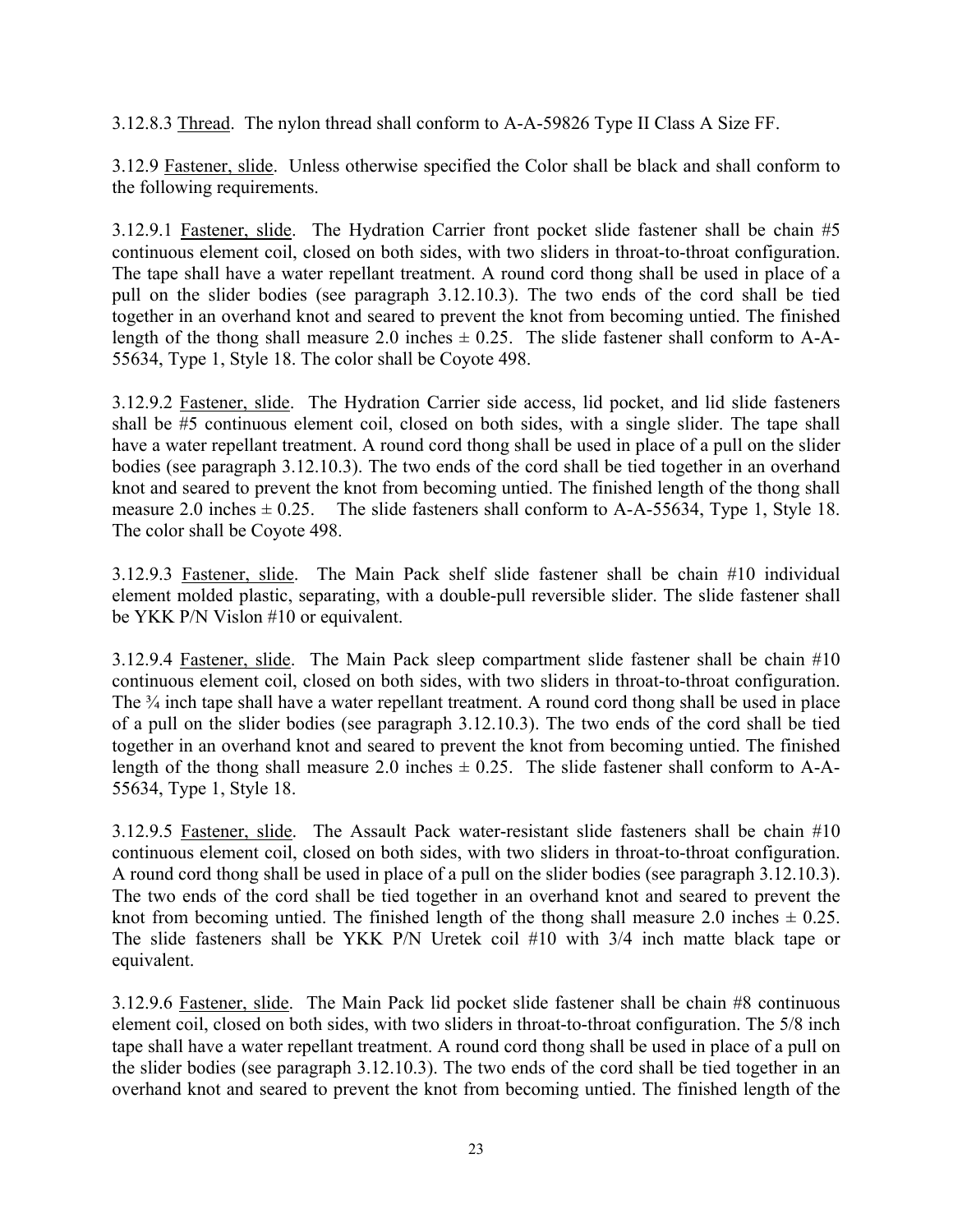thong shall measure 2.0 inches  $\pm$  0.25. The slide fastener shall conform to A-A-55634, Type 1, Style 18.

3.12.9.7 Fastener, slide. The Assault Pack inner pockets and Main Pack mesh lid pocket slide fasteners shall be #8 continuous element coil, closed on both sides, with a single slider. The 5/8 inch tape shall have a water repellant treatment. A round cord thong shall be used in place of a pull on the slider bodies (see paragraph 3.12.10.3). The two ends of the cord shall be tied together in an overhand knot and seared to prevent the knot from becoming untied. The finished length of the thong shall measure 2.0 inches  $\pm$  0.25. The slide fastener shall conform to A-A-55634, Type 1, Style 6.

3.12.9.8 Fastener, slide. The Main Pack radio access water-resistant slide fastener shall be chain #10 continuous element coil, closed on both sides, with two sliders in mouth-to-mouth configuration. A round cord thong shall be used in place of a pull on the slider bodies (see paragraph 3.12.10.3). The two ends of the cord shall be tied together in an overhand knot and seared to prevent the knot from becoming untied. The finished length of the thong shall measure 2.0 inches  $\pm$  0.25. The slide fastener shall be YKK P/N Uretek coil #10 with 3/4 inch matte black tape or equivalent.

3.12.9.9 Fastener, slide. The Assault Pouch water-resistant slide fastener shall be chain #8 continuous element coil, closed on both sides, with two sliders in throat-to-throat configuration. A round cord thong shall be used in place of a pull on the slider bodies (see paragraph 3.12.10.3). The two ends of the cord shall be tied together in an overhand knot and seared to prevent the knot from becoming untied. The finished length of the thong shall measure 2.0 inches  $\pm$  0.25. The slide fastener shall be YKK P/N Uretek coil #8 with 5/8 inch matte black tape or equivalent.

3.12.9.10 Fastener, slide. The Chest Rig slide fastener shall be chain #10 continuous element coil, closed on both sides, with a single slider. The slide fastener shall conform to A-A-55634, Type 1, Style 6.

3.12.10 Cord.

3.12.10.1 Braid, tubular. The 11/32 inch tubular braid shall conform to MIL-B-371 Type VII Class 2.

3.12.10.2 Cord, elastic. The 1/8 inch elastic cord shall be Hope Webbing Style 2831 round or equal.

3.12.10.3 Cord, round. The round cord shall conform to MIL-C-5040 Type II. This specification is inactive; however, for the purposes of this document the specification remains applicable.

3.12.10.4 Cord, flat. The flat cord shall conform to MIL-C-5040 Type IIA. This specification is inactive; however, for the purposes of this document the specification remains applicable.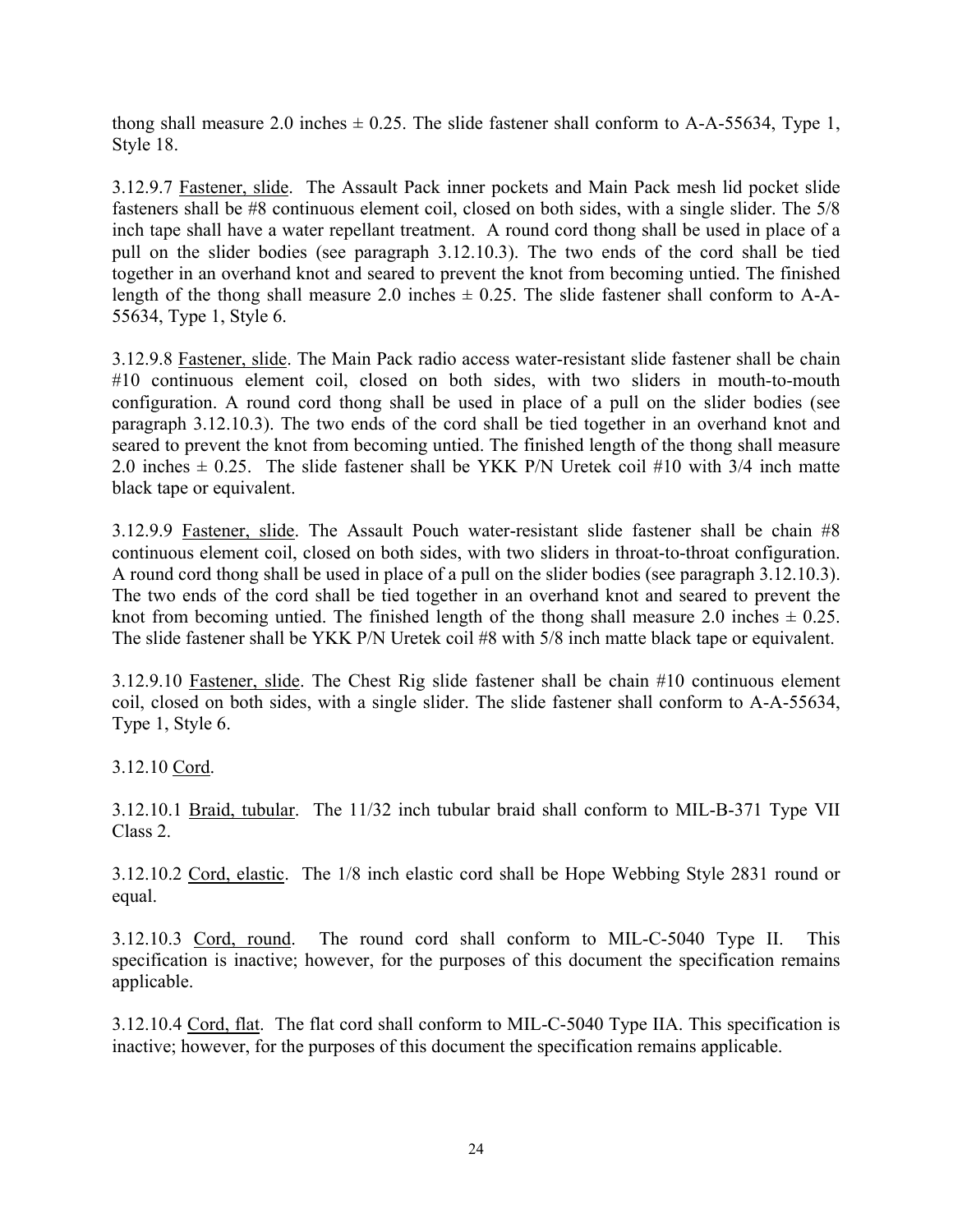3.13 Hook and loop fastener. Hook and loop fasteners shall not be stitched in the selvage edge to prevent associated fraying durability problems in repeated use. If Class 4 is used, the hook and loop fasteners shall be stitched 1/8 inch from the edge.

3.14 Matching, webbing. The color of the webbing shall match the solid shade shell standard sample when viewed under filtered tungsten lamp which approximates artificial daylight having a correlated color temperature of  $7500 \pm 200$ K, with illumination of  $100 \pm 20$  foot candles, and shall be a good match to the standard sample under incandescent lamplight at  $2300 \pm 200$  K.

3.15 Stitching. Stitching shall conform to ASTM D-6193, 9-10 stitches per inch. End of seams and stitches (stitch type 301) that are not caught in other seams or stitching shall be securely back tacked or back stitched. Thread breaks or bobbin run-outs occurring during sewing shall be secured by stitching back of the break minimum of 0.5 inch. There shall be no stitch run-off allowed. Thread tension shall be maintained so that there will be no loose stitching resulting in loose bobbin or top thread, or excessively high stitching resulting in puckering of the materials being sewn. Thread ends shall be trimmed to a length of not more than 0.25 inch.

3.16 Automatic Stitching. Automatic stitching machines may be used to perform any of the stitching patterns provided the requirements for the stitch pattern, stitches per inch, size and type of thread are met, and at least three or more tying, overlapping, or back stitches are used to secure the ends of the stitching.

3.17 Bartacks. There shall be no needle cutting by bartack. Double bartacks (one on top of the other) shall be avoided to prevent needle cutting and weakening of the attachment point.

3.18 Bartack Alignment for Pouch Attachment Ladder System. The required spacing of vertical bartacks which is needed for physical compatibility of PALS components on FILBE is specified below:

- a) Distance between vertical bartacks on horizontal webbing shall be 1.5 inch -0 /  $+0.0625.$
- b) Distance between non-consecutive horizontal webbing shall be 1.125 inch  $\pm 0.0625$ .
- c) Vertical bartacks on consecutive horizontal webbing rows shall be vertical aligned with an offset of 0.75 inch  $-0$  /  $+0.0625$  bottom to top in a vertical straight line.

3.19 Buttonholes. Buttonholes shall be straight cut. Position in accordance with the marks indicated on the pattern, with the ends of the buttonholes securely tacked. Size as indicated on patterns.

3.20 Snap Setting. A hole shall be pre-punched to receive the button and eyelet components of the snap fastener. The hole shall be smaller than the outside diameter of the button and eyelet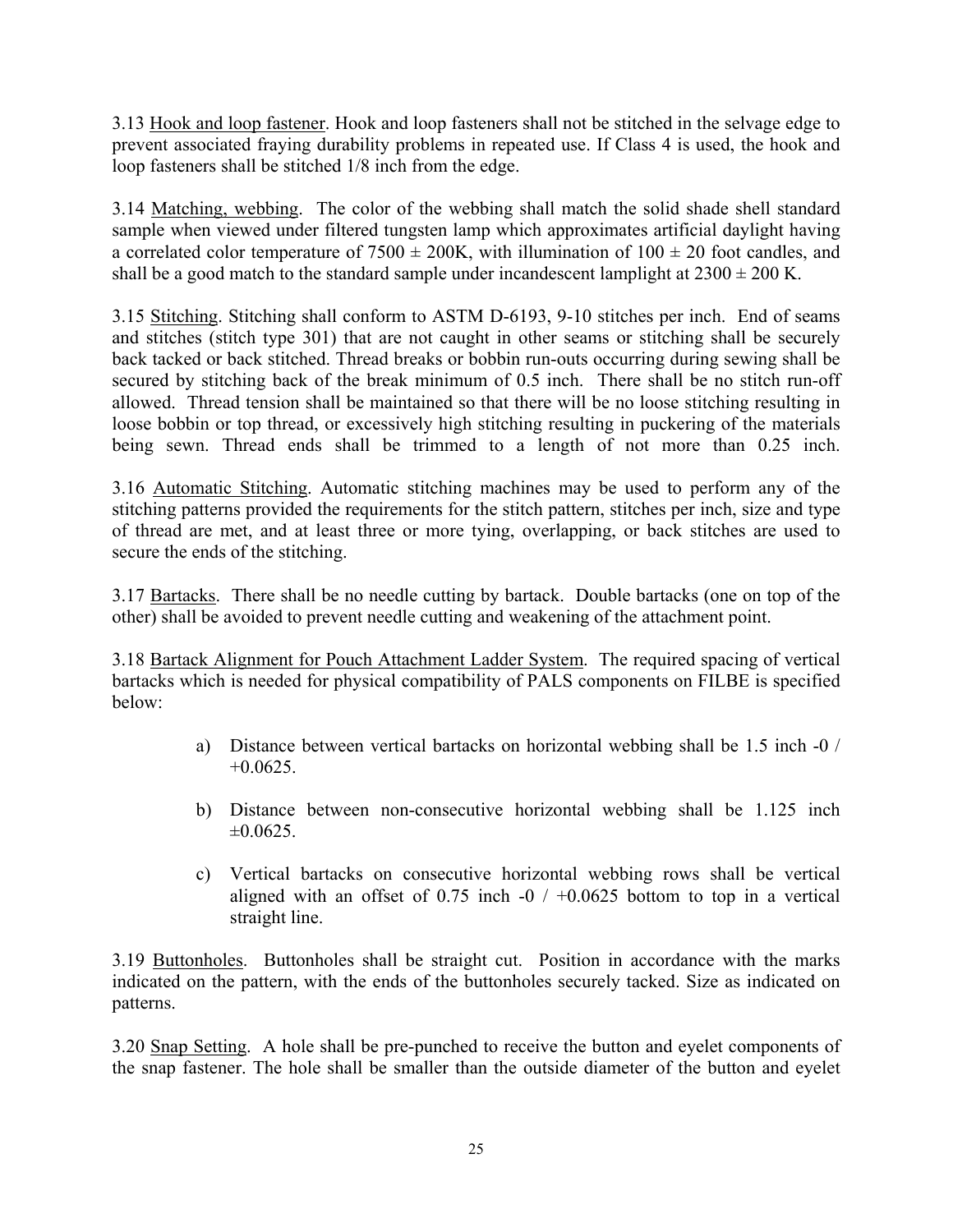barrels. The fastener shall be securely clinched without cutting the adjacent materials, and no splits shall occur in the button or eyelet barrels.

3.21 Snap Fastener Reinforcement. Snap fastener reinforcement that will not ravel is required on any single fabric layer application.

3.22 Binding. All ends of binding not completely encased are to be seared.

3.23 Drainage. The USMC Pack shall provide a durable means to allow water in the components to drain out quickly and easily.

3.24 Emergency Release Mechanism. The shoulder straps shall have an emergency release buckle. The activator shall be located on the upper portion of the shoulder strap within 4.0 inches of the release buckle and be capable of being activated by either hand, with or without gloves on. Upon activation of the mechanism, the shoulder strap shall separate, allowing the pack system to fall away from the body.

3.25 Identification and Instruction Label. Each component of the FILBE shall have an identification and instruction label (exceptions noted) conforming to MIL-DTL-32075. Labels shall be readable under low light conditions; moonlight and red or blue filtered flashlight. The label shall be permanently affixed (i.e. sewn). The label shall be of sufficient strength to withstand repeated abrasion during field use and cleaning. The color of the label shall be Coyote 498 and the marking medium shall be black. The printing shall be legible and shall not show offsetting, smearing or bleeding. All printing shall be in capitals except where otherwise indicated on the instruction label. Size of the characters shall be in accordance with MIL-STD-130N paragraph 4.3b. The identification portion of the label shall contain item description, National Stock Number (NSN), contract number, lot number and contractor's name.

3.26 Responsibility for Compliance. All items shall meet all requirements of section 3 and 4 of this specification. The absence of any inspection requirements shall not relieve the contractor of the responsibility of ensuring that all items submitted to the government for acceptance shall comply with all requirements of the contract. Sampling inspection, as part of manufacturing operations, is an acceptable practice to ascertain conformance to requirements; however, this does not authorize submission of known defective material, either indicated or actual, nor does it commit the government to accept defective material. If there is a conflict between the stated requirements and the ANSI standard, the more restrictive requirement shall apply.

3.27 Physical Requirements of Cloth.

3.27.1 Matching. The color of the finished cloth shall match the standard sample when viewed under filtered tungsten lamps and approximate artificial daylight and that has a correlated color temperature of  $7500 + 200K$ , with illumination of  $100 + 20$  foot-candles, and shall be a good match to the standard sample under incandescent lamplight at 2300 + 200K.

3.27.2 Colorfastness.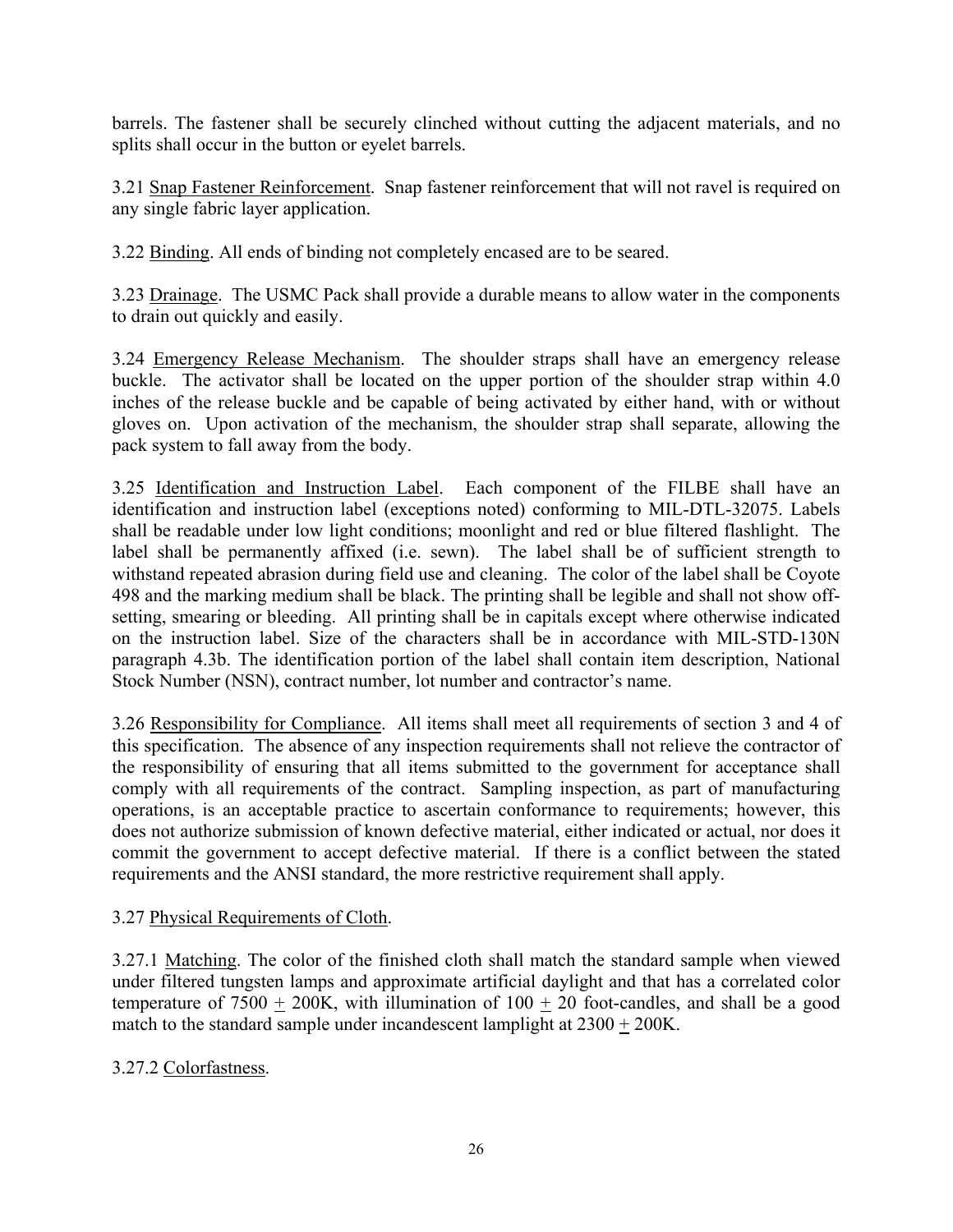3.27.2.1 Colorfastness, Coyote 498. The dyed and printed finished cloth in Coyote 498 shall meet the following colorfastness requirements when tested in accordance with paragraph 4.6.6 for the characteristics listed below.

| <b>Colorfastness Characteristics</b> | <b>Requirements</b>                       |
|--------------------------------------|-------------------------------------------|
| Fastness to laundering               | Equal to or better than "3-4" rating on   |
| (after 3 launderings)                | AATCC Gray Scale for Color Change and     |
|                                      | Staining when compared to the             |
|                                      | unlaundered sample.                       |
| Fastness to Accelerated laundering   | Equal to or better than "3-4" rating on   |
| (black print only)                   | <b>AATCC</b> Gray Scale for Color Change  |
|                                      | when compared to the unlaundered          |
|                                      | sample                                    |
| Fastness to light (after 40 hours)   | Equal to or better than "3-4" rating on   |
|                                      | ATCC Gray Scale for Color Change.         |
| <b>Fastness to Crocking</b>          | Equal to or better than "3-4" rating on   |
|                                      | <b>AATCC</b> Gray Scale for Staining.     |
| <b>Blocking Rating</b>               | Number 2 Maximum rating.                  |
| <b>Frosting Rating</b>               | Equal to or better than "4.0" rating on   |
|                                      | <b>AATCC</b> Gray Scale for Color Change. |

3.27.2.2 Colorfastness, Woodland MARPAT. The finished camouflage printed cloth shall show fastness to: light (after 40 AATCC standard fading hours or 170 Kilojoules); laundering (after 3 cycles); and perspiration (acid and alkaline). The colorfastness of the cloth shall be equal to or better than the standard sample, or equal to or better than a rating of "4" using the AATCC Gray Scale for Color Change and a rating of "3-4" using the AATCC Gray Scale for Staining for each of the colors. The finished cloth shall show fastness to crocking equal to or better than the standard sample or shall have an AATCC Chromatic Transference Scale Rating not lower than 4.0 for all the colors.

3.27.2.3 Colorfastness, Desert MARPAT. The finished camouflage printed cloth shall show fastness to: light (after 40 AATCC standard fading hours or 170 Kilojoules); laundering (after 3 cycles); and perspiration (acid and alkaline). The colorfastness of the cloth shall be equal to or better than the standard sample, or equal to or better than a rating of "4" using the AATCC Gray Scale for Color Change and a rating of "3-4" using the AATCC Gray Scale for Staining for each of the colors. The finished cloth shall show fastness to crocking equal to or better than the standard sample or shall have an AATCC Chromatic Transference Scale Rating not lower than 4.0 for all the colors.

3.27.2.4 Colorfastness, Snow MARPAT. The finished camouflage printed cloth shall show fastness to: light (after 40 AATCC standard fading hours or 170 Kilojoules); laundering (after 4 cycles); and perspiration (acid and alkaline) and crocking. The colorfastness of the cloth shall be equal to or better than the standard sample, or equal to or better than a rating of "4" using the AATCC Gray Scale for Color Change and a rating of "3-4" using the AATCC Gray Scale for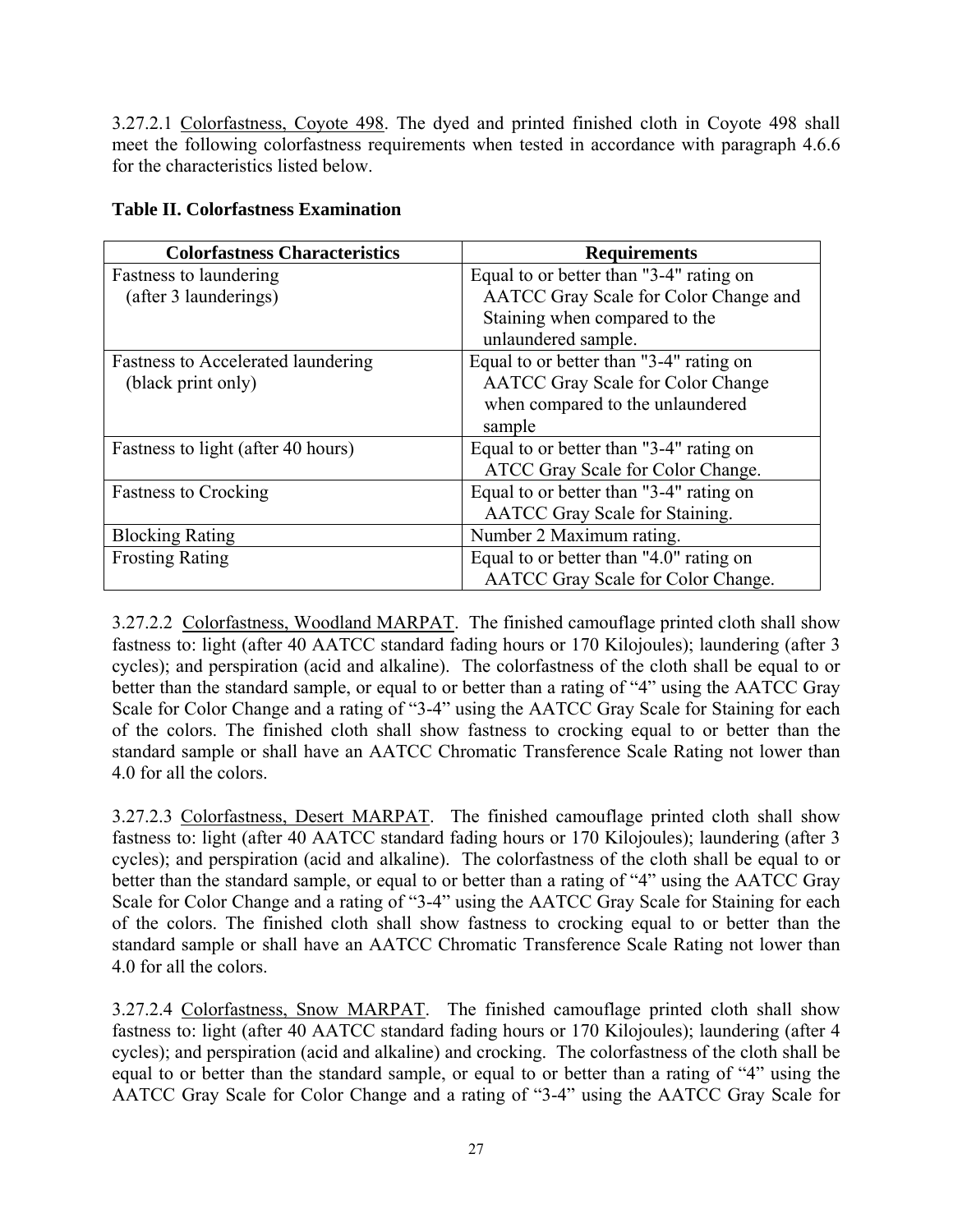Staining for each of the colors. The finished cloth shall show fastness to crocking equal to or better than the standard sample or shall have an AATCC Chromatic Transference Scale Rating not lower than 4.0 for all the colors.

3.27.3 Spectral Reflectance. The finished cloth shall meet the spectral reflectance values (in percent) for the visible/near infrared wavelength range, 600 to 860 nanometers (nm) (700 to 860 nanometers for Desert MARPAT) for the colors specified in Tables III through X as applicable when tested as specified in paragraph 4.7.1.

3.27.3.1 Spectral Reflectance Exemptions. The following components are exempt from meeting Infrared Spectral Reflectance Requirements: Any components made from food-grade materials where the impact of IR treatment may affect compliance to either US FDA requirements or European equivalent. These include the bladder material and fitments, hydration tube, tube connectors, bite valve, and bite valve cover.

| <b>WAVELENGTH</b> |     | <b>REFLECTANCE</b> (%) |
|-------------------|-----|------------------------|
| (nm)              | Min | <b>Max</b>             |
| 600               | 8   | 20                     |
| 620               | 8   | 20                     |
| 640               | 8   | 22                     |
| 660               | 8   | 24                     |
| 680               | 12  | 24                     |
| 700               | 12  | 34                     |
| 720               | 16  | 42                     |
| 740               | 22  | 46                     |
| 760               | 30  | 50                     |
| 780               | 34  | 54                     |
| 800               | 36  | 56                     |
| 820               | 38  | 58                     |
| 840               | 38  | 58                     |
| 860               | 40  | 60                     |

### **Table III. Infrared Spectral Reflectance Requirements for Coyote 498**

**Table IV. Infrared Spectral Reflectance Requirements for Woodland MARPAT** 

| <b>WAVELENGTH</b> | <b>REFLECTANCE</b> (%)<br>Green 474 & Khaki 475<br>Coyote 476 |            |     |            | <b>Black 477</b> |            |
|-------------------|---------------------------------------------------------------|------------|-----|------------|------------------|------------|
| (nm)              | Min                                                           | <b>Max</b> | Min | <b>Max</b> | Min              | <b>Max</b> |
| 600               |                                                               |            |     |            |                  |            |
| 620               |                                                               | 20         |     |            |                  |            |
| 640               |                                                               |            |     |            |                  |            |
| 660               |                                                               |            |     |            |                  |            |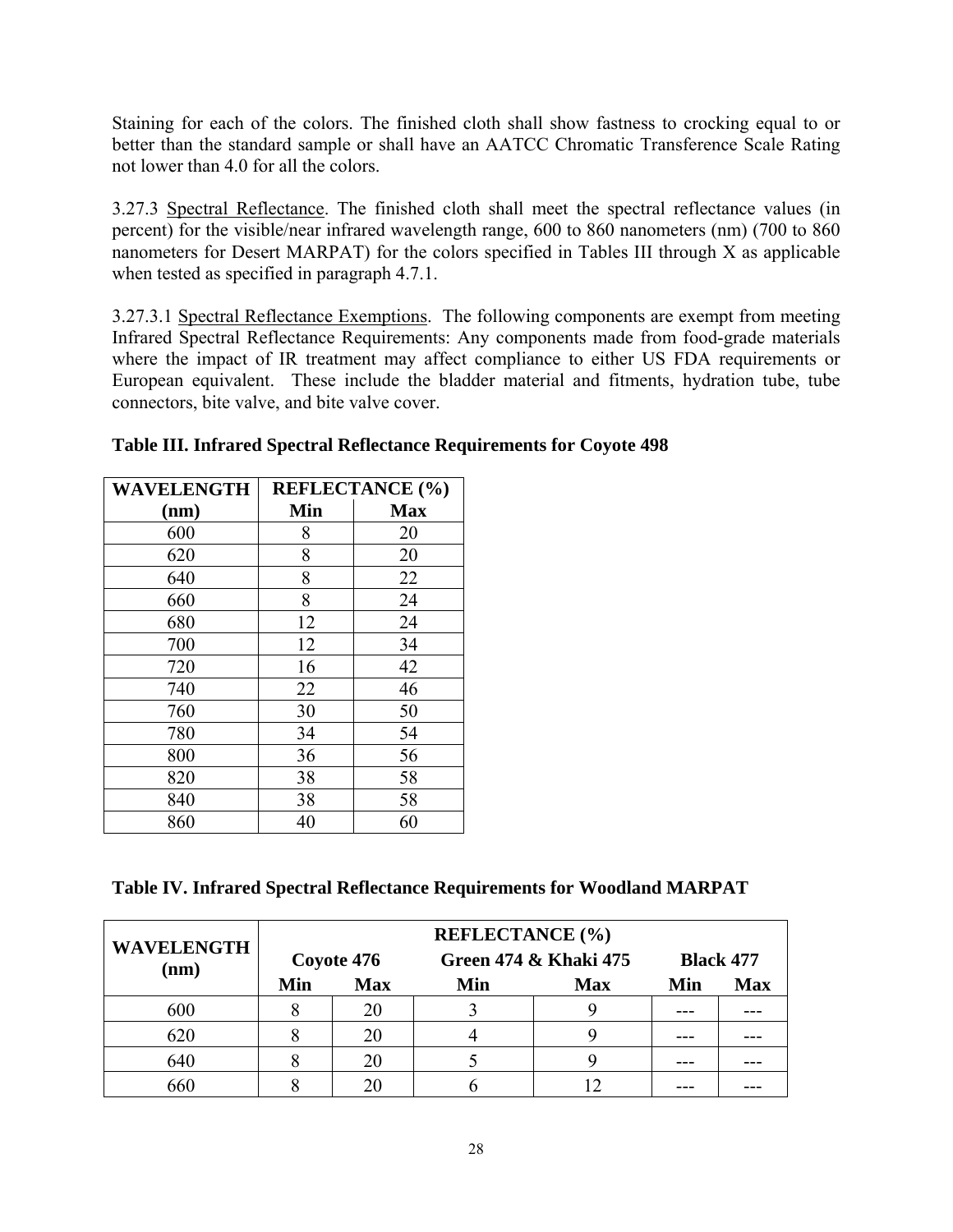| 680 | 10 | 30 |    | 14 |     |    |
|-----|----|----|----|----|-----|----|
| 700 | 18 | 50 | 8  | 28 | --- | 20 |
| 720 | 22 | 54 | 9  | 44 | --- | 30 |
| 740 | 30 | 56 | 10 | 52 | --- | 33 |
| 760 | 35 | 58 | 11 | 56 | --- | 33 |
| 780 | 40 | 62 | 12 | 56 | --- | 34 |
| 800 | 55 | 80 | 13 | 56 | --- | 34 |
| 820 | 55 | 80 | 14 | 60 | --- | 35 |
| 840 | 55 | 82 | 15 | 60 | --- | 35 |
| 860 | 60 | 82 | 16 | 60 |     | 35 |

**Table V. Infrared Spectral Reflectance Requirements for Snow MARPAT** 

|                           | <b>REFLECTANCE (%)</b> |                          |                               |            |                                |            |  |
|---------------------------|------------------------|--------------------------|-------------------------------|------------|--------------------------------|------------|--|
| <b>WAVELENGTH</b><br>(nm) |                        | <b>White Snow</b><br>506 | <b>Light Snow Gray</b><br>507 |            | <b>Medium Snow Gray</b><br>508 |            |  |
|                           | Min                    | <b>Max</b>               | Min                           | <b>Max</b> | Min                            | <b>Max</b> |  |
| 600                       | 80                     | 98                       | 46                            | 66         | 28                             | 36         |  |
| 620                       | 80                     | 98                       | 47                            | 66         | 30                             | 40         |  |
| 640                       | 78                     | 98                       | 48                            | 66         | 30                             | 44         |  |
| 660                       | 78                     | 98                       | 49                            | 68         | 34                             | 44         |  |
| 680                       | 78                     | 98                       | 50                            | 72         | 36                             | 48         |  |
| 700                       | 78                     | 98                       | 51                            | 72         | 40                             | 56         |  |
| 720                       | 78                     | 98                       | 52                            | 72         | 40                             | 56         |  |
| 740                       | 78                     | 98                       | 53                            | 72         | 42                             | 56         |  |
| 760                       | 78                     | 98                       | 54                            | 72         | 44                             | 56         |  |
| 780                       | 78                     | 98                       | 55                            | 74         | 46                             | 58         |  |
| 800                       | 78                     | 98                       | 56                            | 74         | 46                             | 60         |  |
| 820                       | 78                     | 98                       | 57                            | 76         | 48                             | 64         |  |
| 840                       | 76                     | 99                       | 58                            | 76         | 48                             | 66         |  |
| 860                       | 76                     | 99                       | 59                            | 76         | 50                             | 66         |  |

**Table VI. Infrared Spectral Reflectance Requirements for Desert MARPAT** 

|                           | <b>REFLECTANCE</b> (%) |            |                                       |            |                         |            |
|---------------------------|------------------------|------------|---------------------------------------|------------|-------------------------|------------|
| <b>WAVELENGTH</b><br>(nm) | Lt. Tan<br>479         |            | Lt. Coyote 481<br><b>Highland 480</b> |            | <b>Urban Tan</b><br>478 |            |
|                           | Min                    | <b>Max</b> | Min                                   | <b>Max</b> | Min                     | <b>Max</b> |
| 700.                      | 38                     | 53         | 1 Q                                   | 36         | 25                      | 4۲         |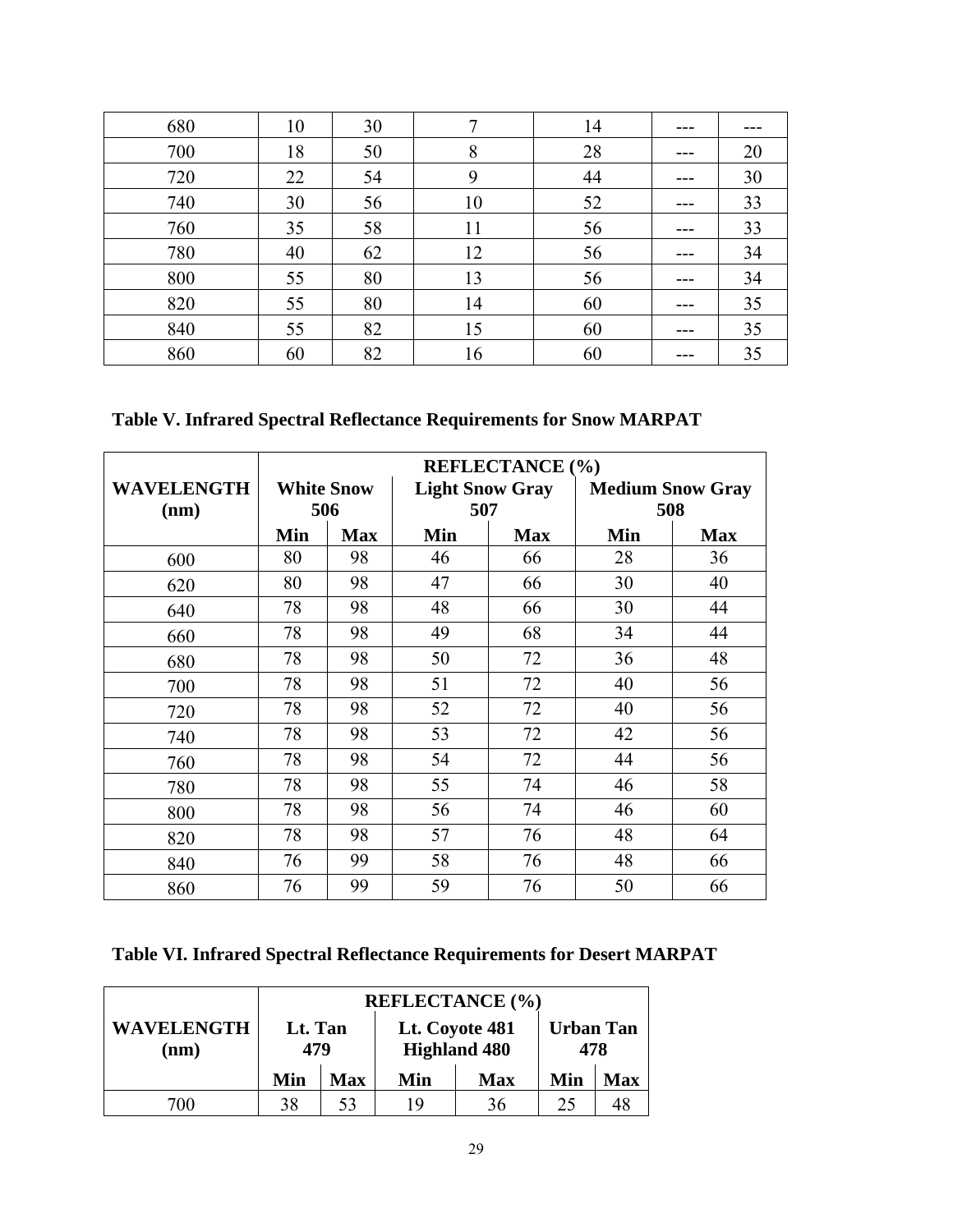| 720 | 38 | 58 | 20 | 36 | 25 | 52 |
|-----|----|----|----|----|----|----|
| 740 | 39 | 62 | 20 | 36 | 25 | 54 |
| 760 | 40 | 66 | 21 | 36 | 26 | 56 |
| 780 | 41 | 72 | 21 | 38 | 27 | 57 |
| 800 | 43 | 76 | 22 | 43 | 28 | 58 |
| 820 | 45 | 76 | 23 | 45 | 30 | 58 |
| 840 | 48 | 78 | 24 | 46 | 33 | 58 |
| 860 | 50 | 78 | 25 | 46 | 36 | 59 |

# **Table VII. Infrared Spectral Reflectance Requirements for OCP**

|                           | <b>REFLECTANCE (%)</b>      |            |                                          |            |                                  |            |
|---------------------------|-----------------------------|------------|------------------------------------------|------------|----------------------------------|------------|
| <b>WAVELENGTH</b><br>(nm) | Cream 524<br><b>Tan 525</b> |            | Pale Green 526<br>Olive 527<br>Brown 529 |            | Dark Green 528<br>Dark Brown 530 |            |
|                           | Min                         | <b>Max</b> | Min                                      | <b>Max</b> | Min                              | <b>Max</b> |
| 600                       | 22                          | 44         | 10                                       | 30         | 3                                | 12         |
| 620                       | 24                          | 45         | 11                                       | 30         | 3                                | 12         |
| 640                       | 24                          | 45         | 11                                       | 32         | 4                                | 12         |
| 660                       | 25                          | 45         | 12                                       | 32         | 4                                | 13         |
| 680                       | 28                          | 48         | 14                                       | 35         | 4                                | 18         |
| 700                       | 28                          | 54         | 19                                       | 40         | 6                                | 25         |
| 720                       | 30                          | 58         | 22                                       | 43         | 6                                | 27         |
| 740                       | 32                          | 60         | 25                                       | 46         | 10                               | 29         |
| 760                       | 36                          | 61         | 27                                       | 48         | 14                               | 33         |
| 780                       | 38                          | 62         | 28                                       | 50         | 18                               | 36         |
| 800                       | 40                          | 62         | 29                                       | 50         | 20                               | 37         |
| 820                       | 44                          | 65         | 30                                       | 51         | 20                               | 38         |
| 840                       | 46                          | 66         | 32                                       | 51         | 21                               | 39         |
| 860                       | 48                          | 67         | 33                                       | 52         | 21                               | 40         |

# **Table VIII. Infrared Spectral Reflectance Requirements for Foliage Green 504**

| <b>WAVELENGTH</b> | <b>REFLECTANCE</b> (%) |            |  |  |  |
|-------------------|------------------------|------------|--|--|--|
| (nm)              | Min                    | <b>Max</b> |  |  |  |
| 600               |                        | 18         |  |  |  |
| 620               |                        | 18         |  |  |  |
| 640               |                        | 20         |  |  |  |
| 660               |                        | 26         |  |  |  |
|                   |                        |            |  |  |  |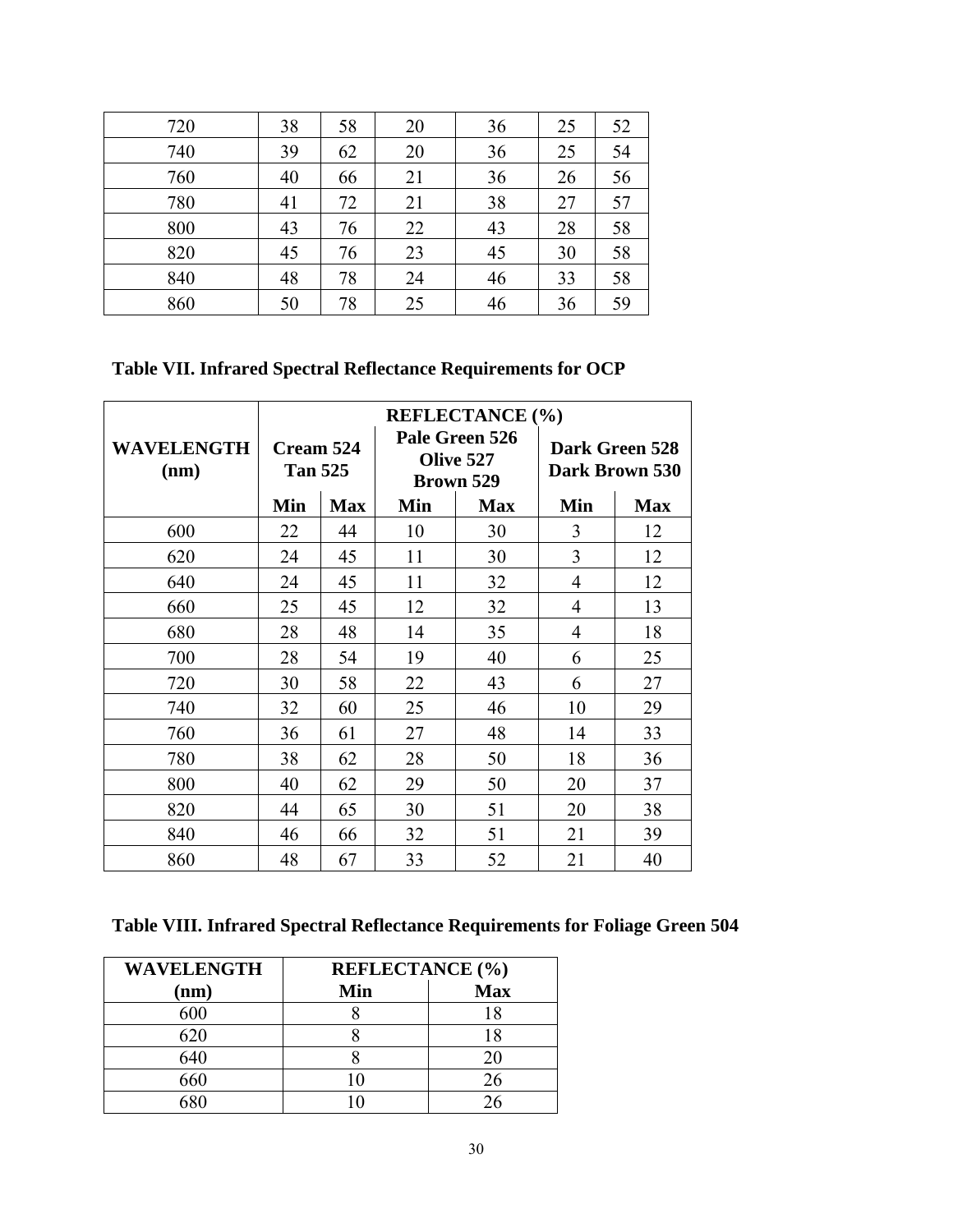| 700 | 12 | 28 |
|-----|----|----|
| 720 | 16 | 30 |
| 740 | 16 | 30 |
| 760 | 18 | 32 |
| 780 | 18 | 34 |
| 800 | 20 | 36 |
| 820 | 22 | 38 |
| 840 | 24 | 40 |
| 860 | 26 | 42 |

| Table IX. Infrared Spectral Reflectance Requirements for Foliage Green 504 Acetal |
|-----------------------------------------------------------------------------------|
| <b>Hardware</b>                                                                   |

| <b>WAVELENGTH</b> | <b>REFLECTANCE</b> (%) |            |
|-------------------|------------------------|------------|
| (nm)              | Min                    | <b>Max</b> |
| 600               | 8                      | 18         |
| 620               | 8                      | 18         |
| 640               | 8                      | 18         |
| 660               | 10                     | 26         |
| 680               | 10                     | 26         |
| 700               | 12                     | 28         |
| 720               | 20                     | 36         |
| 740               | 26                     | 40         |
| 760               | 30                     | 52         |
| 780               | 32                     | 56         |
| 800               | 32                     | 60         |
| 820               | 34                     | 60         |
| 840               | 36                     | 60         |
| 860               | 36                     | 60         |

**Table X. Infrared Spectral Reflectance Requirements for Black 357** 

| <b>WAVELENGTH</b> | <b>REFLECTANCE</b> (%) |
|-------------------|------------------------|
| (nm)              | <b>Max</b>             |
| 700               | 20                     |
| 720               | 30                     |
| 740               | 33                     |
| 760               | 33                     |
| 780               | 34                     |
| 800               | 34                     |
| 820               | 35                     |
| 840               | 35                     |
| 860               | 35                     |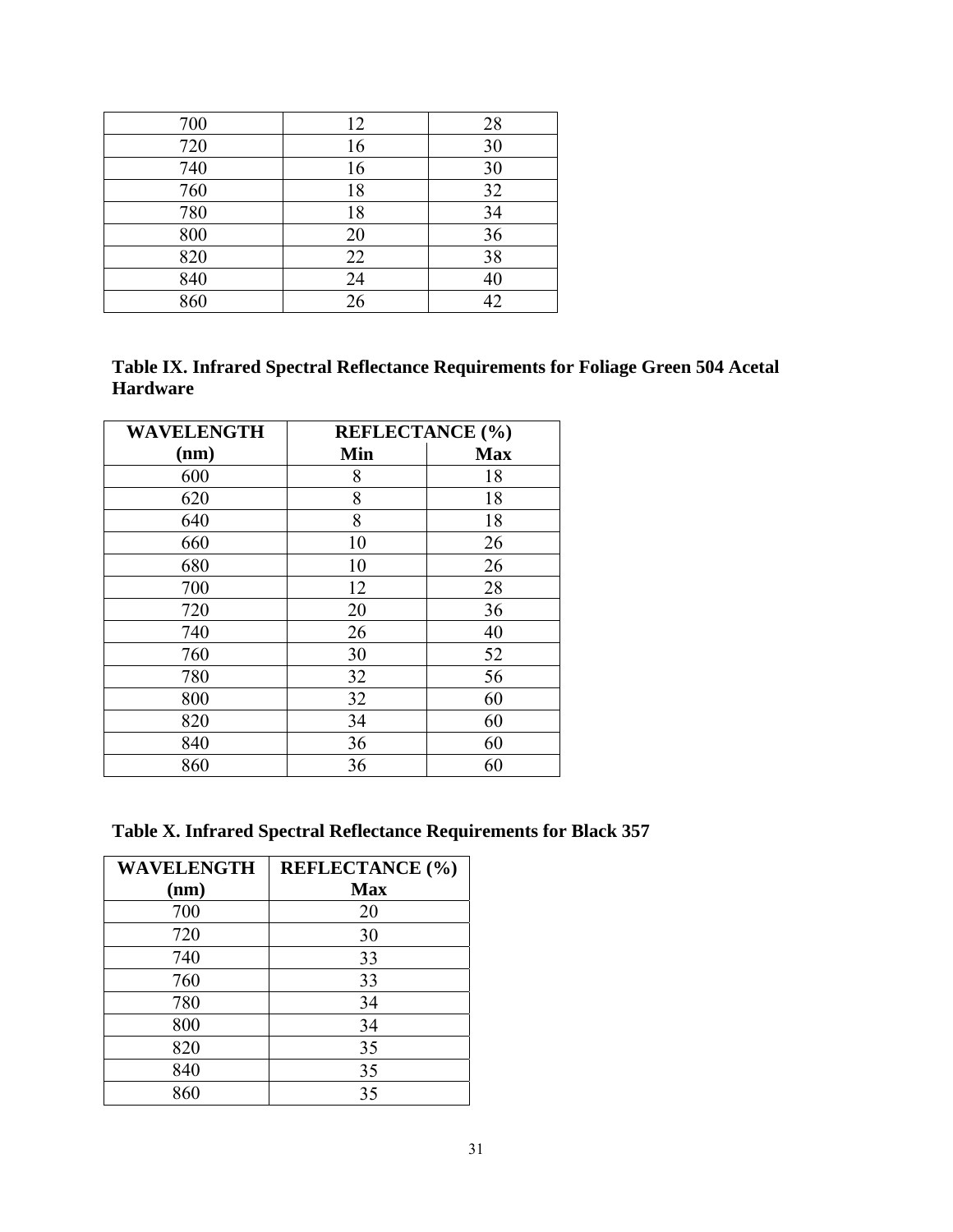3.28 Interface requirements. The FILBE shall be compatible with the clothing and equipment commonly worn, carried and used by the individual Marine, to include body armor systems and ballistic helmets. All components of the system shall be compatible with each other. Integration of the components shall be accomplished with minimum use of straps/belts or hardware.

3.29 Pouch Attachment. The Pouch Attachment Ladder System (PALS) shall be used to attach modular pouches to the Chest Rig, Main Pack and Assault Pack. This system is a patented design and is not allowed for commercial sale without a license. There are no restrictions on the sale of this system under signed contracts with Federal agencies.

### 3.30 Performance.

3.30.1 Function. Components of FILBE, to include the USMC Pack, shall be easily and quickly donned and doffed. When in use, the entire system or individual components shall not impede proper head rotation of the user while standing or in a prone position, or carrying and shouldering of weapons in all firing positions.

3.30.2 Reliability. The components of the FILBE shall have a minimum service life of 360 operational hours of field use, unless otherwise specified. Additionally, the fabric used for the primary components shall be rot and mildew resistant and non-fabric parts of primary components shall be salt water-resistant.

### 3.30.3 Durability.

3.30.3.1 Durability, USMC Pack. The main pack with frame, hip-belt and shoulder harness, shall be capable of withstanding a Free Fall Drop test in accordance with paragraph 4.6.5.2 and an Airdrop Slide Impact test in accordance with paragraph 4.6.5.1. There shall be no rupture of seams or visual damage to the frame, fabric or components. Two separate items shall be used for the Free Fall Drop test and Airdrop Slide Impact test. Verification tests may be performed by the Government.

3.30.4 Environment. The FILBE will be used in all climatic categories during day and night operations. Operation of all hardware components shall be easily operable when wearing heavy gloves, while operating during periods of darkness, and shall provide for a secure connection of the components.

#### 4. VERIFICATION

4. 1 Classification of Inspections. The inspection requirements specified herein are classified as outlined below. Unless otherwise specified, the contractor is responsible for the performance of all inspection requirements specified herein. The Government reserves the right to perform any of the inspections set forth in this document where such inspections are deemed necessary to ensure the supplies conform to prescribed requirements.

a) First Article Test (see paragraph 4.2)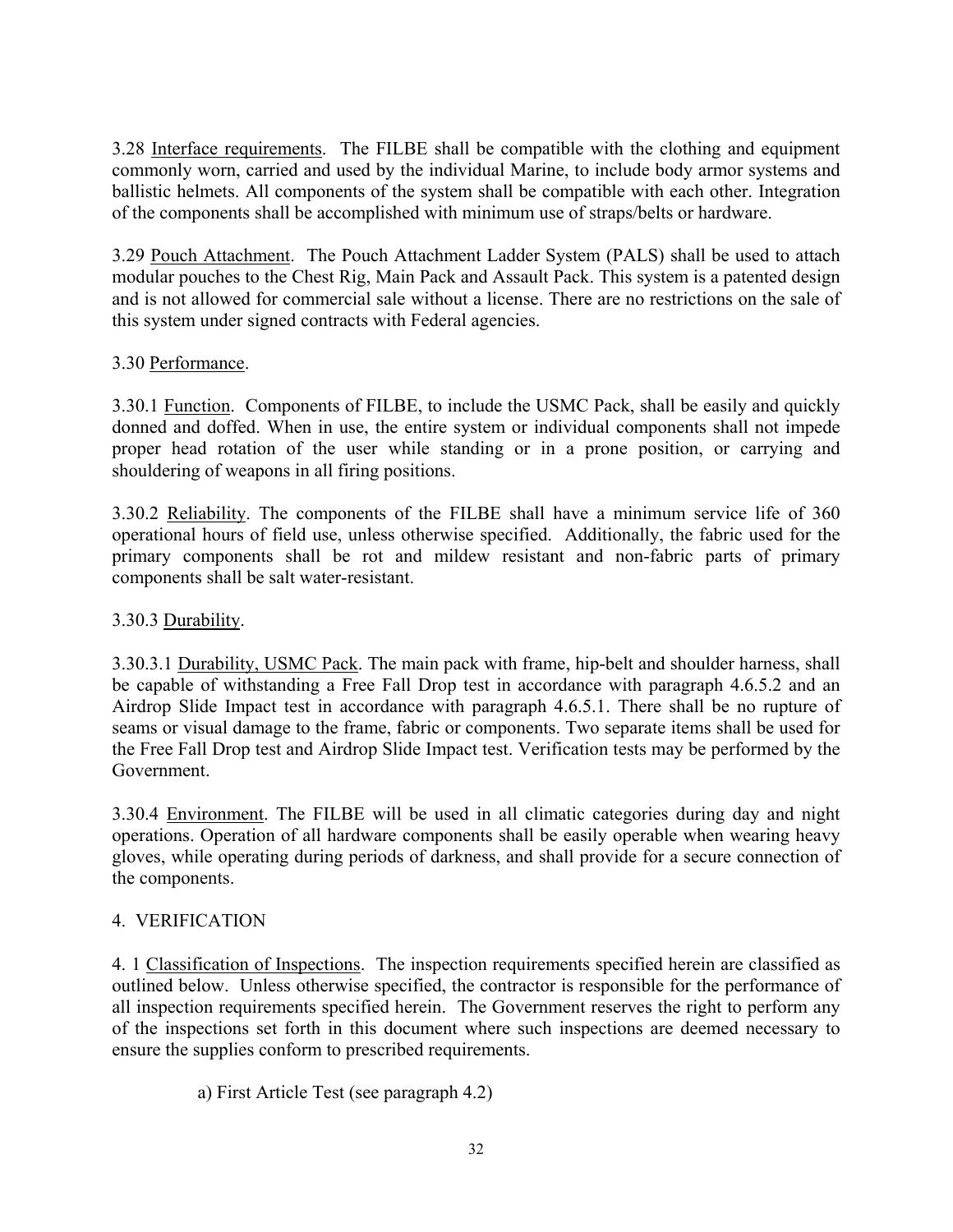b) Quality Conformance Inspection (see paragraph 4.3)

4.2 First Article Test. When a First Article Test is required, it shall be examined for design (paragraph 3.3), compatibility and interchangeability of components, inspection requirements (paragraph 4.5), data, certificate, or compliance for testing requirements (paragraphs 4.6 and 4.7), and overall workmanship. The procuring activity may waive any test(s) when sufficient documentation already exists to verify compliance. This is encouraged in cases when additional models, or minor changes from the currently approved model, are to be verified. In these cases, only the applicable portions of the First Article Test will be conducted.

4.2.1 Material Qualification. At any point after a First Article Test has been approved, any desired material change(s) must be submitted to the government via an Engineering Change Proposal (ECP) and shall be subject to testing in accordance with the appropriate paragraph of this Purchase Description. Changes to any material approved through First Article Testing must be approved in writing by the Government prior to presentation for inspection and acceptance.

4.3 Quality Conformance Inspection. Unless otherwise specified, at a minimum, the contractor's quality plan shall be performed in accordance with ANSI/ASQC Z1.4 General Inspection Level II and an AQL of 2.5 for majors and an AQL of 4.0 for minors. The lot size shall be expressed in units of complete systems or individual components (when components are purchased separately). A sample unit shall be one system. Quality Conformance Inspection in accordance with paragraphs 4.3.1, 4.5, 4.6

4.3.1 Compatibility. The FILBE shall be examined to verify compatibility between components (attaching/detaching).

4.4 Certificate of Compliance (COC). COCs shall be provided when requested by the Government. The Government reserves the right to inspect any item to determine the validity of the certification.

4.5 Demonstration Verification. The performance requirement is verified by observation and operation that the properties, characteristics and parameters of the item meet the functional requirements specified in applicable paragraphs of Section 3. Pass or fail criteria are simple accept or reject indications of functional performance since no qualitative values exist or are difficult to measure.

4.6 Requirements and Verifications. The following are performance requirements verified through visual methods, including physical measurements in order to determine that no deficiencies exist.

4.6.1 End Item Visual Inspection. The end items shall be inspected for the defects listed in Table XI and Table XII. The lot size shall be expressed in units of complete systems, or individual components (when components are purchased separately). A sample unit shall be one complete system or individual component. The number of sample units selected for sampling will be dictated by the inspection level.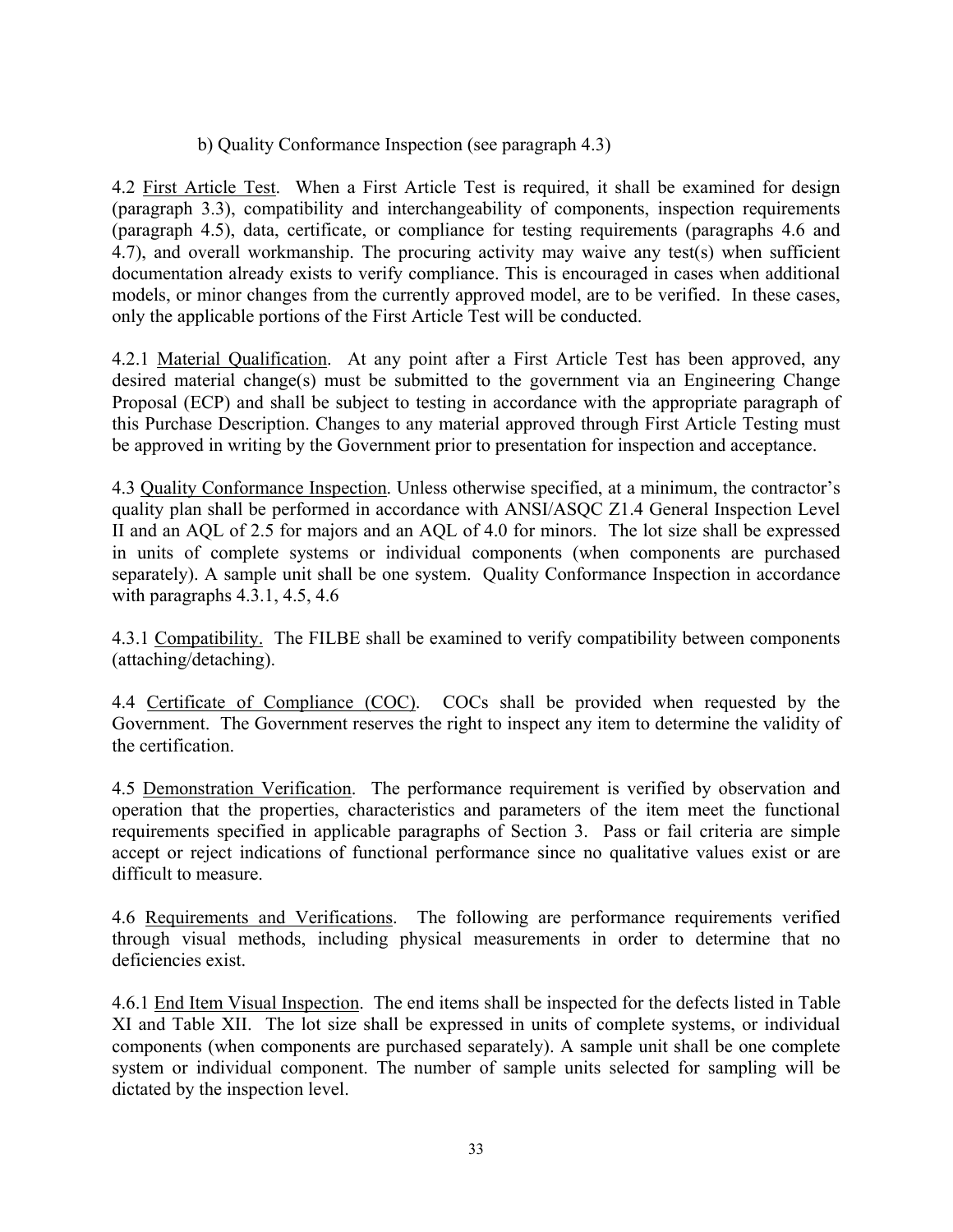# **Table XI. End Item Visual Examination**

|                 |                                                      |              | <b>CLASSIFICATION</b> |
|-----------------|------------------------------------------------------|--------------|-----------------------|
| <b>EXAMINE</b>  | <b>DEFECT</b>                                        | <b>MAJOR</b> | <b>MINOR</b>          |
| Fabric          | Hole, cut, tear, smash, broken or missing yarn, or   | 101          |                       |
|                 | open place clearly visible at normal inspection      |              |                       |
|                 | distance (approximately 3 feet).                     |              |                       |
|                 | Shade bar or abrasion mark.                          |              | 201                   |
|                 | Defective or partially omitted coating               |              | 202                   |
| Webbing or Tape | Any hole, cut, tears, or smash.                      | 102          |                       |
|                 | Not firmly and tightly woven, edges frayed or        | 103          |                       |
|                 | scalloped.                                           |              |                       |
|                 | Multiple floats                                      |              | 203                   |
|                 | Abrasion mark, slub, or broken end or pick.          | 104          |                       |
|                 | Cut ends of webbing not fused as specified.          | 105          |                       |
| Fastener Tape   | Any hole, cut, or tear.                              | 106          |                       |
|                 | Hooks flattened, broken, or missing. Impairing       | 107          |                       |
|                 | function.                                            |              |                       |
| Hardware        | Broken or malformed, failing to serve intended       | 108          |                       |
|                 | purpose, corroded area, burr or sharp edge.          |              |                       |
|                 | Finish omitted or not as specified:                  |              |                       |
|                 | - on brass or aluminum components                    | 109          |                       |
|                 | - on steel components                                |              | 204                   |
|                 | Area of partial or no finish.                        | 110          |                       |
|                 | Any required component improperly installed          | 111          |                       |
|                 | causing failure to serve intended purpose.           |              |                       |
|                 | Not assembled as specified.                          | 112          |                       |
|                 | Size or type not as specified.                       |              | 205                   |
| Snap fasteners  | Any fastener not functioning properly. i.e. fails to | 113          |                       |
|                 | snap closed, provide a secure closure, or to open    |              |                       |
|                 | freely.                                              |              |                       |
|                 | NOTE: The fasteners shall be snapped                 |              |                       |
|                 | and un-snapped twice to determine whether            |              |                       |
|                 | parts of fastener separate freely; and also affect a |              |                       |
|                 | secure closure.                                      |              |                       |
|                 | Clinched excessively tight, cutting adjacent         | 114          |                       |
|                 | material.                                            |              |                       |
|                 | Clinched loosely, permitting any component to        |              | 206                   |
|                 | rotate freely but not to the degree that any         |              |                       |
|                 | component can be expected to become detached         |              |                       |
|                 | during use.                                          |              |                       |
|                 | Clinched loosely to the degree that components       | 115          |                       |
|                 | can be expected to become detached during use.       |              |                       |
|                 | NOTE: Incomplete roll of end of button or            |              |                       |
|                 | eyelet barrel is evidence of improper and            |              |                       |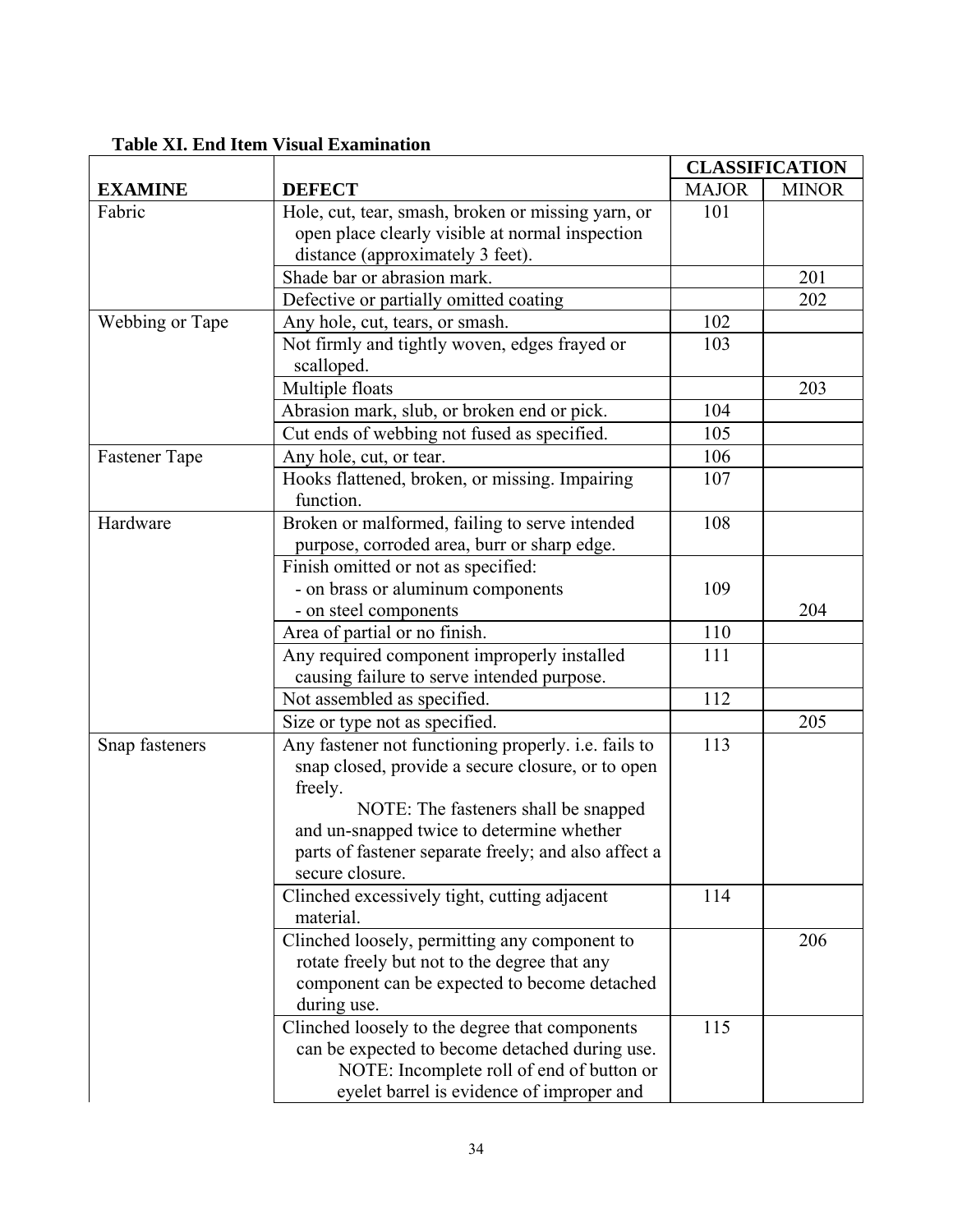|                             | insecure clinching.                                  |     |     |
|-----------------------------|------------------------------------------------------|-----|-----|
|                             | Incorrect style.                                     | 116 |     |
|                             | Any splits in eyelet or button barrels.              |     | 207 |
| Drawstrings                 | Cut, chafed, or abraded.                             | 117 |     |
|                             | Ends not fused.                                      |     | 208 |
|                             | Not threaded through grommets or knotted as          |     | 209 |
|                             | specified.                                           |     |     |
|                             | Omitted.                                             | 118 |     |
| <b>Barrel</b> lock          | Reversed.                                            |     | 210 |
| Sub-assemblies              | Not attached as specified.                           |     | 211 |
| Brass grommets and          | Clinched excessively tight, cutting adjacent         | 119 |     |
| eyelets                     | material.                                            |     |     |
|                             | Insecurely clinched to a degree that grommet or      | 120 |     |
|                             | eyelet may be detached from material.                |     |     |
|                             | Washer installed on incorrect side of material.      |     | 212 |
|                             | Eyelet barrel split.                                 |     | 213 |
| Slide fastener              | Not functioning properly, failing to effect a secure | 121 |     |
|                             | closure or to open freely.                           |     |     |
|                             | Not specified type or size.                          |     | 214 |
|                             | Slider jams or fails to interlock.                   | 122 |     |
|                             | Thong omitted (if applicable).                       | 123 |     |
|                             | Fastener tape cut or torn.                           | 124 |     |
| <b>SEAMS AND STITCHING:</b> |                                                      |     |     |
| Open seam                   | 1/2 Inch or less.                                    |     | 215 |
|                             | More than 1/2 inch.                                  | 125 |     |
|                             | NOTE: A seam shall be classified as open             |     |     |
|                             | when one or more stitches joining a seam             |     |     |
|                             | are broken or when two or more                       |     |     |
|                             | consecutive skipped or run-off stitches              |     |     |
|                             | occur. On double stitched seams, a seam              |     |     |
|                             | shall be considered open when either one or          |     |     |
|                             | both sides of the seam are open.                     |     |     |
| Raw edge (on edge           | More than 1/2 inch when securely caught in           |     | 216 |
| required to be              | stitching.                                           |     |     |
| finished)                   | NOTE: Raw edge not securely caught in                |     |     |
|                             | stitching shall be classified as an open seam.       |     |     |
| Run-off (see open<br>seam)  |                                                      |     |     |
| Seam and stitch type        | Wrong seam or stitch type.                           | 126 |     |
| <b>Bartacks</b>             | Any bartack omitted.                                 | 127 |     |
|                             | Any bartack not as specified or not in specified     |     | 217 |
|                             | location.                                            |     |     |
|                             | Loose stitching, incomplete or broken.               |     | 218 |
| Stitch tension              | Loose, resulting in loose bobbin or top thread.      |     | 219 |
|                             | Excessively tight, resulting in puckering of         |     | 220 |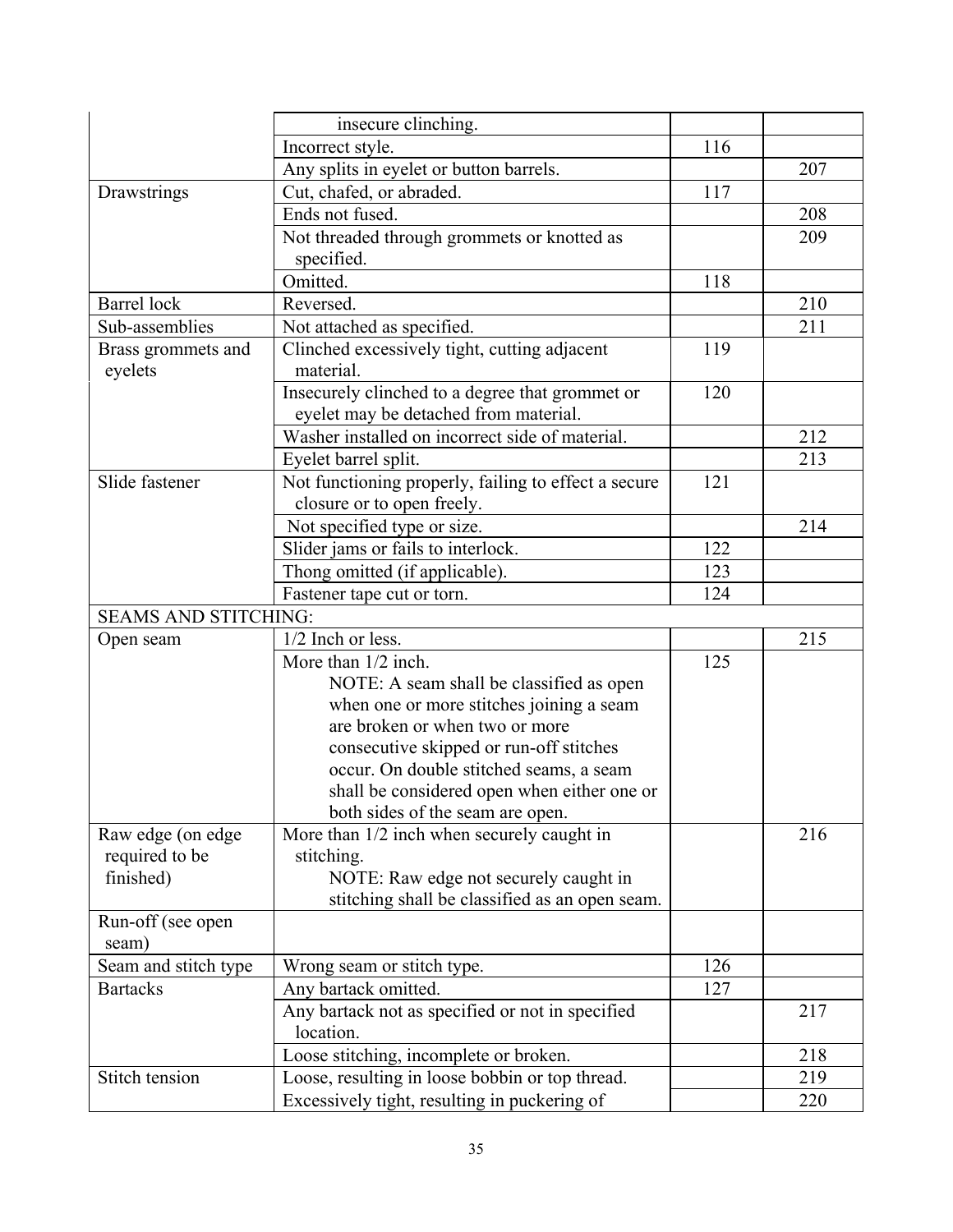|                                                    | material.                                                                                                                                                                      |     |     |
|----------------------------------------------------|--------------------------------------------------------------------------------------------------------------------------------------------------------------------------------|-----|-----|
| Stitches per inch                                  | Up to two stitches less than minimum specified.                                                                                                                                |     | 221 |
|                                                    | Three or more stitches less than minimum<br>specified.                                                                                                                         | 128 |     |
|                                                    | One or more stitches in excess of maximum<br>specified.<br>NOTE: Variation in the number of stitches                                                                           |     | 222 |
|                                                    | per inch caused by the operator speeding up<br>the machine and pulling the fabric in order<br>to sew over heavy seams, or in turning<br>corner shall be classified as follows: |     |     |
|                                                    | (a) Within the minor defect classification no<br>defect.                                                                                                                       |     |     |
|                                                    | (b) Within the major defect classification<br>minor defect.                                                                                                                    |     |     |
| Stitching ends                                     | Not secured as specified.                                                                                                                                                      |     | 223 |
| Thread breaks,<br>skipped stitches, or<br>run-offs | Not overstitched as specified.<br>NOTE: Thread breaks or two or more<br>consecutive skipped or run-off stitches not                                                            |     | 224 |
|                                                    | overstitched shall be classified as open<br>seams.                                                                                                                             |     |     |
| Rows of stitching                                  | Any row missing except on box, and box-x<br>stitching.                                                                                                                         | 129 |     |
|                                                    | On box, and box-x stitching:<br>- one row of stitching omitted.                                                                                                                |     | 225 |
|                                                    | - two or more rows of stitching omitted.                                                                                                                                       | 130 |     |
| Component and<br>assembly                          | Any component part omitted or not as specified or<br>any operation omitted or not as specified (unless<br>otherwise classified herein).                                        | 131 |     |
|                                                    | Needle chews.                                                                                                                                                                  | 132 |     |
|                                                    | Any mend, darn, patch, splice or other<br>unauthorized repair.                                                                                                                 | 133 |     |
|                                                    | Any material pleated or caught in stitching where<br>not specified.                                                                                                            |     | 226 |
| Plastic frame;<br>Stiffener or Film                | Chip, cut, crack, splinter, broken end or space,<br>failing to serve intended purpose.                                                                                         | 134 |     |
| <b>Binding</b>                                     | Loosely applied but not exposing raw edge of<br>material.                                                                                                                      |     | 227 |
|                                                    | Loosely applied exposing raw edge of material.                                                                                                                                 | 135 |     |
|                                                    | Ends of binding on pocket flap and on<br>ammunition pockets not caught in seams.                                                                                               |     | 228 |
|                                                    | Ends of binding on pocket flap and on grenade<br>pockets not caught in seams.                                                                                                  |     | 229 |
| Darts (on pouch)                                   | Not formed and sewn separately on pouch pocket                                                                                                                                 | 136 |     |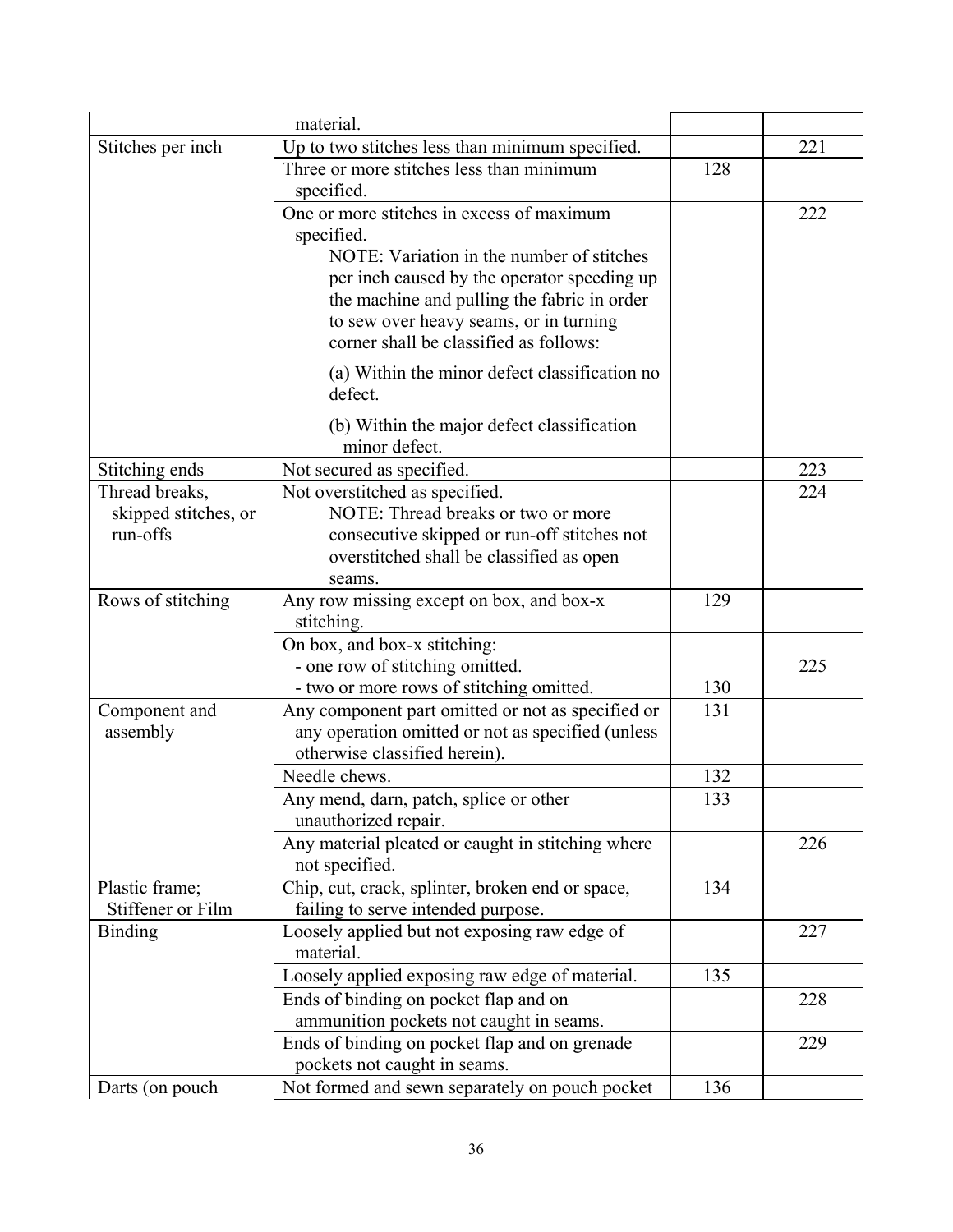| pocket flaps)        | flap as specified                                     |     |     |
|----------------------|-------------------------------------------------------|-----|-----|
|                      | One or more omitted.                                  |     | 230 |
| Ammunition and       | Flaps improperly set or distorted failing to affect a | 137 |     |
| grenade pocket and   | full and smooth closure.                              |     |     |
| flap                 | Pocket or flap not formed as specified.               |     | 231 |
|                      | Binding tape not securely attached.                   |     | 232 |
| Cleanness            | Grease, oil, dirt or ink stains clearly noticeable.   |     | 233 |
|                      | Thread ends not trimmed as specified.                 |     | 234 |
| Location markings    | Drilled or Permanent                                  | 138 |     |
|                      | Printed marking more than 1/32 inch in width or       |     | 235 |
|                      | not covered by component part.                        |     |     |
| Markings:            | Omitted, incorrect, illegible, or misplaced, or size  |     | 236 |
| Identification and   | of characters not as specified.                       |     |     |
| instructions         |                                                       |     |     |
| Manual and Checklist | Omitted, incorrect, illegible.                        |     | 237 |

4.6.3 Dimensional Examination. The completed systems or individual components shall be examined for the defects listed below. A sample unit shall be one complete system or individual component. The number of sample units selected for sampling will be dictated by the inspection level.

|                          |                                               | <b>CLASSIFICATION</b> |              |
|--------------------------|-----------------------------------------------|-----------------------|--------------|
| <b>EXAMINE</b>           | <b>DEFECT</b>                                 | <b>MAJOR</b>          | <b>MINOR</b> |
| Dimensions (overall)     | Smaller than nominal dimensions and           | 139                   |              |
|                          | applicable minus tolerance indicated on       |                       |              |
|                          | drawings.                                     |                       |              |
|                          | Larger than nominal dimensions and applicable | 140                   |              |
|                          | plus tolerance.                               |                       |              |
| Component and location   | Not within specified tolerance.               |                       | 238          |
| dimensions               |                                               |                       |              |
| Stitch margin or gage    | Not within specified tolerance.               |                       | 239          |
| Box, box-x and stitching | Dimensions not within specified tolerance.    |                       | 240          |
| Brass eyelets            | Not spaced on equipment within specified      |                       | 241          |
|                          | dimensions.                                   |                       |              |
| Grommets                 | Set off center on hems by more than 1/4 inch. | 141                   |              |

#### **Table XII. End Item Dimensional Examination**

4.6.4 End Item Fit Examination. The completed systems or individual components shall be examined for the defects listed below. A sample unit shall be one complete system or individual component. The number of sample units selected for sampling will be dictated by the inspection level. The gauges used to determine proper fit of the magazine clips and the grenades, if applicable, shall be furnished by the Government. The gauges shall be constructed in accordance with drawings 2-1-2242, 2-1-2243, 2-6-110 and 2-6-111 through 2-6-114.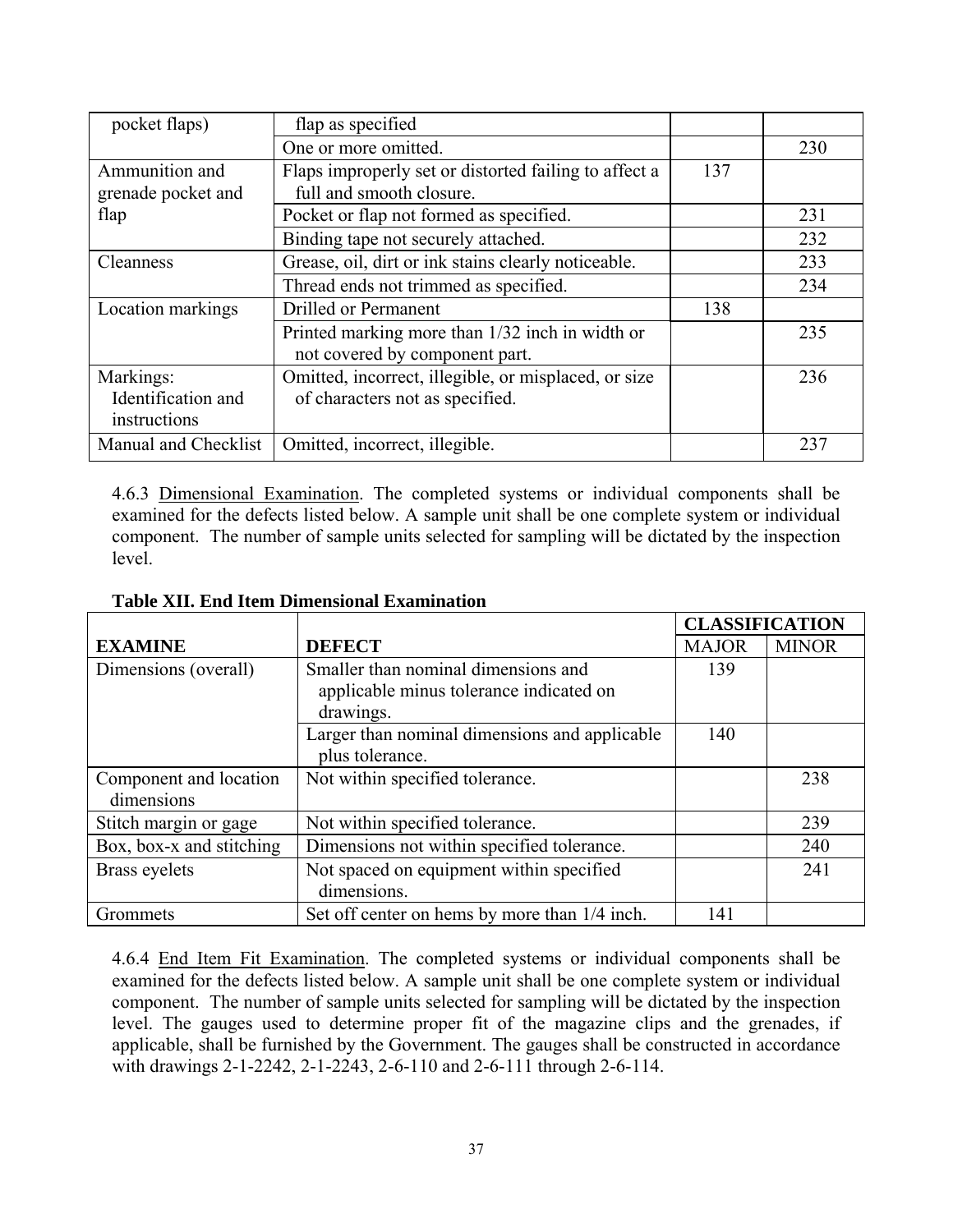### **Table XIII. End Item Fit Examination**

|                                                         |                                                                                                                                                                                                       | <b>CLASSIFICATION</b> |              |
|---------------------------------------------------------|-------------------------------------------------------------------------------------------------------------------------------------------------------------------------------------------------------|-----------------------|--------------|
| <b>EXAMINE</b>                                          | <b>DEFECT</b>                                                                                                                                                                                         | <b>MAJOR</b>          | <b>MINOR</b> |
| Gauge fit into pocket/<br>pouches & closure<br>of flaps | Failure of gauge to fit properly within<br>pocket/pouches without excessive force.<br>Inability to completely close flap down in order<br>to secure the fastener without applying excessive<br>force. | 142                   |              |

4.6.4.1 Thirty (30) Round M4/M16 Magazine Pouch. Two M4/M16 magazine gauges shall be inserted into the appropriate magazine pouches. The open ends of the gauges shall face down with the outline of the ammunition at the closed end and be able to be orientated to either the left or right. The gauges shall be inserted into the pouch without effort other than that necessary to overcome reasonable friction between the gauges and the pocket. A defect shall be scored if any gauge must be forced into the pocket. With the gauge(s) in the pocket, the pocket flap shall be closed and the fastener(s) secured. A defect shall be scored if the pocket body or the flap is too short causing inability to secure the fastener without applying excessive force to the flap to secure the fastener(s).

4.6.4.2 9mm Magazine Fit. A 9mm magazine gauge shall be inserted into the 9mm magazine speed reload pouch. The top flap shall be in the speed reload position and the pouch inverted. The pouch shall retain the magazine without any slippage. A defect shall be scored if the pouch does not fully retain the magazine gauge when inverted.

4.6.4.3 SINCGARS/ASIP Radio Fit. A SINCGARS gauge measuring  $10\frac{3}{4} \times 14\frac{1}{2} \times 3\frac{1}{2}$  inches shall be inserted lengthwise into the radio pouch to determine proper fit of the radio. The ASIP gauge shall measure 5 3/8 x 3 3/8 x 10 inches. The gauges shall be fully inserted within each pouch without effort other than that necessary to overcome reasonable friction between the gauge and the pouch. A defect shall be scored if the gauge fails to fit properly within the pouch.

4.6.4.3 Grenade Fit. An M67 grenade gauge shall be inserted into the pouch with the safety pin on top. The gauge shall be fully inserted within each pouch without effort other than that necessary to overcome reasonable friction between the gauge and the pouch. A defect shall be scored if the gauge must be forced into the pouch.

4.6.4.4 Shotgun Shell Fit. A 12-gauge shotgun shell or dummy round shall be inserted into each of the elastic loops. Each shell or dummy round shall be cylindrical in shape measuring  $51/64 \pm 1$  $1/64$  inches in diameter and  $2 \frac{13}{32} \pm \frac{1}{32}$  inches long. The shall or dummy round must be fully inserted within each loop without effort other than that necessary to overcome reasonable friction between the shell or dummy round and the elastic webbing. The loaded panel shall be shaken three times in a sharp downward motion. If any shotgun shell or dummy rounds come loose, a defect shall be scored.

4.6.4.5 40mm High Explosive/Pyrotechnic Grenade Fit. The gauge shall be inserted into each high explosive grenade pouch. The flat ends of the fit gauges shall face towards the tab/flap of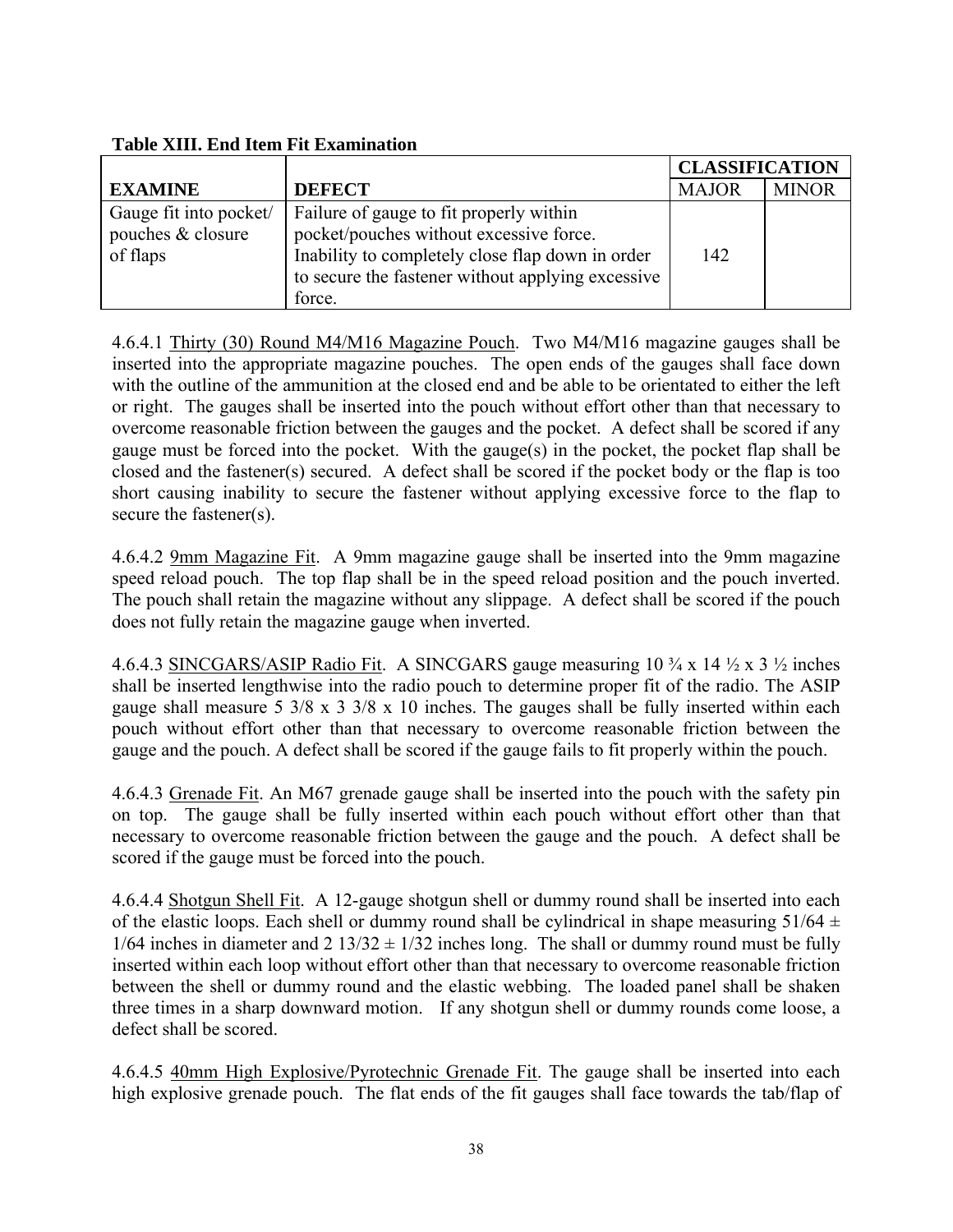the pouch. A defect shall be scored if the gauge must be forced into the pouch.

4.6.4.6 Utility/Squad Automatic Pouch. A wooden gauge measuring 5 9/16 inch x 4 5/8 inch x 2 5/8 inch that represents a 100 round 7.62mm Linked Ammunition box shall be inserted lengthwise into the Utility/Squad Automatic pouch to determine proper fit. The gauge shall be fully inserted within each pocket without effort other than that necessary to overcome reasonable friction between the gauge and the pouch. A defect shall be scored if box fails to fit properly within the pouch. A wooden block  $7 \frac{3}{4}$  inch x 6  $\frac{1}{2}$  inch x 3 1/8 inch representing a 200 round SAW drum shall be inserted lengthwise into the 200 round SAW drum pouch to determine proper fit. The gauge shall be fully inserted within each pouch without effort other than that necessary to overcome reasonable friction between the gauge and the pouch. A defect shall be scored if the drum fails to fit.

4.6.4.7 Ground Illumination Flare Single (Pop Up) Pouch. The pouch shall have a single closure device and securely contain one (1) ground illumination flare. The pouch shall contain the device with the cap facing up.

4.6.4.8 Thirty (30) Round M16/M4 Speed Reload Pouch Fit. The Speed Reload Pouch shall allow easy accessibility in order to provide the shooter his first choice for reloading. The magazine shall have adequate retention in the pouch without the use of a closure device and must be able to remain in the pouch without the use of the closure device during normal combat operations. The pouch shall have a single closure device that can be undone with one hand and shall not interfere with the quick reload capability. The pouch shall allow the magazine to be placed in the pouch with the rounds facing to either the left or right.

4.6.4.9 Magazine "Dump" Pouch. The pouch shall be able to contain eight (8) empty M16/M4 Magazines and have a closure device. The pouch shall be adjustable by two inches in the vertical direction and compatible with the martial arts belt and PALS webbing.

4.6.4.10 Multi-Grenade Pouch: Smoke/Riot/Thermite Grenade Pouch/Flash Bang. The pouch shall use a single closure device to keep the contents of the pouch secure until such time as the user desires. Neither the spoon nor safety pin shall protrude from the pouch. When not carrying a smoke grenade the pouch shall be able to hold at least one (1) flash bang.

### 4.6.5 End Item Testing.

4.6.5.1 Airdrop Slide Impact Test. The main pack with frame, hip-belt and shoulder harness shall be uniformly loaded with sand bags and cloth ballast to a capacity of 120 lbs. The loaded pack shall be slid down a wire at 45 degrees from vertical and reach a final velocity of 31 to 34 feet per second upon impacting the surface. The test shall be conducted three (3) times with impact on the frame and an additional three (3) times with impact on the main pack. Both slide impact tests shall be conducted on asphalt or concrete surfaces. There shall be no rupture of seams or visual damage to the frame, fabric or components. The sample unit shall be one frame and one main pack.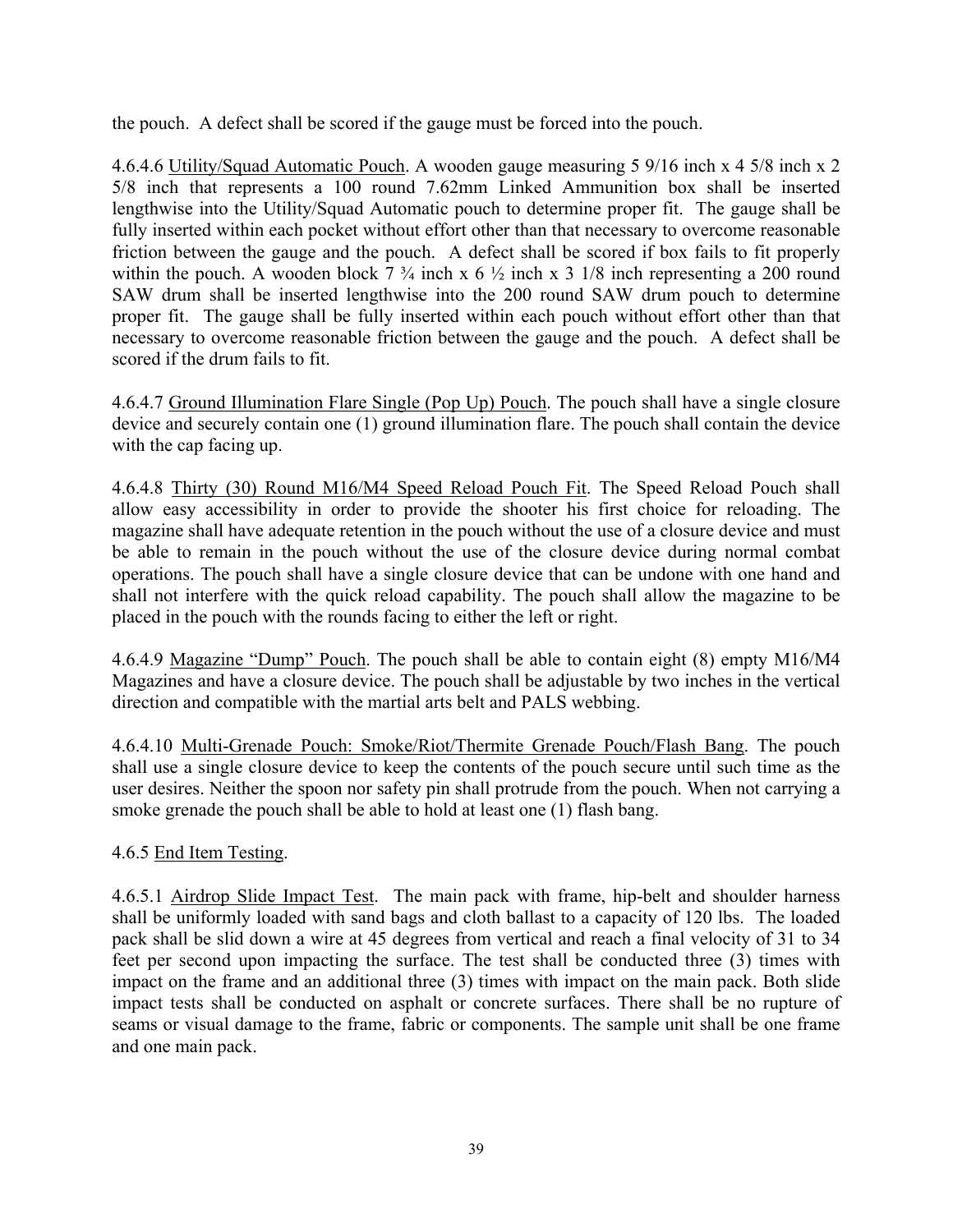4.6.5.2 Free Fall Drop Test. The main pack with frame, hip-belt and shoulder harness shall be uniformly loaded with sand bags and cloth ballast to a capacity of 120 lbs. From a height of 10 feet, the loaded pack shall be dropped three (3) times with impact on the frame. The same item shall be dropped from a height of 10 feet an additional three (3) times with impact on the main pack. Both drop tests shall be conducted on asphalt or concrete surfaces. There shall be no rupture of seams or visual damage to the frame, fabric or components. The sample unit shall be one frame and one main pack.

4.6.6 Material Tests. The finished cloth and thread shall be tested for the characteristics listed in Table XIV.

| Table XIV. Material Tests                    |                                |  |  |  |
|----------------------------------------------|--------------------------------|--|--|--|
| Characteristic                               | <b>Test Method</b>             |  |  |  |
| Fabric                                       |                                |  |  |  |
| <b>Textured Nylon</b>                        |                                |  |  |  |
| Weight                                       | ASTMD 3776                     |  |  |  |
| Breaking strength                            | ASTM D 5034                    |  |  |  |
| Water repellency                             | <b>AATCC METHODS</b>           |  |  |  |
| Colorfastness to:                            |                                |  |  |  |
| Laundering, after 3 cycles                   | AATCC METHOD 61-1994           |  |  |  |
| Laundering (accelerated black<br>print only) | <b>AATCC METHOD 61-1994</b>    |  |  |  |
| Light                                        | AATCC METHOD 16-1993           |  |  |  |
| Crocking                                     | <b>AATCC METHOD 8-1989</b>     |  |  |  |
| Resistance to frosting, for carbon           | <b>AATCC METHOD 119 1/</b>     |  |  |  |
| black                                        |                                |  |  |  |
| Infrared reflectance                         |                                |  |  |  |
| Matching standard sample                     | Visual                         |  |  |  |
| Spray rating                                 | <b>ATCC-22 Direct Transfer</b> |  |  |  |
| Hydrostatic resistance                       | ATCC-127                       |  |  |  |
| Thread                                       |                                |  |  |  |
| Breaking strength                            | ASTM D 2207                    |  |  |  |
| Water repellency                             | <b>ASTMD 22072/</b>            |  |  |  |
| Webbing and Tape                             |                                |  |  |  |
| 1 inch webbing                               |                                |  |  |  |
| Weight                                       | <b>ASTMD 3776</b>              |  |  |  |
| Breaking strength                            | 3/                             |  |  |  |
| Fastness to:                                 |                                |  |  |  |
| Laundering                                   | AATCC 61-1994 4/               |  |  |  |
| Light                                        | AATCC 16-1993 5/               |  |  |  |
| Crocking                                     | <b>AATCC 8-1989</b>            |  |  |  |
| 1 inch elastic webbing                       |                                |  |  |  |
| Weight                                       | ASTM D-3776                    |  |  |  |
| Load range                                   | 3/                             |  |  |  |
| Tension set                                  | $\overline{3/}$                |  |  |  |

### **Table XIV. Material Tests**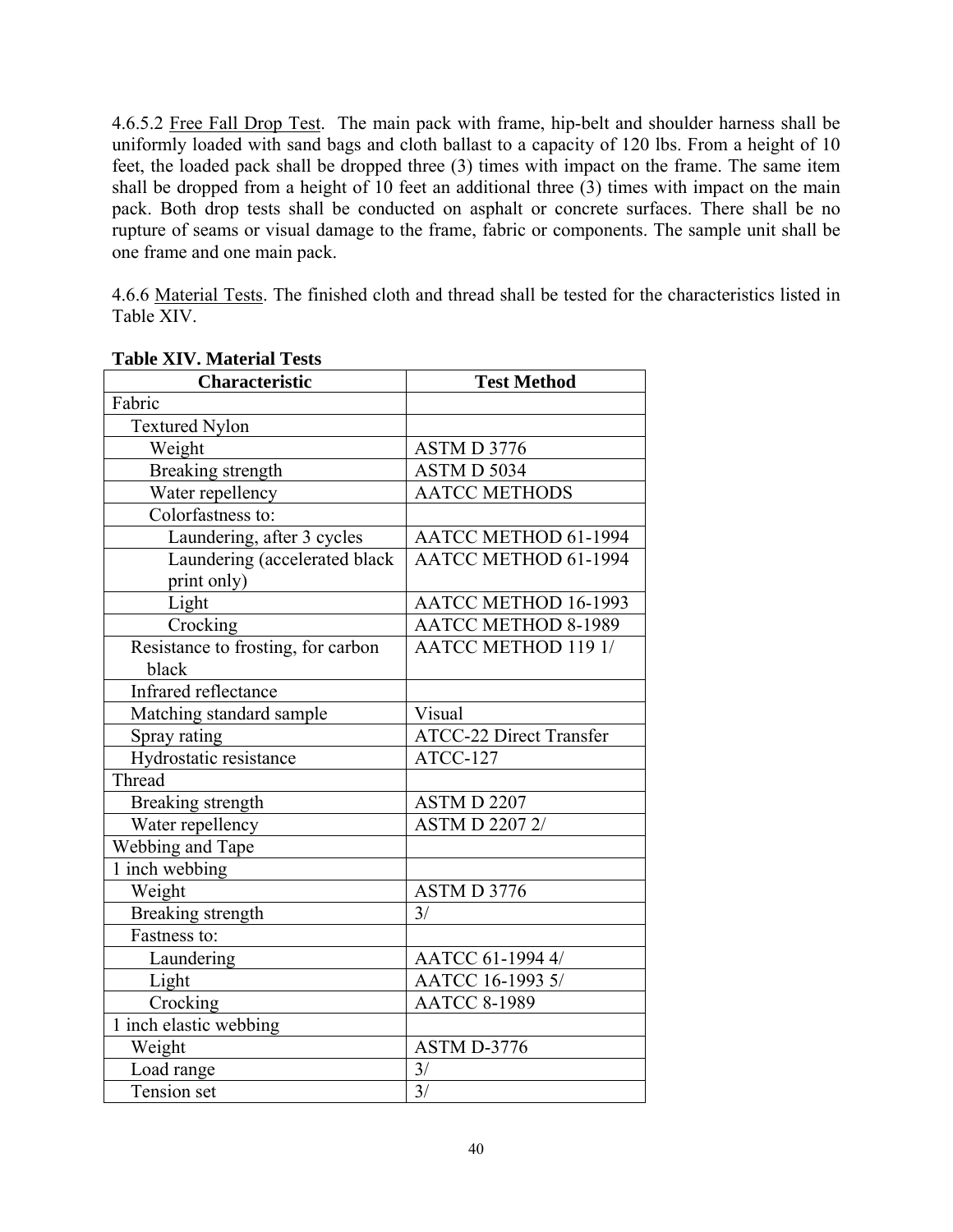| Fastness to:                  |                     |
|-------------------------------|---------------------|
| Laundering                    | AATCC 61-1994 4/    |
| Light                         | AATCC 16-1993 5/    |
| Crocking                      | <b>AATCC 8-1989</b> |
| $\overline{1.5}$ inch webbing |                     |
| Weight                        | ASTM D-3776         |
| Breaking strength             | 3/                  |
| Fastness to:                  |                     |
| Laundering                    | AATCC 61-1994 4/    |
| Light                         | AATCC 16-1993 5/    |
| Crocking                      | <b>AATCC 8-1989</b> |
| Spectral reflectance          |                     |
| $\overline{2}$ inch webbing   |                     |
| Weight                        | ASTM D-3776         |
| Breaking strength             | 3/                  |
| Fastness to:                  |                     |
| Laundering                    | AATCC 61-1994 4/    |
| Light                         | AATCC 16-1993 5/    |
| Crocking                      | <b>AATCC 8-1989</b> |
| Spectral reflectance          |                     |
| Tape, binding                 |                     |
| Weight                        | ASTM D-3776         |
| Breaking strength             | 3/                  |
| Fastness to:                  |                     |
| Laundering                    | AATCC 61-1994 4/    |
| Light                         | AATCC 16-1993 5/    |

1) Except that the number of abrasion cycles shall be 300.

2) Single strand method.

3) As specified in contract.

4) Use Test 1A, Table I with the following changes: temperature =  $100^{\circ} + 4^{\circ}$ F, total liquid volume is 100 ml, time = 30 minutes.

5) Use option "A".

### 4.7 Method of Inspection.

4.7.1 Spectral Reflectance Measurements in the Visible/Near Infrared. Spectral reflectance data shall be obtained from 700 to 860 nanometers (nm) at 20 nm intervals for Desert MARPAT and 600 to 860 nanometers (nm) at 20 nm intervals for all other classes, on a spectrophotometer (see 6.3) relative to a barium sulfate standard, the preferred white reference standard. Other white reference materials may be used, provided they are calibrated to absolute white; e.g., Halon, magnesium oxide, or vitrolite tiles (see paragraph 6.4). Reflectance measurements may be made by either the monochromatic or polychromatic mode of operation. When the polychromatic mode is used, the spectrophotometer shall operate with the specimen diffusely illuminated with the full emission of a source that simulates either CIE Source A or CIE Source D65.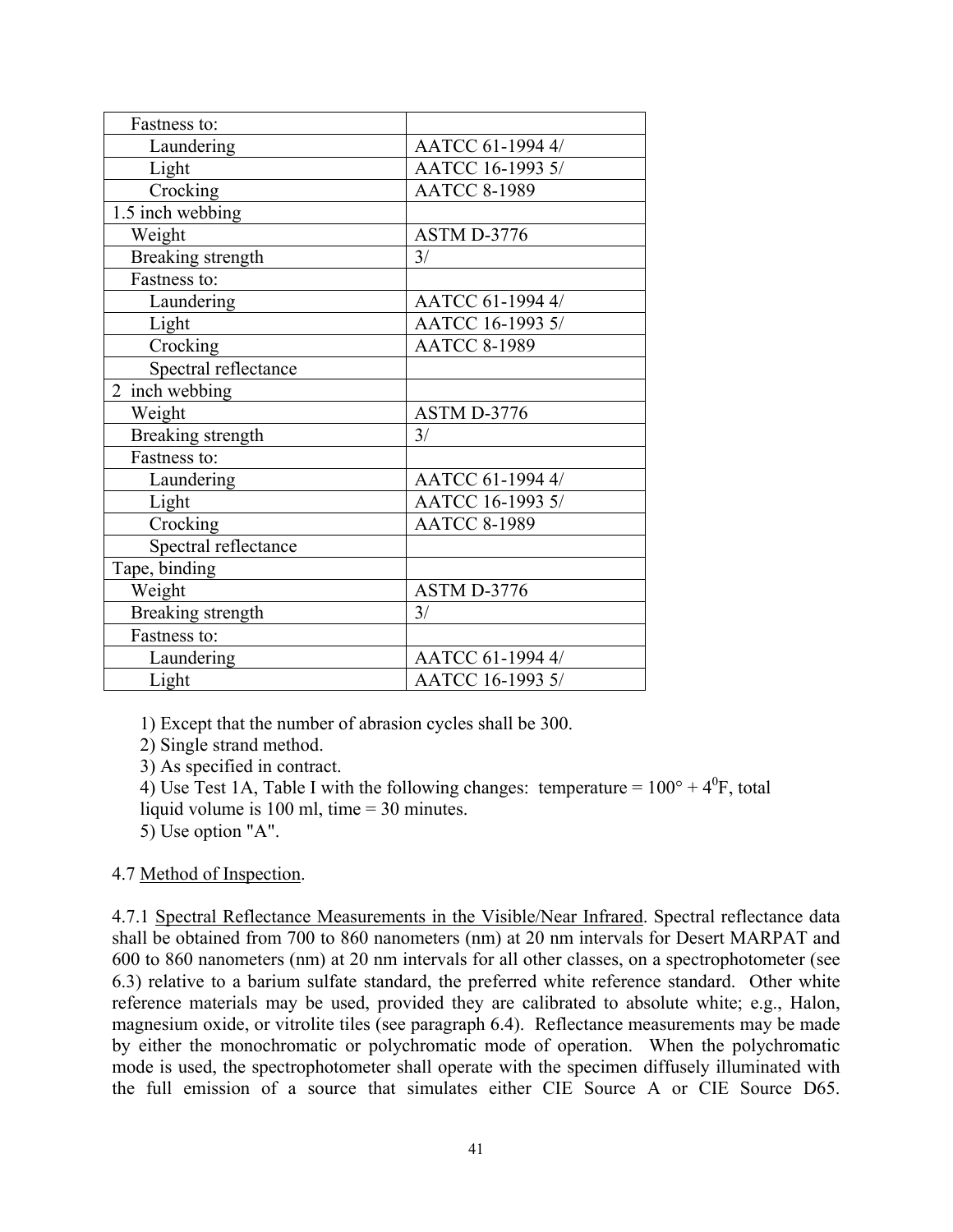Measurements will be taken on a minimum of two (2) different areas and the data averaged. The measured areas should be at least 6.0 inches away from the selvage. The specimen shall be measured as a single layer backed with layers of the same fabric and shade as follows: Class 1, Coyote 498, three (3) backing layers shall be used; Class 2, Woodland MARPAT, four (4) backing layers for Green 474, Khaki 475 and Coyote 476 and two (2) backing layers for Black 477; Class 3, Desert MARPAT, four (4) backing layers of the same shade; Class 4, Snow MARPAT, six (6) backing layers of the same shade; Class 5, Universal Camouflage Pattern, four (4) backing layers of the same shade. Loop fastener tape shall be measured as a single layer. The specimen shall be viewed at an angle not greater than 10 degrees from normal with the specular component included. Photometric accuracy of the spectrophotometer shall be within 1 percent and wavelength accuracy within 2.0 nm. The standard aperture size used in the color measurement device shall be 1.0 to 1.25 inches in diameter for Class 1 – Coyote 498 and 0.3725 inches or larger for Class 2 – Woodland MARPAT, Class 3 – Desert MARPAT, Class 4 – Snow MARPAT and Class 5 – Universal Camouflage Pattern. When the measured reflectance values for any color at four or more wavelengths do not meet the limits specified in Table III through X it shall be a test failure.

4.7.2 Determination of Fluorescence. One sample of cloth and one specimen from the standard sample shall be compared under ultraviolet light in an otherwise completely dark room. The specimen shall be considered satisfactory if its hue of fluorescence is the same as the standard sample. The result shall be reported as "pass" or "fail".

4.7.3 Verification Tests. Verification field tests may be conducted to verify requirements in Section 3 for which standard test methods are not available. The following requirements shall be verified:

- A) Compatibility with clothing and equipment.
- B) Compatible with individual airborne equipment items and rigging procedures.
- C) Individual components Not impede head rotation while standing or in prone position.
- D) Individual components Not impede shouldering or firing weapons in all firing position.
- E) Ease of attaching/detaching components.
- F) Secure connection of components to vest and frame.
- G) Durability of thread/stitching and fabric.
- H) Easily field repairable.
- I) Carry varied combat loads through multiple mission profiles.
- J) Main pack and frame withstand Airdrop Slide Impact test (paragraph  $4.6.5.1$ .
- K) Fit  $5<sup>th</sup>$  percentile female Marine through the  $95<sup>th</sup>$  percentile male Marine population.

4.7.4 Thread Water Repellency Test. The finished treated thread shall be tested for water repellency in accordance with the vertical rise non-wicking procedure specified in paragraph 4.7.4.2 (initial) and the laundering procedure specified in paragraph 4.7.4.3 (after three launderings). The test apparatus shall be as specified in paragraph 4.7.4.1.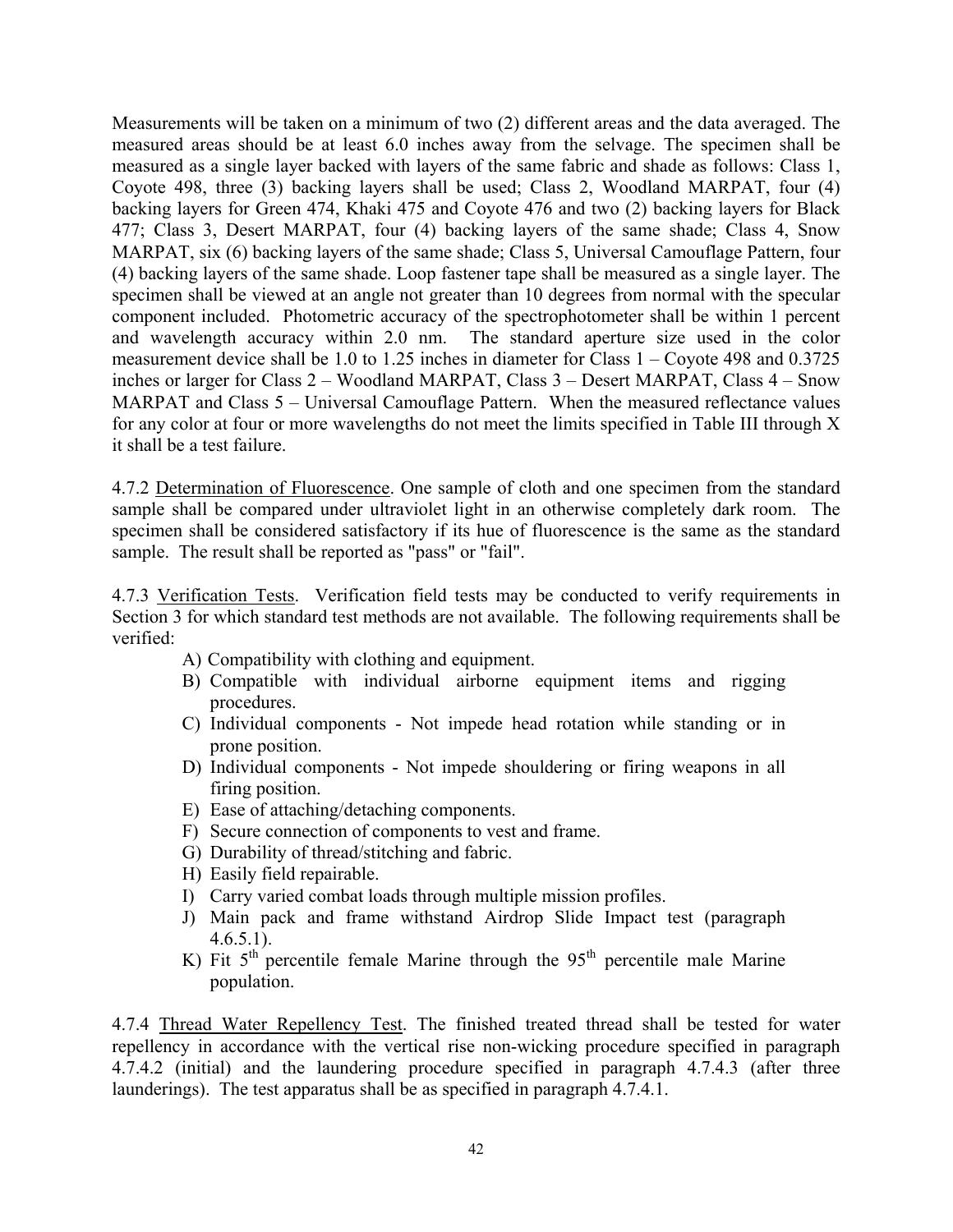4.7.4.1 Test Apparatus. Test apparatus shall be as follows:

Launder-Ometer. Launder-Ometer or similar machine in which tightly capped one-pint glass jars are held with their bases toward a horizontal shaft 2.0 inches from the center of rotation with the shaft rotating at a speed of 40 to 45 revolutions per minute (r.p.m.). The Launder-Ometer shall be maintained at a temperature of  $160^{\circ} + 2^{\circ}$ F.

- A) Detergent Solution. A 0.25 percent solution of sodium sulfate salt of oleyl methyl tauride (2.5 grams per liter).
- B) Circulating Air Oven. A circulating air oven capable of maintaining a temperature of 221° to 230°F.
- C) Twist Tester. A twist tester or other suitable device for twisting and cabling skeins.
- D) Water Tank. Vessel capable of holding a minimum 6.0 inch (152 mm) depth of water.
- E) Laboratory Stand. Laboratory stand with movable crossbar rising 28 inches (711 mm) or more above the base.
- F) Weight. Weight, nonferrous, 3/4 to 7/8 ounce (21 g to 25 g).
- G) Dye. Dye-Basic Blue 9, color index 52015, salt and wetting agent free.
- H) Blotting Paper. The blotting paper shall be approximately 1.0 inch (25 mm) square.
- I) Yarn Reel. A 54 inch (1.37 mm) periphery skein reel or other suitable device for preparing the specimen.
- J) Distilled Water.
- K) Paper Clip or Similar Clamp.

4.7.4.2 Non-Wicking Procedure (initial). The test specimen shall consist of twenty-strand skein of thread in one continuous 30 yard (27.4m) length made on a 54 inch (1.37m) periphery skein reel. The skein shall be reeled under enough tension to cause the strands in the skein to lie uniformly, side by side, on the reel. The finishing end of the skein shall be tied to the starting end of the skein in such a manner that the knot will not add additional length to the reel skein. The skein shall be hung over the crossbar of the laboratory stand with the other end hanging over the vessel. The weight shall be placed in the lower catenary of the skein to keep it taut and straight. The skein shall be arranged so that the strands are touching each other in flat ribbon form. The vessel shall be filled to a depth of at least 5.0 inches (127 mm) with distilled water at room temperature, which has been mixed with 0.05 percent dye. A piece of blotting paper shall be attached by means of a paper clip or similar clamp to one full side (twenty strands) of the skein, 3.0 inches (76 mm) above the lower catenary of the skein. The position of the crossbar shall be so adjusted that when the skein is hung freely in the liquid, two inches of the skein will be immersed in the liquid and the lower edge of the blotter is 1.0 inch (25 mm) above the liquid surface. The skein shall then be slowly lowered into the dyebath and the time of entry shall be noted. Depending on the dimensions of the vessel and the length of the crossbar, several specimens can be tested at the same time in the same dye bath, by hanging the skeins sufficiently apart of the crossbar. The skein shall be exposed for 6 hours. The blotter shall be examined for wetting or staining at least once every hour. The test shall be terminated whenever staining or wetting of the blotter is observed, within the 6 hour test duration either in initial or laundered state.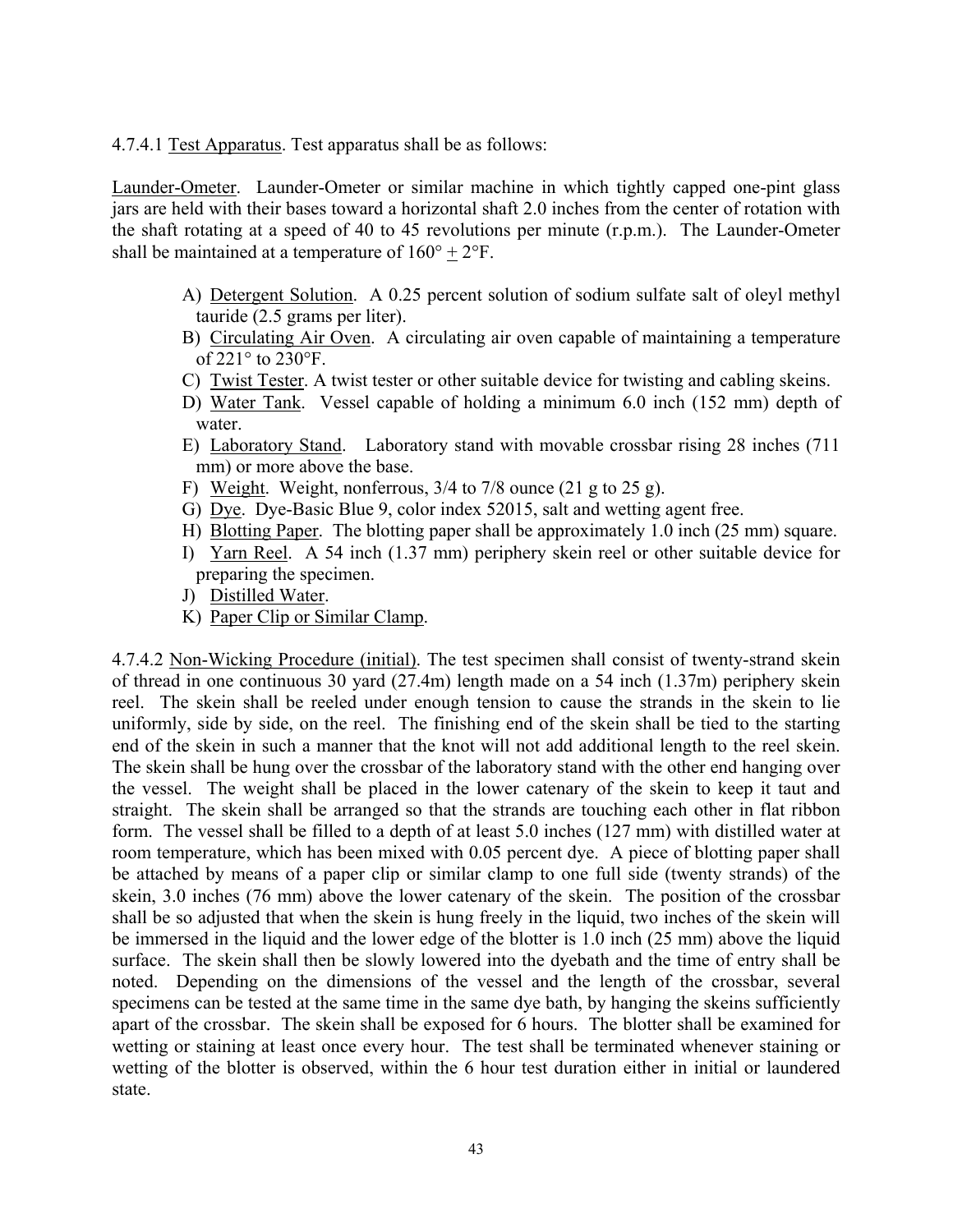4.7.4.3 Launder-Ometer Procedure. (Laundered). The thread shall be tested as specified in AATCC 61-1993 except as prepared below:

The test specimen shall consist of a twenty-strand skein of thread in one continuous 30-yard length made on a 54-inch periphery skein reel. The skein shall be folded flat then twisted around its long axis for a total of 25 turns by use of a twist tester or other suitable device in the same direction as that of the final ply twist of the thread. The two ends shall be brought together and the folded skein allowed to back twist on itself. The ends shall be tied off to prevent untwisting during laundering. The specimen shall be placed in a 1 pint jar containing 100 ml of the 0.25 percent detergent solution at a temperature of  $120^{\circ} \pm 2^{\circ}$ F. The jar shall then be sealed and agitated for 45 minutes at a temperature of  $120^{\circ} + 2^{\circ}F$  in the Launder-Ometer at a speed of 40 to 45 rpm. At the end of the laundering period, the specimen shall be removed from the jar and rinsed thoroughly in running water at a temperature of  $104^{\circ}$  + 9°F and agitated occasionally during rinsing. Care should be exercised to insure that all traces of detergent are removed. The specimen shall then be extracted or wrung and oven dried at a temperature of 221° to 230° F until thoroughly dry. Repeat procedure two (2) more times, undo the tied ends from the skein, untwist skein and conduct procedure specified in paragraph 4.7.4.1 for laundered determination.

## 5. PACKAGING

5.1 Packaging. For acquisition purposes, the packaging requirements shall be as specified in the contract or order.

### 6. NOTES

 (This section contains information of a general or explanatory nature, which may be helpful, but is not mandatory).

6.1 Intended Use. The FILBE system is intended for use by Marines for man-transportation of mission essential items.

6.2 Standard Samples, Specifications/Drawings and Pattern Drawings. For access to the standard samples of finished fabrics, address the contracting activity issuing the invitation for bids or request for proposal*.* 

6.3 Spectrophotometers. Suitable spectrophotometers for measuring spectral reflectance in the visible/near-infrared are the Diano Hardy, Diano Match Scan, Hunter D54-IR, Hunter VIS/NIR spectrocolorimeter and Macbeth 1500 with IR option.

6.4 Source of Material. Barium sulfate of suitable quality for use as white standard is available from Eastman Kodak Co. The same source has available magnesium reagent (ribbon) and Halo. Suitable tiles can be obtained from the National Bureau of Standards or from the instrument manufacturers.

6.5 Water Repellency. Approval of such compounds and combinations is the responsibility of the U.S. Army, Natick Soldier Center, Natick, MA 01760-5014, and is based on more extensive